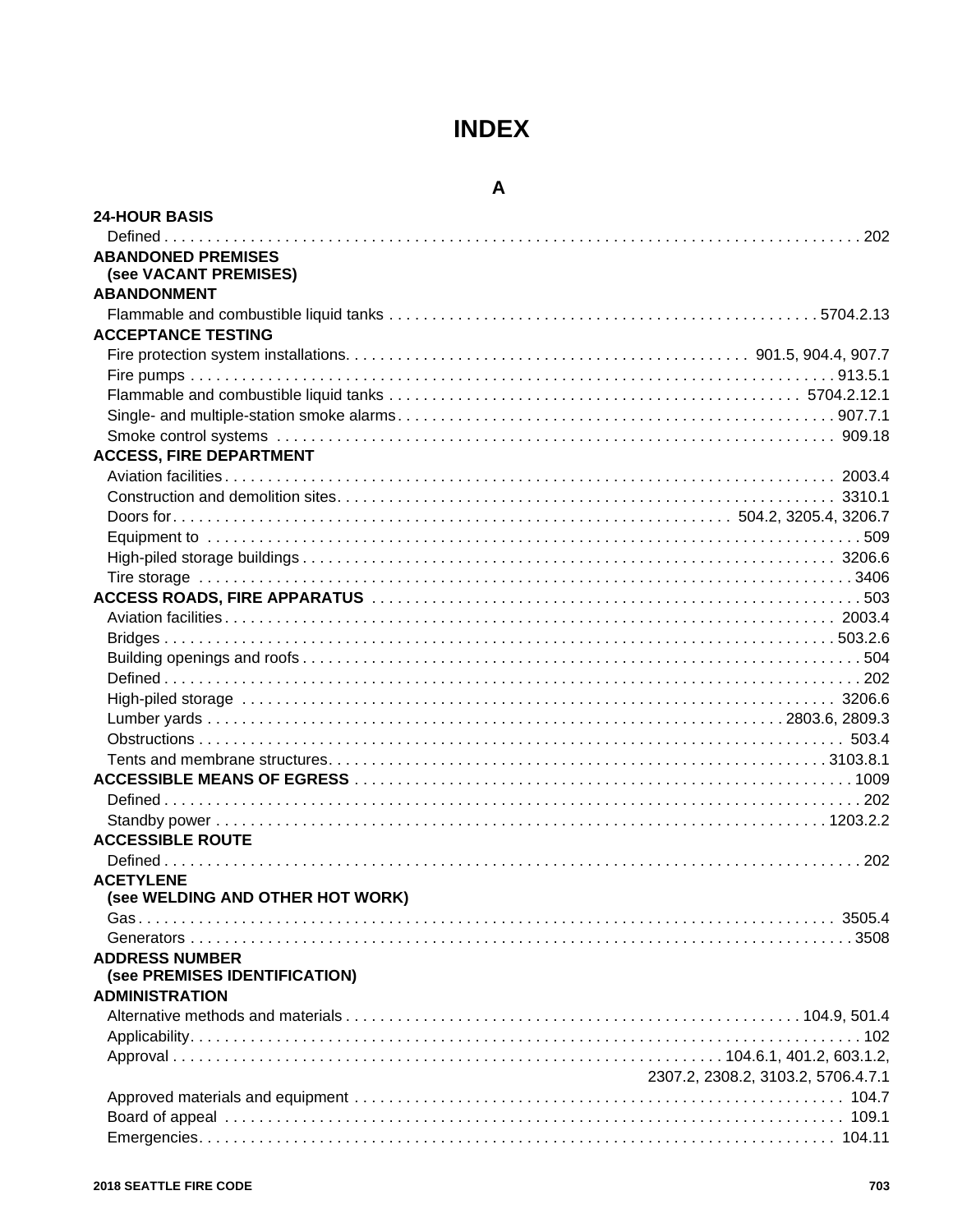| <b>AEROSOL CONTAINER</b>                                          |  |
|-------------------------------------------------------------------|--|
|                                                                   |  |
|                                                                   |  |
|                                                                   |  |
|                                                                   |  |
|                                                                   |  |
|                                                                   |  |
|                                                                   |  |
|                                                                   |  |
|                                                                   |  |
|                                                                   |  |
|                                                                   |  |
|                                                                   |  |
|                                                                   |  |
|                                                                   |  |
|                                                                   |  |
|                                                                   |  |
|                                                                   |  |
| <b>AGENCY</b>                                                     |  |
|                                                                   |  |
| <b>AGENT</b>                                                      |  |
|                                                                   |  |
| <b>AGRICULTURAL BUILDING</b>                                      |  |
| (Occupancy Group U)                                               |  |
|                                                                   |  |
|                                                                   |  |
|                                                                   |  |
| <b>AGRO-INDUSTRIAL</b>                                            |  |
|                                                                   |  |
|                                                                   |  |
|                                                                   |  |
|                                                                   |  |
| AIR-INFLATED STRUCTURES (see TENTS AND OTHER MEMBRANE STRUCTURES) |  |
|                                                                   |  |
|                                                                   |  |
| <b>AIR-SUPPORTED STRUCTURES</b>                                   |  |
|                                                                   |  |
|                                                                   |  |
| <b>AIRCRAFT</b>                                                   |  |
|                                                                   |  |
|                                                                   |  |
|                                                                   |  |
|                                                                   |  |
|                                                                   |  |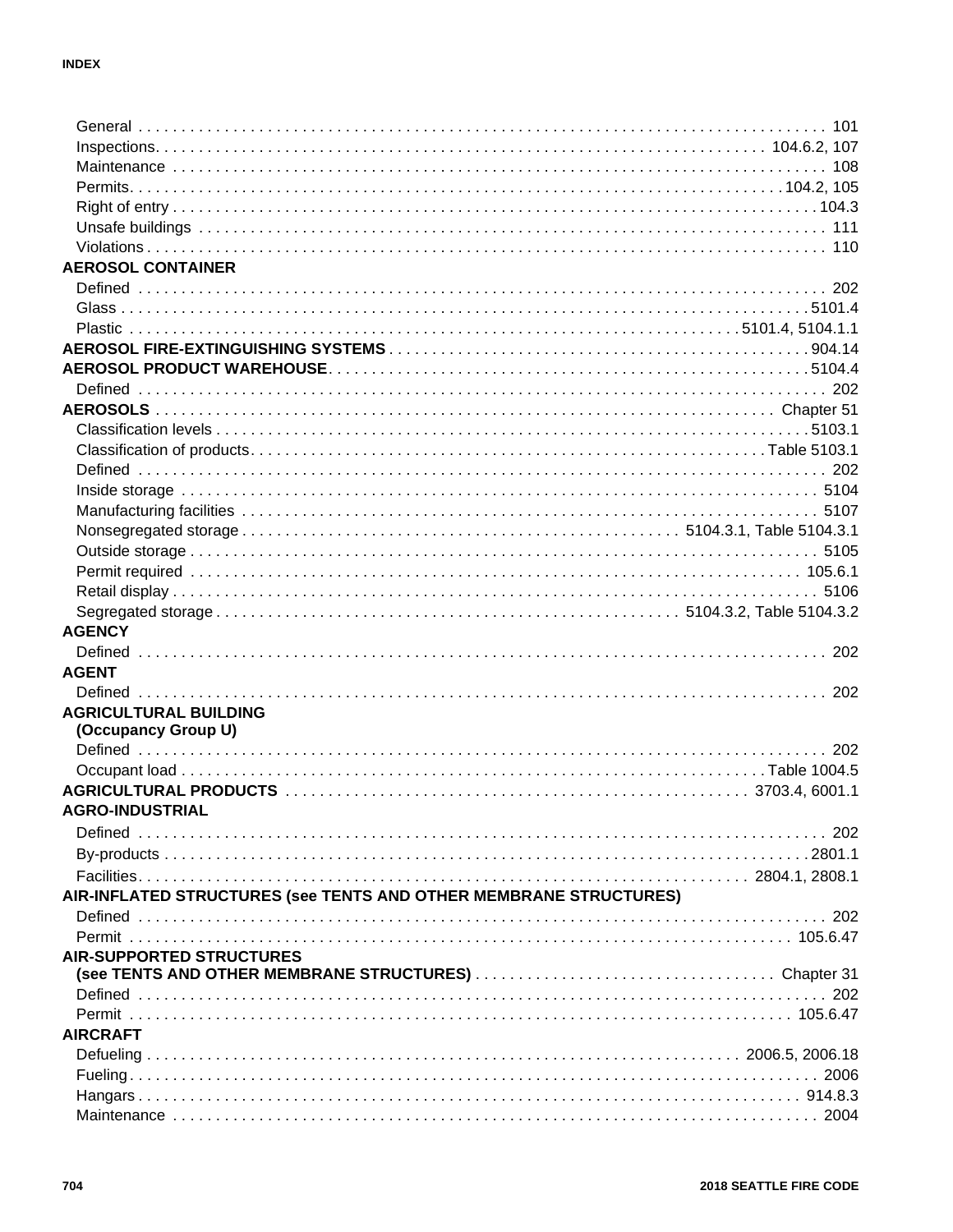| AIRCRAFT MOTOR-VEHICLE FUEL-DISPENSING FACILITY 2006.1, 2301.1               |                            |
|------------------------------------------------------------------------------|----------------------------|
| AIRCRAFT OPERATION AREA (AOA)                                                |                            |
|                                                                              |                            |
|                                                                              |                            |
|                                                                              |                            |
| AIRCRAFT-RELATED OCCUPANCIES, FIRE PROTECTION FOR <b>With CONVEY 2014</b> .8 |                            |
| <b>AIRPORT</b>                                                               |                            |
|                                                                              |                            |
|                                                                              |                            |
|                                                                              |                            |
|                                                                              |                            |
|                                                                              |                            |
|                                                                              |                            |
|                                                                              |                            |
|                                                                              |                            |
|                                                                              |                            |
|                                                                              |                            |
|                                                                              |                            |
|                                                                              |                            |
|                                                                              |                            |
|                                                                              |                            |
|                                                                              |                            |
|                                                                              |                            |
|                                                                              |                            |
|                                                                              | 3206.10.1, 5904.1.2        |
|                                                                              |                            |
|                                                                              |                            |
|                                                                              |                            |
|                                                                              | 2703.13.2.1, 6004.2.2.10.1 |
|                                                                              |                            |
|                                                                              |                            |
|                                                                              |                            |
|                                                                              |                            |
|                                                                              |                            |
|                                                                              |                            |
|                                                                              |                            |
|                                                                              |                            |
|                                                                              |                            |
|                                                                              |                            |
| <b>ALARM, NUISANCE</b>                                                       |                            |
|                                                                              |                            |
| <b>ALARM SIGNAL</b>                                                          |                            |
|                                                                              |                            |
| <b>ALARM, SMOKE</b>                                                          |                            |
|                                                                              |                            |
| <b>ALARM VERIFICATION FEATURE</b>                                            |                            |
|                                                                              |                            |
|                                                                              |                            |
|                                                                              |                            |
| <b>ALCOHOL-BLENDED FUELS</b>                                                 |                            |
|                                                                              |                            |
|                                                                              |                            |
|                                                                              |                            |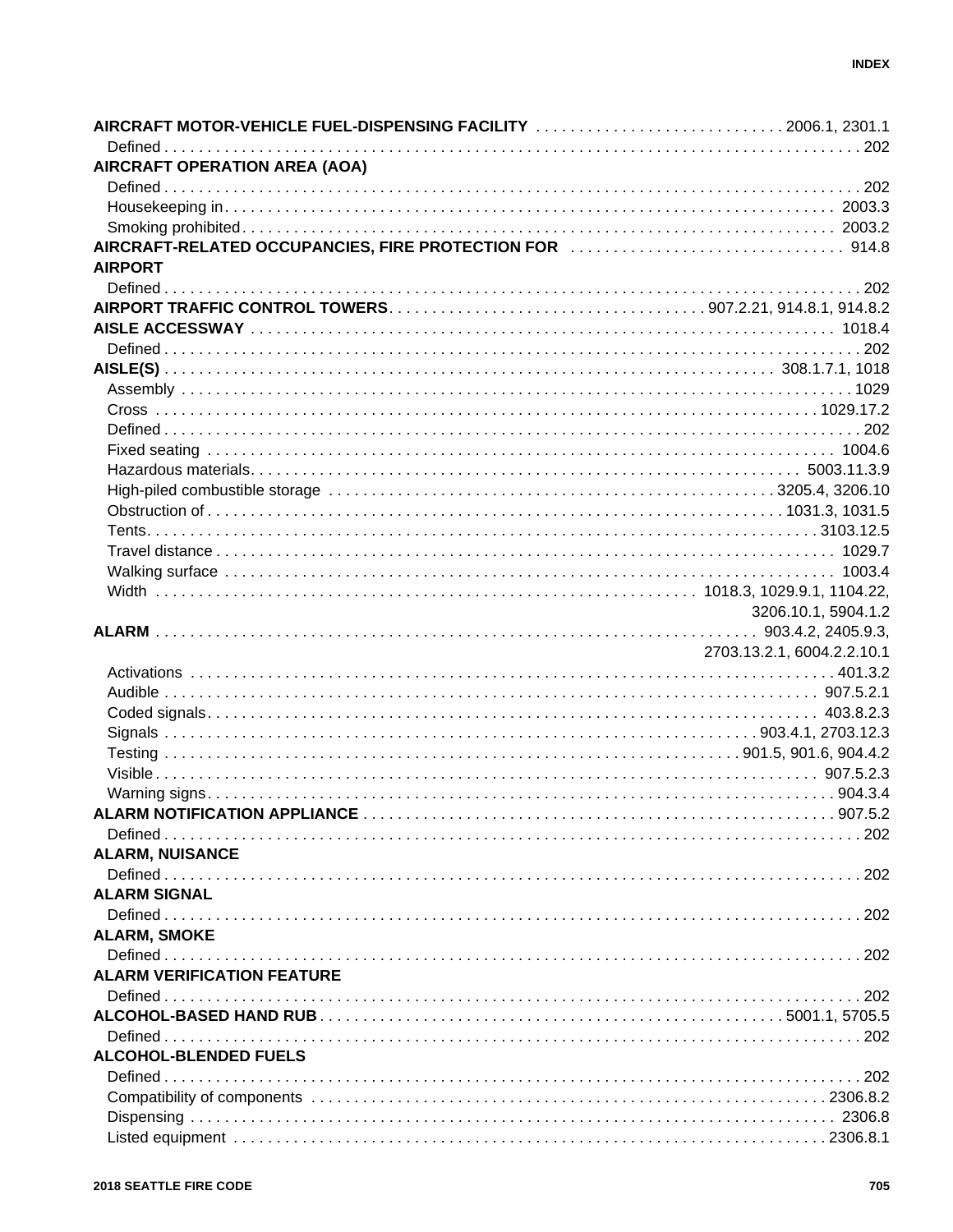| <b>ALTERATION</b>                |  |
|----------------------------------|--|
|                                  |  |
|                                  |  |
|                                  |  |
|                                  |  |
|                                  |  |
| <b>AMBULATORY CARE FACILITY</b>  |  |
| (Occupancy Group B)              |  |
|                                  |  |
|                                  |  |
|                                  |  |
| <b>AMMONIA</b>                   |  |
|                                  |  |
|                                  |  |
|                                  |  |
|                                  |  |
|                                  |  |
|                                  |  |
|                                  |  |
| AMUSEMENT BUILDING, SPECIAL      |  |
| (see SPECIAL AMUSEMENT BUILDING) |  |
| <b>AMUSEMENT PARK STRUCTURES</b> |  |
| (Assembly, Group A-5)            |  |
|                                  |  |
| <b>ANNUNCIATOR</b>               |  |
|                                  |  |
|                                  |  |
|                                  |  |
|                                  |  |
|                                  |  |
|                                  |  |
|                                  |  |
|                                  |  |
|                                  |  |
|                                  |  |
|                                  |  |
|                                  |  |
|                                  |  |
|                                  |  |
|                                  |  |
| <b>APPROVED</b>                  |  |
|                                  |  |
| <b>ARC WELDING</b>               |  |
| (see WELDING AND OTHER HOT WORK) |  |
| <b>AREA, BUILDING</b>            |  |
|                                  |  |
|                                  |  |
|                                  |  |
|                                  |  |
|                                  |  |
|                                  |  |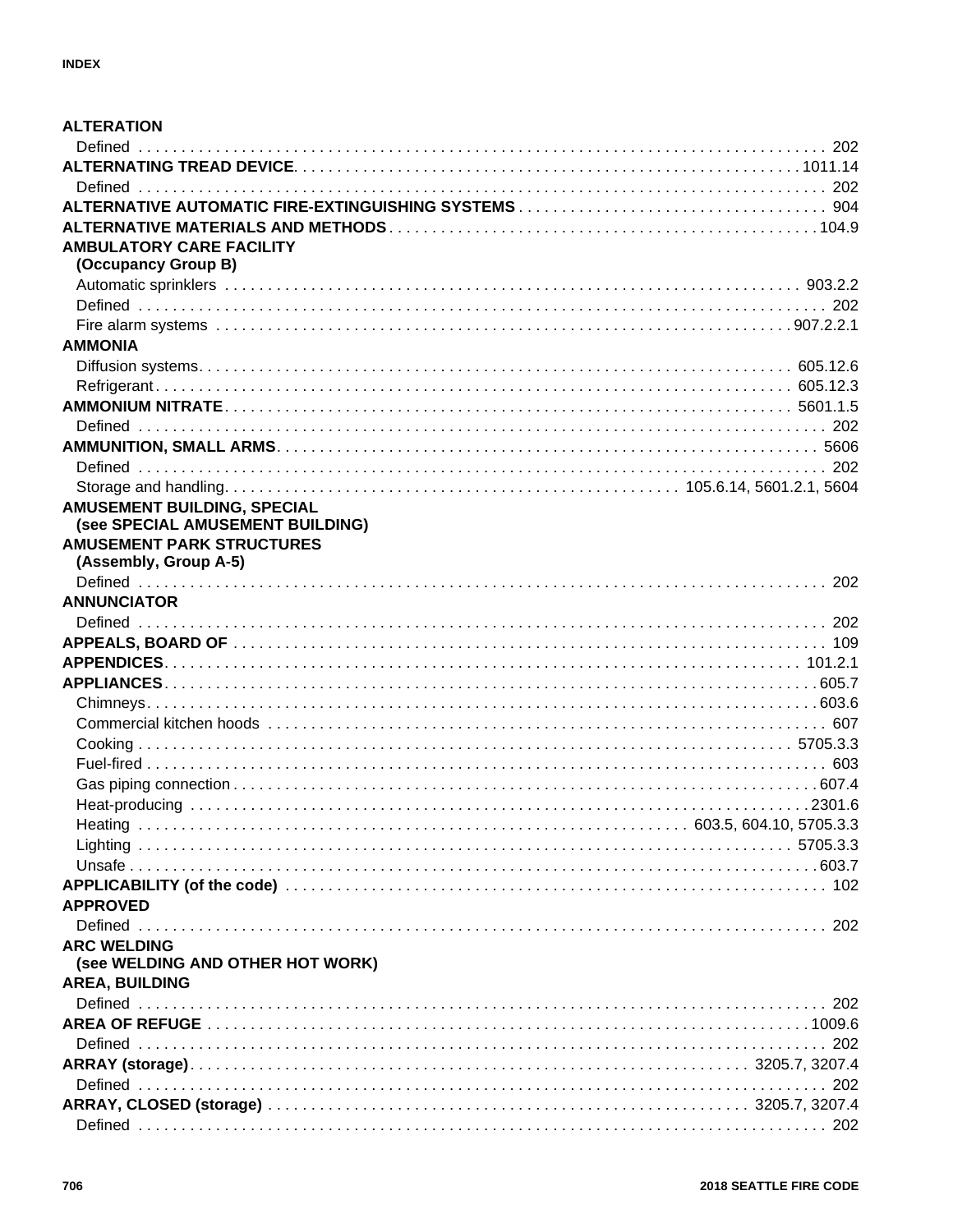| <b>ASSEMBLY OCCUPANCIES (Group A)</b> |  |
|---------------------------------------|--|
|                                       |  |
|                                       |  |
|                                       |  |
|                                       |  |
|                                       |  |
|                                       |  |
|                                       |  |
|                                       |  |
|                                       |  |
|                                       |  |
|                                       |  |
|                                       |  |
|                                       |  |
|                                       |  |
|                                       |  |
|                                       |  |
|                                       |  |
|                                       |  |
|                                       |  |
|                                       |  |
|                                       |  |
|                                       |  |
|                                       |  |
|                                       |  |
|                                       |  |
|                                       |  |
|                                       |  |
|                                       |  |
|                                       |  |
|                                       |  |
|                                       |  |
|                                       |  |
|                                       |  |
|                                       |  |
|                                       |  |
|                                       |  |
| <b>ATRIUM</b>                         |  |
|                                       |  |
|                                       |  |
|                                       |  |
| <b>ATTIC</b>                          |  |
|                                       |  |
|                                       |  |
|                                       |  |
|                                       |  |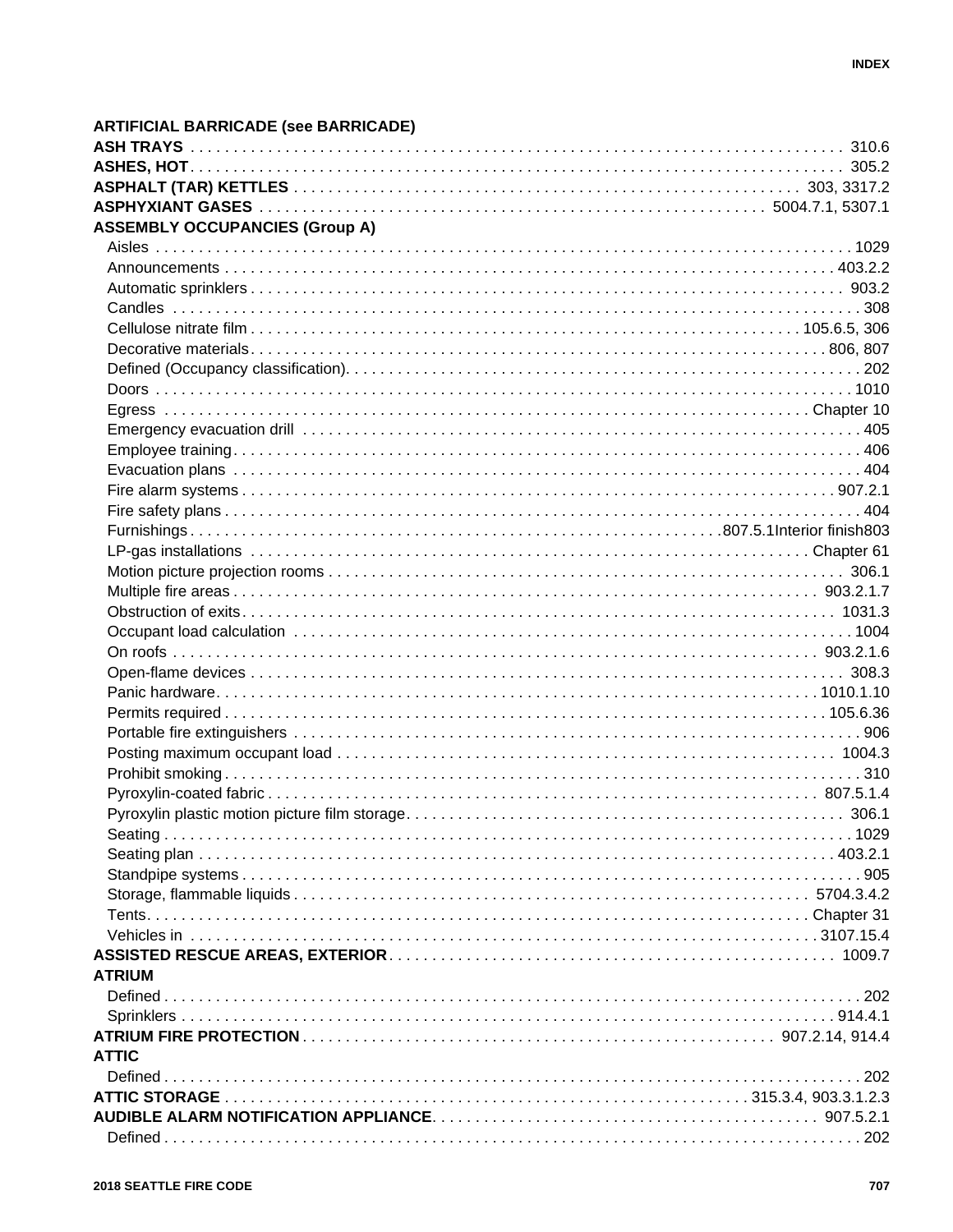| <b>AUTOMATED RACK STORAGE</b>                 |                                |
|-----------------------------------------------|--------------------------------|
|                                               |                                |
| <b>AUTOMATIC</b>                              |                                |
|                                               |                                |
| <b>AUTOMATIC FIRE-EXTINGUISHING SYSTEM</b>    |                                |
| (see FIRE-EXTINGUISHING SYSTEMS, ALTERNATIVE) |                                |
| <b>AUTOMATIC SMOKE DETECTION SYSTEM</b>       |                                |
|                                               |                                |
|                                               |                                |
|                                               | 3206.4, 3209.2, 3314, 6304.1.2 |
|                                               |                                |
|                                               |                                |
|                                               |                                |
|                                               |                                |
|                                               |                                |
|                                               |                                |
|                                               |                                |
|                                               |                                |
|                                               |                                |
|                                               |                                |
|                                               |                                |
|                                               |                                |
|                                               |                                |
|                                               |                                |
|                                               |                                |
|                                               |                                |
|                                               |                                |
|                                               |                                |
|                                               |                                |
|                                               |                                |
|                                               |                                |
|                                               |                                |
|                                               |                                |
|                                               |                                |
|                                               |                                |
|                                               |                                |
|                                               |                                |
|                                               |                                |
|                                               |                                |
|                                               |                                |
|                                               |                                |
|                                               |                                |
|                                               |                                |
|                                               |                                |
|                                               |                                |
|                                               |                                |
|                                               |                                |
|                                               |                                |
|                                               |                                |
|                                               |                                |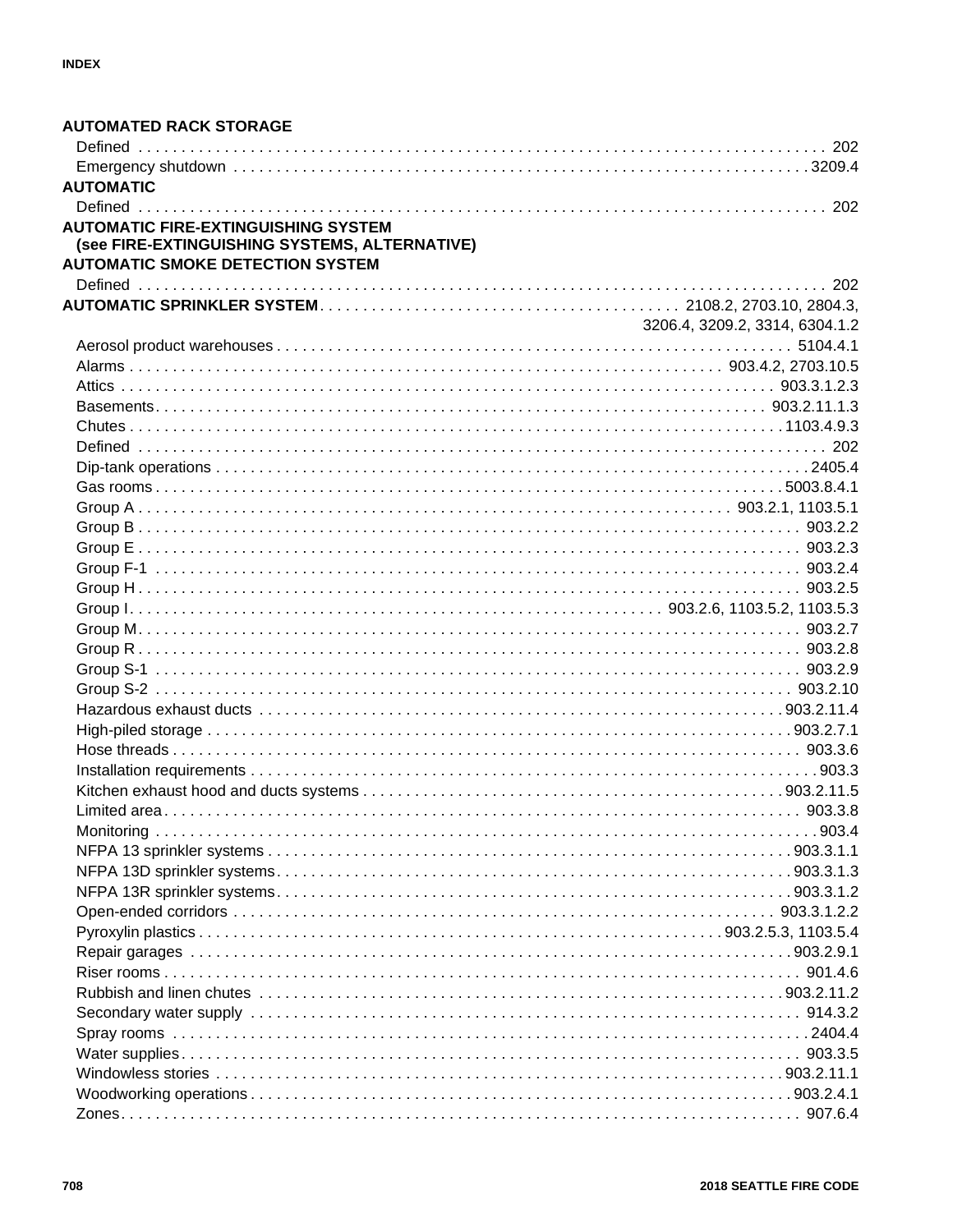#### **AUTOMATIC SPRINKLERS**

| Early Suppression Fast Response (ESFR) 910.2, Table 3206.2, Table 3208.3, |                            |
|---------------------------------------------------------------------------|----------------------------|
|                                                                           | Table 5104.3.2.2, 5104.4.3 |
|                                                                           |                            |
|                                                                           |                            |
|                                                                           |                            |
|                                                                           |                            |
|                                                                           |                            |
| <b>AUTOMOBILE UNDERCOATING</b><br>(see SPRAY FINISHING)                   |                            |
|                                                                           |                            |
|                                                                           |                            |
|                                                                           |                            |
|                                                                           |                            |
|                                                                           |                            |
| (see also AIRCRAFT-RELATED OCCUPANCIES,<br><b>FIRE PROTECTION FOR)</b>    |                            |
|                                                                           |                            |
|                                                                           |                            |
|                                                                           |                            |
|                                                                           |                            |
|                                                                           |                            |
|                                                                           |                            |
|                                                                           |                            |
|                                                                           |                            |
| <b>AWNING</b>                                                             |                            |
|                                                                           |                            |

| <b>BARRICADE</b>                                                                                          |                                                                                                                                                                       |
|-----------------------------------------------------------------------------------------------------------|-----------------------------------------------------------------------------------------------------------------------------------------------------------------------|
|                                                                                                           |                                                                                                                                                                       |
|                                                                                                           |                                                                                                                                                                       |
|                                                                                                           |                                                                                                                                                                       |
|                                                                                                           |                                                                                                                                                                       |
|                                                                                                           |                                                                                                                                                                       |
| <b>BARRICADED (explosives)</b>                                                                            |                                                                                                                                                                       |
|                                                                                                           |                                                                                                                                                                       |
|                                                                                                           |                                                                                                                                                                       |
|                                                                                                           | 1006.2, 1030.1, 2311.4.3, 2903.1,<br>3003.1, 5704.3.5.1, 5705.3.7.2, 5705.4.6,<br>5706.4.4.1, 5904.1.3, 6103.2.1.1, 6109.7,<br>6204.1.8, 6304.1.5, 6604.1.5, 6704.1.5 |
|                                                                                                           |                                                                                                                                                                       |
| <b>BATTERY CHARGING</b><br>(see POWERED INDUSTRIAL TRUCKS)<br><b>BATTERY SYSTEM, STATIONARY LEAD-ACID</b> |                                                                                                                                                                       |

Defined . . . . . . . . . . . . . . . . . . . . . . . . . . . . . . . . . . . . . . . . . . . . . . . . . . . . . . . . . . . . . . . . . . . . . . . . . . . . . . . . . 202

# **B**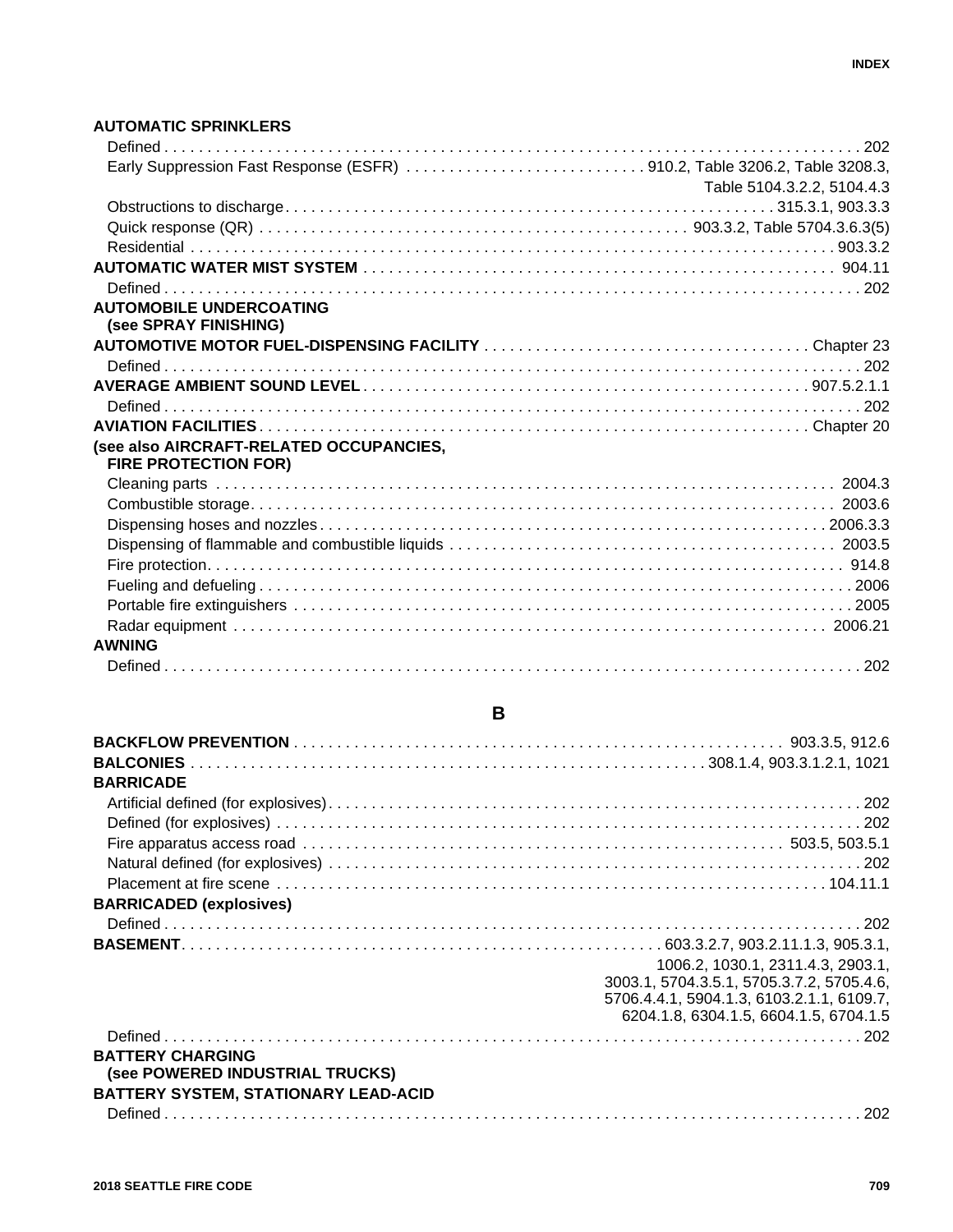| <b>BATTERY TYPES-Defined</b>              |  |
|-------------------------------------------|--|
|                                           |  |
|                                           |  |
|                                           |  |
|                                           |  |
|                                           |  |
|                                           |  |
|                                           |  |
|                                           |  |
|                                           |  |
|                                           |  |
| <b>BIOFUEL, SOLID (see SOLID BIOFUEL)</b> |  |
| <b>BIOMASS</b>                            |  |
|                                           |  |
| <b>BIOMASS FEEDSTOCK, SOLID</b>           |  |
| (see SOLID BIOMASS FEEDSTOCK)             |  |
| <b>BLAST AREA</b>                         |  |
|                                           |  |
| <b>BLAST SITE</b>                         |  |
|                                           |  |
| <b>BLASTER</b>                            |  |
|                                           |  |
| <b>BLASTING AGENT</b>                     |  |
| (see also EXPLOSIVES AND FIREWORKS)       |  |
|                                           |  |
|                                           |  |
|                                           |  |
|                                           |  |
| <b>BOARDING HOUSE (Occupancy Group R)</b> |  |
|                                           |  |
| <b>BOILING POINT</b>                      |  |
|                                           |  |
| <b>BOND</b>                               |  |
|                                           |  |
|                                           |  |
|                                           |  |
|                                           |  |
|                                           |  |
|                                           |  |
|                                           |  |
|                                           |  |
|                                           |  |
|                                           |  |
|                                           |  |
|                                           |  |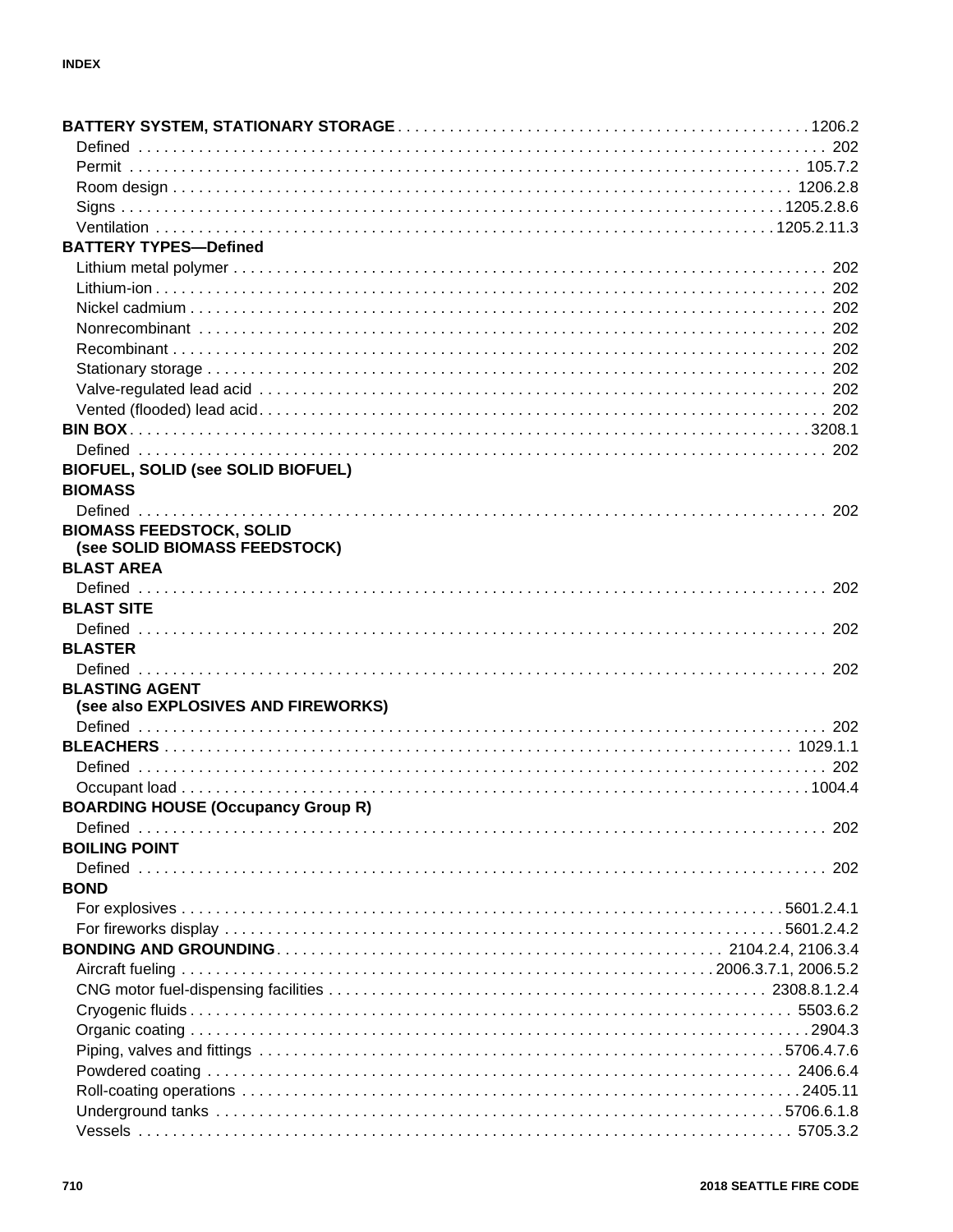| <b>BREAKAWAY PROTECTION</b>                       |  |
|---------------------------------------------------|--|
| (see EMERGENCY BREAKAWAY DEVICES)                 |  |
|                                                   |  |
|                                                   |  |
|                                                   |  |
| <b>BRIDGES (see ACCESS ROADS, FIRE APPARATUS)</b> |  |
| <b>BRITISH THERMAL UNIT (BTU)</b>                 |  |
|                                                   |  |
| <b>BUILDING</b>                                   |  |
|                                                   |  |
|                                                   |  |
| Vacant (see Vacant premises)                      |  |
|                                                   |  |
|                                                   |  |
|                                                   |  |
|                                                   |  |
|                                                   |  |
|                                                   |  |
|                                                   |  |
|                                                   |  |
|                                                   |  |
|                                                   |  |
| <b>BULLET RESISTANT</b>                           |  |
|                                                   |  |
| <b>BURNING (see OPEN BURNING)</b>                 |  |
|                                                   |  |
| <b>BUTANE (see LIQUEFIED PETROLEUM GAS)</b>       |  |

BUTYLENE (see LIQUEFIED PETROLEUM GAS)

# $\mathbf c$

| <b>CABINETS</b>                |                                  |
|--------------------------------|----------------------------------|
|                                |                                  |
|                                |                                  |
|                                |                                  |
|                                |                                  |
|                                |                                  |
|                                | 2703.13.1.3, 5003.8.6, 5306.2.3, |
|                                | 6004.1.2, 6004.2.2.3, 6004.3.4   |
|                                |                                  |
| <b>CANOPY</b>                  |                                  |
|                                |                                  |
| <b>CANOPY, TEMPORARY STAGE</b> |                                  |
| (see TEMPORARY STAGE CANOPY)   |                                  |
|                                |                                  |
|                                |                                  |
|                                |                                  |
|                                |                                  |
|                                |                                  |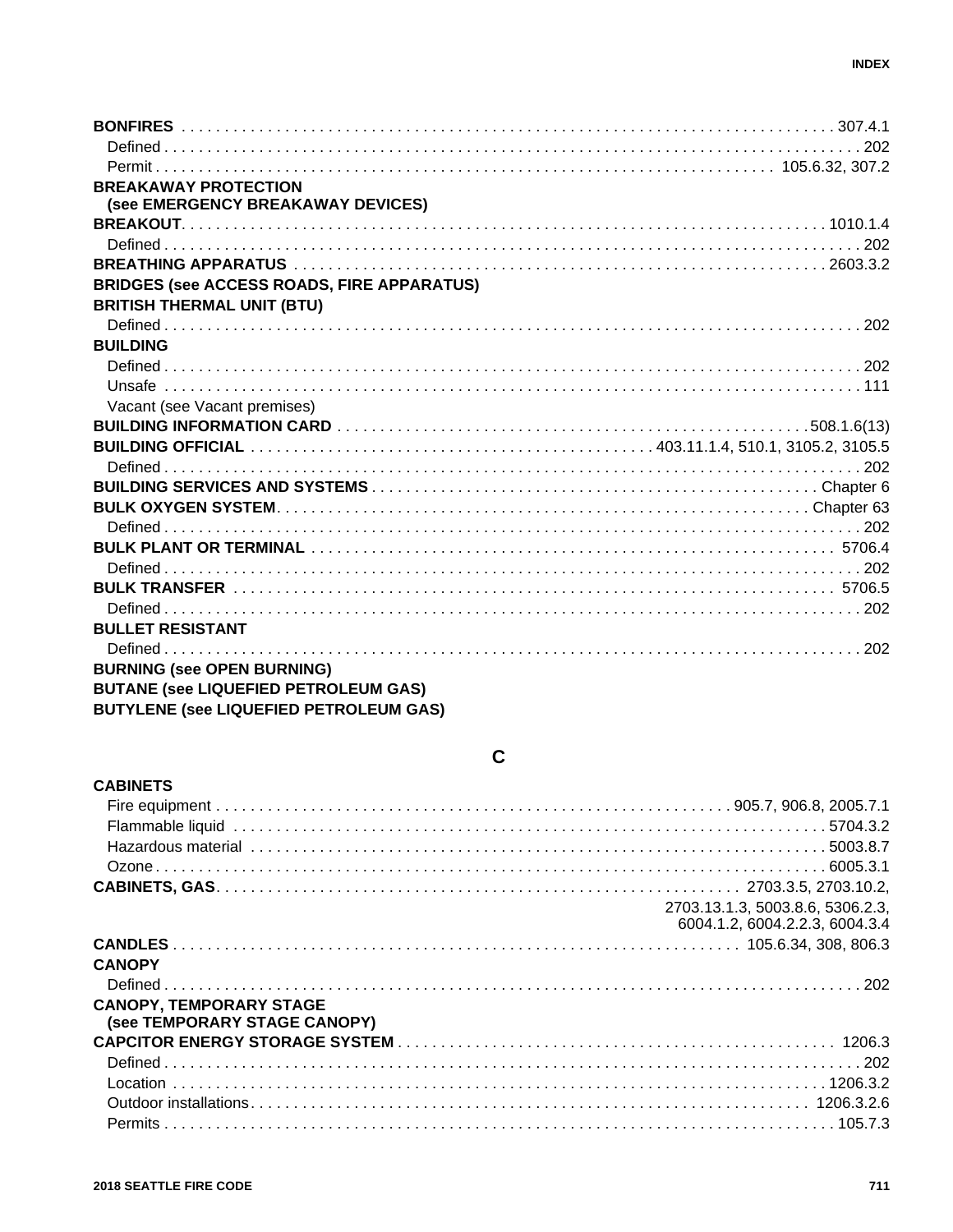| <b>CAPTIONS, EMERGENCY VOICE/ALARM</b>                                            |  |
|-----------------------------------------------------------------------------------|--|
|                                                                                   |  |
| <b>CARBON DIOXIDE EXTINGUISHING SYSTEM</b>                                        |  |
|                                                                                   |  |
|                                                                                   |  |
|                                                                                   |  |
|                                                                                   |  |
| CARBON DIOXIDE SYSTEMS USED IN BEVERAGE DISPENSING 5307.3                         |  |
|                                                                                   |  |
| <b>CARE, 24-HOUR (Occupancy Group I)</b>                                          |  |
|                                                                                   |  |
|                                                                                   |  |
| <b>CARE SUITE</b>                                                                 |  |
|                                                                                   |  |
|                                                                                   |  |
| <b>CARNIVALS AND FAIRS</b>                                                        |  |
|                                                                                   |  |
|                                                                                   |  |
| <b>CARTON</b>                                                                     |  |
|                                                                                   |  |
|                                                                                   |  |
| <b>CEILING LIMIT</b>                                                              |  |
|                                                                                   |  |
|                                                                                   |  |
| <b>CELLULOSE NITRATE PLASTICS [see PYROXYLIN</b><br>(CELLULOSE NITRATE) PLASTICS] |  |
| <b>CERTIFICATION OF SERVICE PERSONNEL</b>                                         |  |
|                                                                                   |  |
|                                                                                   |  |
|                                                                                   |  |
|                                                                                   |  |
|                                                                                   |  |
| <b>CHEMICAL</b>                                                                   |  |
|                                                                                   |  |
| <b>CHEMICAL NAME</b>                                                              |  |
|                                                                                   |  |
|                                                                                   |  |
|                                                                                   |  |
|                                                                                   |  |
|                                                                                   |  |
|                                                                                   |  |
| <b>CHRISTMAS TREE</b>                                                             |  |
| (see DECORATIVE VEGETATION)                                                       |  |
|                                                                                   |  |
| <b>CLASSIFICATION</b>                                                             |  |
|                                                                                   |  |
|                                                                                   |  |
|                                                                                   |  |
|                                                                                   |  |
|                                                                                   |  |
|                                                                                   |  |
|                                                                                   |  |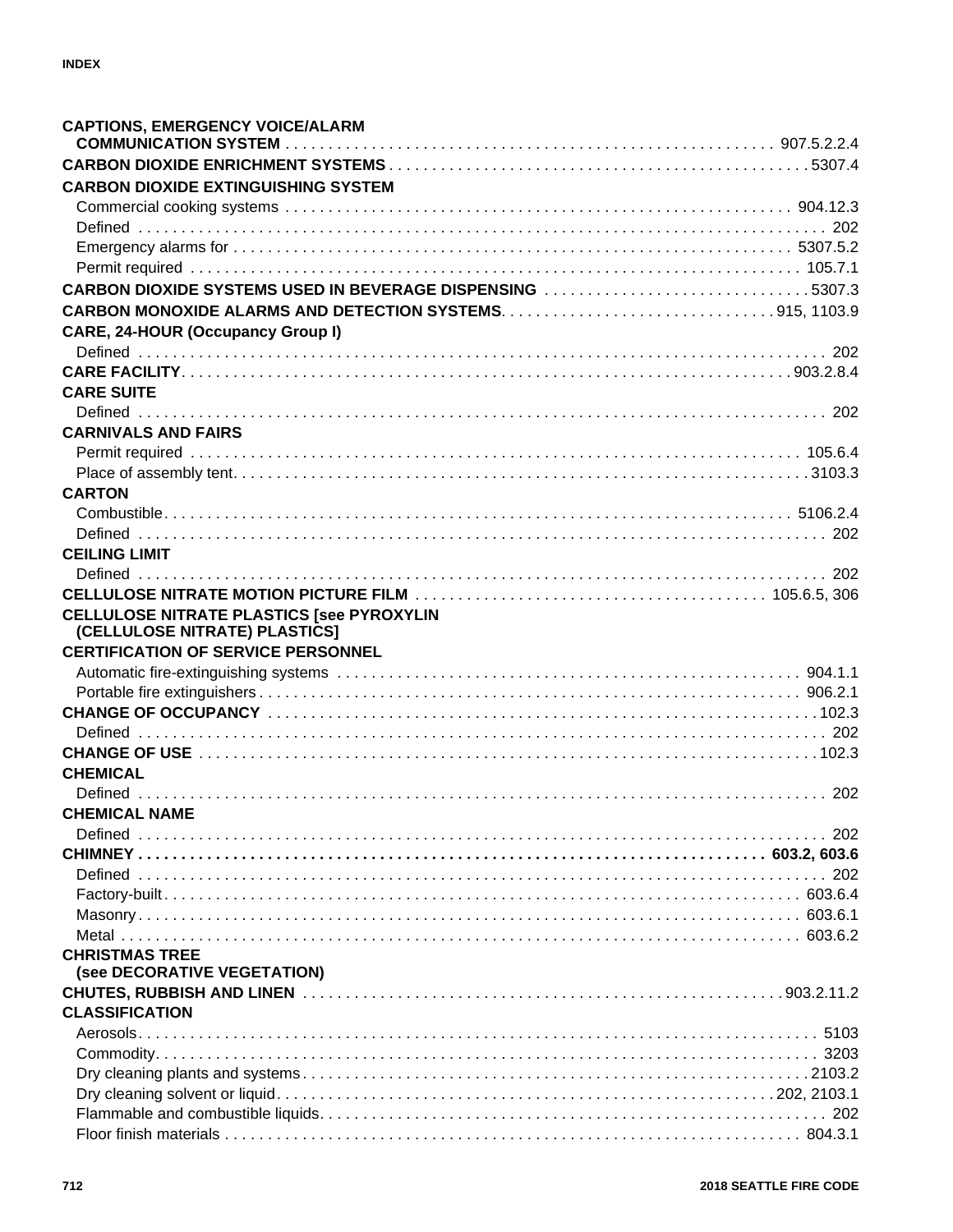| <b>CLEAN AGENT</b>                            |                        |
|-----------------------------------------------|------------------------|
|                                               |                        |
| <b>CLEANING</b>                               |                        |
|                                               |                        |
|                                               |                        |
|                                               |                        |
|                                               |                        |
|                                               |                        |
|                                               |                        |
| <b>CLEARANCE</b>                              |                        |
|                                               |                        |
| <b>CLINIC, OUTPATIENT (Occupancy Group B)</b> |                        |
|                                               |                        |
|                                               |                        |
|                                               |                        |
|                                               |                        |
|                                               |                        |
|                                               |                        |
|                                               |                        |
|                                               |                        |
|                                               |                        |
|                                               | Table 405.2, 907.2.9.3 |
|                                               |                        |
| <b>COMBUSTIBLE DUST</b>                       |                        |
|                                               |                        |
|                                               |                        |
|                                               |                        |
|                                               |                        |
|                                               |                        |
|                                               |                        |
|                                               |                        |
|                                               |                        |
|                                               |                        |
|                                               |                        |
|                                               |                        |
|                                               | 3107.14, Chapter 57    |
|                                               |                        |
|                                               |                        |
|                                               |                        |
|                                               |                        |
|                                               |                        |
|                                               |                        |
|                                               |                        |
|                                               |                        |
|                                               |                        |
|                                               |                        |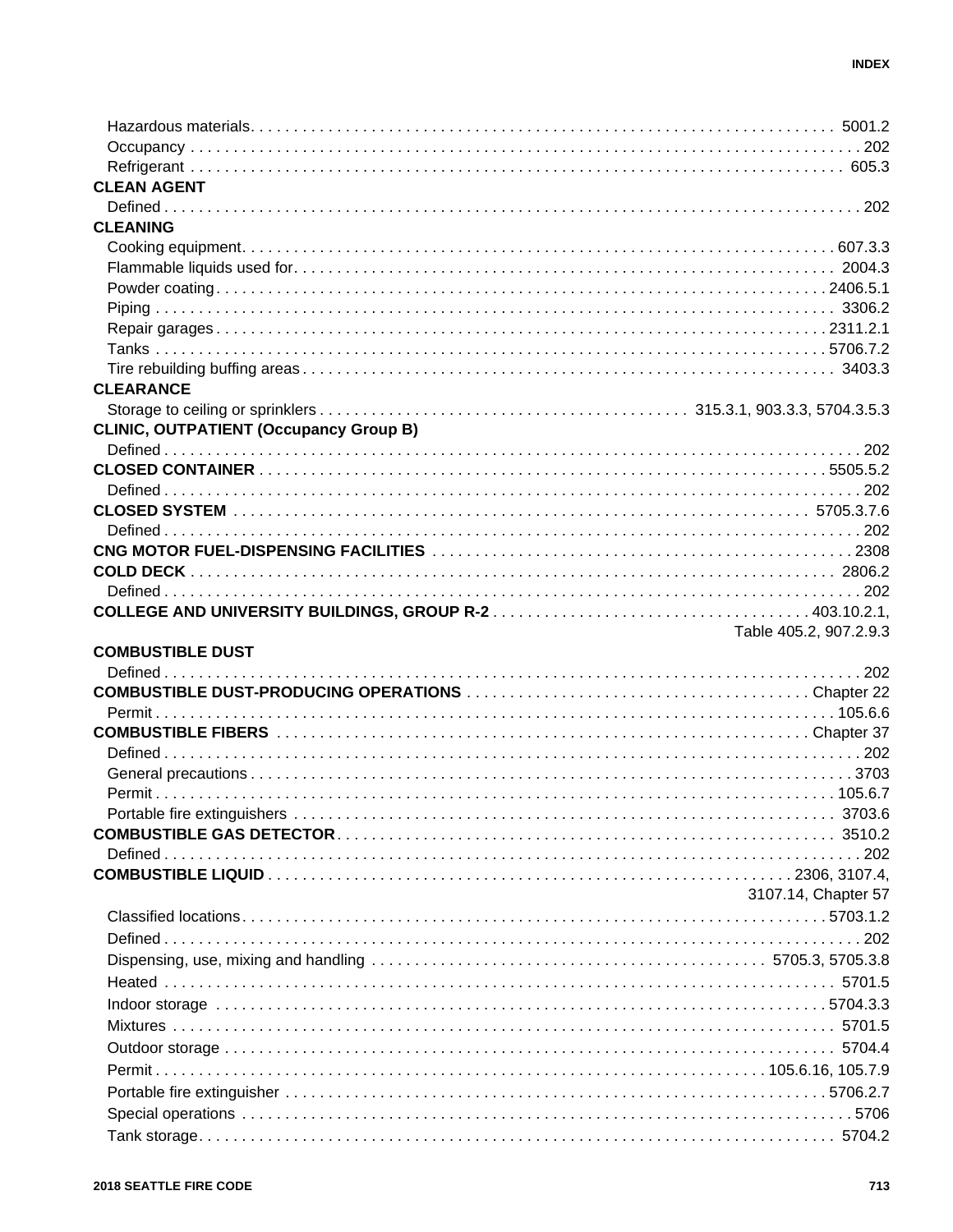| <b>COMMERCIAL COOKING APPLIANCES</b>       |                                                                             |
|--------------------------------------------|-----------------------------------------------------------------------------|
|                                            |                                                                             |
| <b>COMMERCIAL KITCHEN COOKING OIL</b>      |                                                                             |
|                                            |                                                                             |
|                                            |                                                                             |
|                                            |                                                                             |
|                                            |                                                                             |
| <b>COMMODITY</b>                           |                                                                             |
|                                            |                                                                             |
|                                            |                                                                             |
|                                            |                                                                             |
|                                            | 1029.8, Table 1104.18                                                       |
|                                            |                                                                             |
|                                            |                                                                             |
|                                            |                                                                             |
| <b>COMPATIBILITY (Hazardous materials)</b> |                                                                             |
| (see INCOMPATIBLE MATERIALS)               |                                                                             |
|                                            |                                                                             |
|                                            |                                                                             |
|                                            |                                                                             |
|                                            |                                                                             |
|                                            |                                                                             |
|                                            |                                                                             |
|                                            |                                                                             |
|                                            |                                                                             |
|                                            |                                                                             |
|                                            |                                                                             |
| <b>COMPRESSED GAS CONTAINER</b>            |                                                                             |
|                                            |                                                                             |
| <b>COMPRESSED GAS SYSTEM</b>               |                                                                             |
|                                            |                                                                             |
|                                            |                                                                             |
|                                            |                                                                             |
|                                            |                                                                             |
| <b>CONGREGATE CARE FACILITY</b>            |                                                                             |
| (Occupancy Group I)                        |                                                                             |
|                                            |                                                                             |
| <b>CONGREGATE LIVING FACILITY</b>          |                                                                             |
| (Occupancy Group R)                        |                                                                             |
|                                            |                                                                             |
|                                            |                                                                             |
|                                            | 907.2.7.1, 907.2.11.1, 907.2.12,                                            |
|                                            | 907.2.12, 907.2.17.2, 907.3, 907.3.1,<br>907.5, 907.5.1, 913.4, 5704.2.8.11 |
|                                            |                                                                             |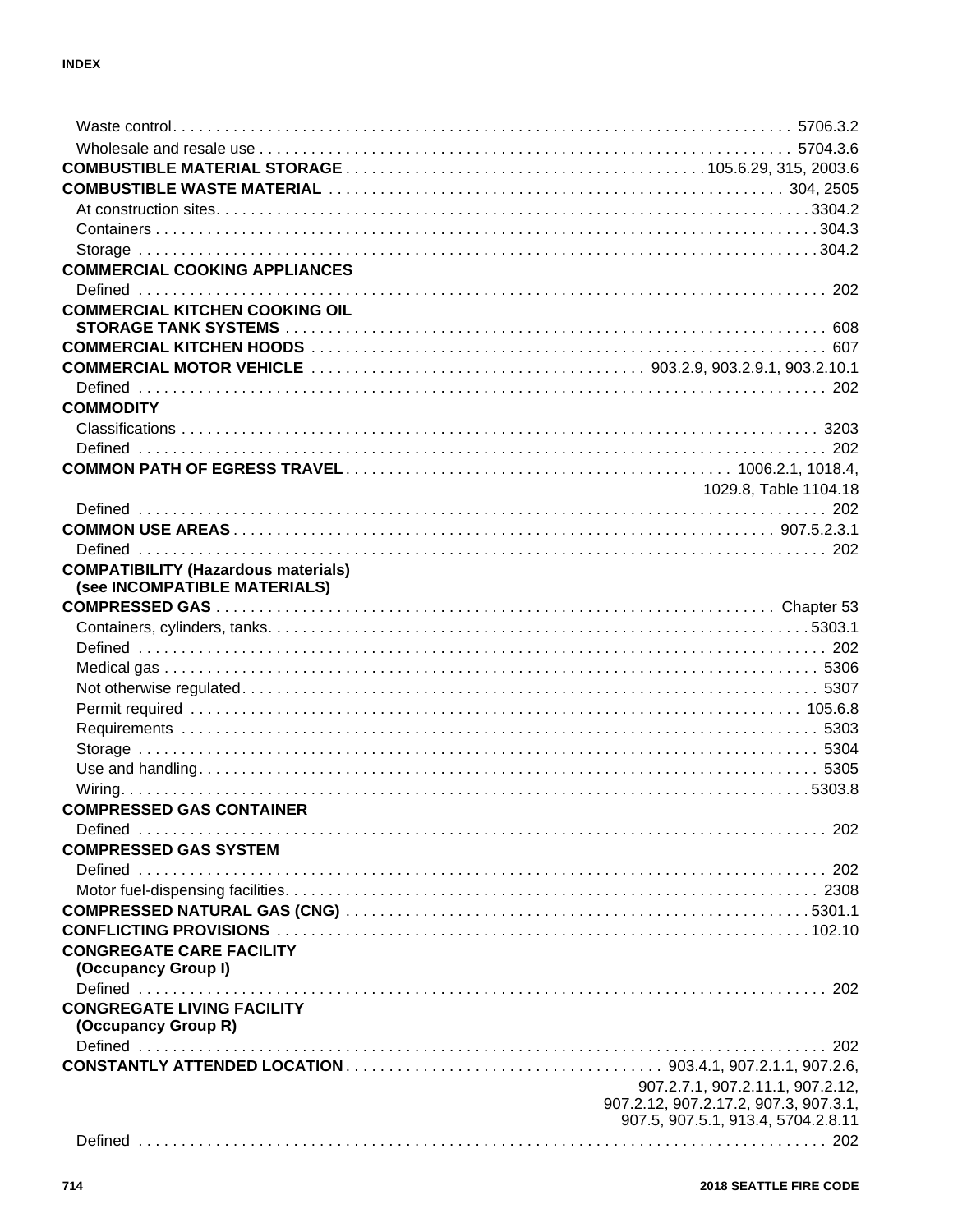| <b>CONSTRUCTION EQUIPMENT, MOTORIZED</b><br>(see MOTORIZED CONSTRUCTION EQUIPMENT) |                        |
|------------------------------------------------------------------------------------|------------------------|
| <b>CONTAINER</b>                                                                   |                        |
|                                                                                    |                        |
| <b>CONTAINER AND PORTABLE TANK STORAGE</b> 5704.3, Table 5704.3.6.3(4),            | 5704.4, Table 5704.4.2 |
| <b>CONTAINMENT PALLETS</b>                                                         |                        |
|                                                                                    |                        |
|                                                                                    |                        |
| <b>CONTAINMENT SYSTEM</b>                                                          |                        |
|                                                                                    |                        |
| <b>CONTAINMENT VESSEL</b>                                                          |                        |
|                                                                                    |                        |
| <b>CONTINUOUS GAS DETECTION SYSTEM</b><br>(see GAS DETECTION SYSTEM, CONTINUOUS)   |                        |
|                                                                                    |                        |
|                                                                                    |                        |
| <b>COOKING</b>                                                                     |                        |
|                                                                                    |                        |
|                                                                                    |                        |
|                                                                                    |                        |
|                                                                                    |                        |
|                                                                                    |                        |
|                                                                                    |                        |
|                                                                                    |                        |
|                                                                                    |                        |
|                                                                                    |                        |
|                                                                                    |                        |
|                                                                                    |                        |
|                                                                                    |                        |
| Open-ended (see OPEN-ENDED CORRIDOR)                                               |                        |
| <b>CORROSION PROTECTION</b>                                                        |                        |
|                                                                                    |                        |
|                                                                                    |                        |
|                                                                                    |                        |
|                                                                                    |                        |
| <b>CORROSIVE</b>                                                                   |                        |
|                                                                                    |                        |
|                                                                                    |                        |
|                                                                                    |                        |
|                                                                                    |                        |
|                                                                                    |                        |
|                                                                                    |                        |
|                                                                                    |                        |
|                                                                                    |                        |
|                                                                                    |                        |
|                                                                                    |                        |
|                                                                                    |                        |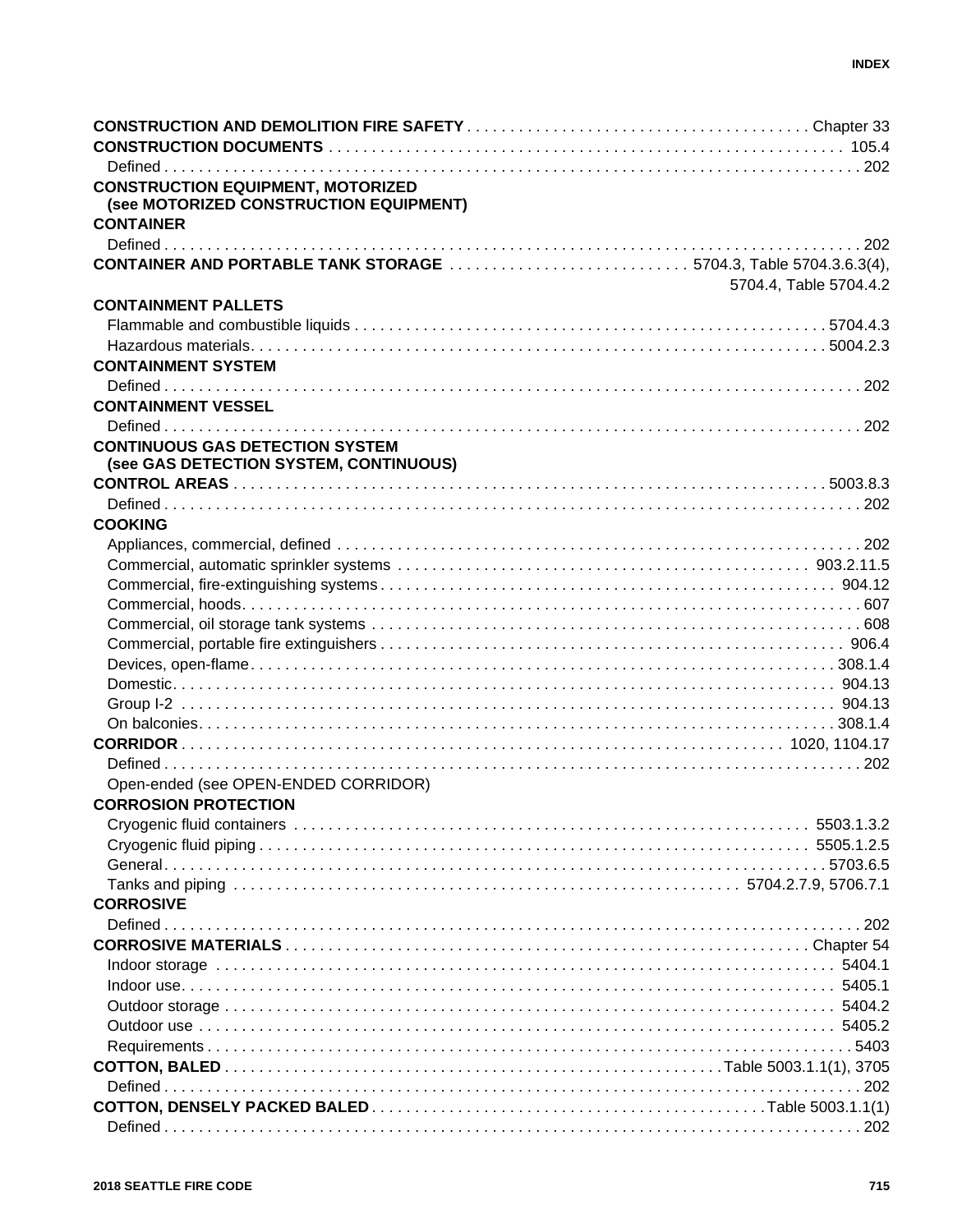| <b>COURT</b>                                |  |
|---------------------------------------------|--|
|                                             |  |
|                                             |  |
|                                             |  |
| <b>COVERED AND OPEN MALL BUILDINGS</b>      |  |
|                                             |  |
|                                             |  |
|                                             |  |
|                                             |  |
|                                             |  |
|                                             |  |
|                                             |  |
|                                             |  |
| <b>CRANKCASE OIL (see WASTE OIL)</b>        |  |
|                                             |  |
|                                             |  |
| <b>CROP-RIPENING AND COLORING PROCESSES</b> |  |
| (see FRUIT AND CROP RIPENING)               |  |
|                                             |  |
| <b>CRYOGENIC CONTAINER</b>                  |  |
|                                             |  |
|                                             |  |
|                                             |  |
|                                             |  |
|                                             |  |
|                                             |  |
|                                             |  |
|                                             |  |
|                                             |  |
|                                             |  |
|                                             |  |
|                                             |  |
|                                             |  |
|                                             |  |
|                                             |  |
|                                             |  |
| <b>CRYOGENIC VESSEL</b>                     |  |
|                                             |  |
| <b>CUSTODIAL CARE (Occupancy Group I)</b>   |  |
|                                             |  |
| <b>CUTTING AND WELDING</b>                  |  |
| (see WELDING AND OTHER HOT WORK)            |  |
| <b>CYLINDER</b>                             |  |
|                                             |  |
|                                             |  |

#### **DAMPER**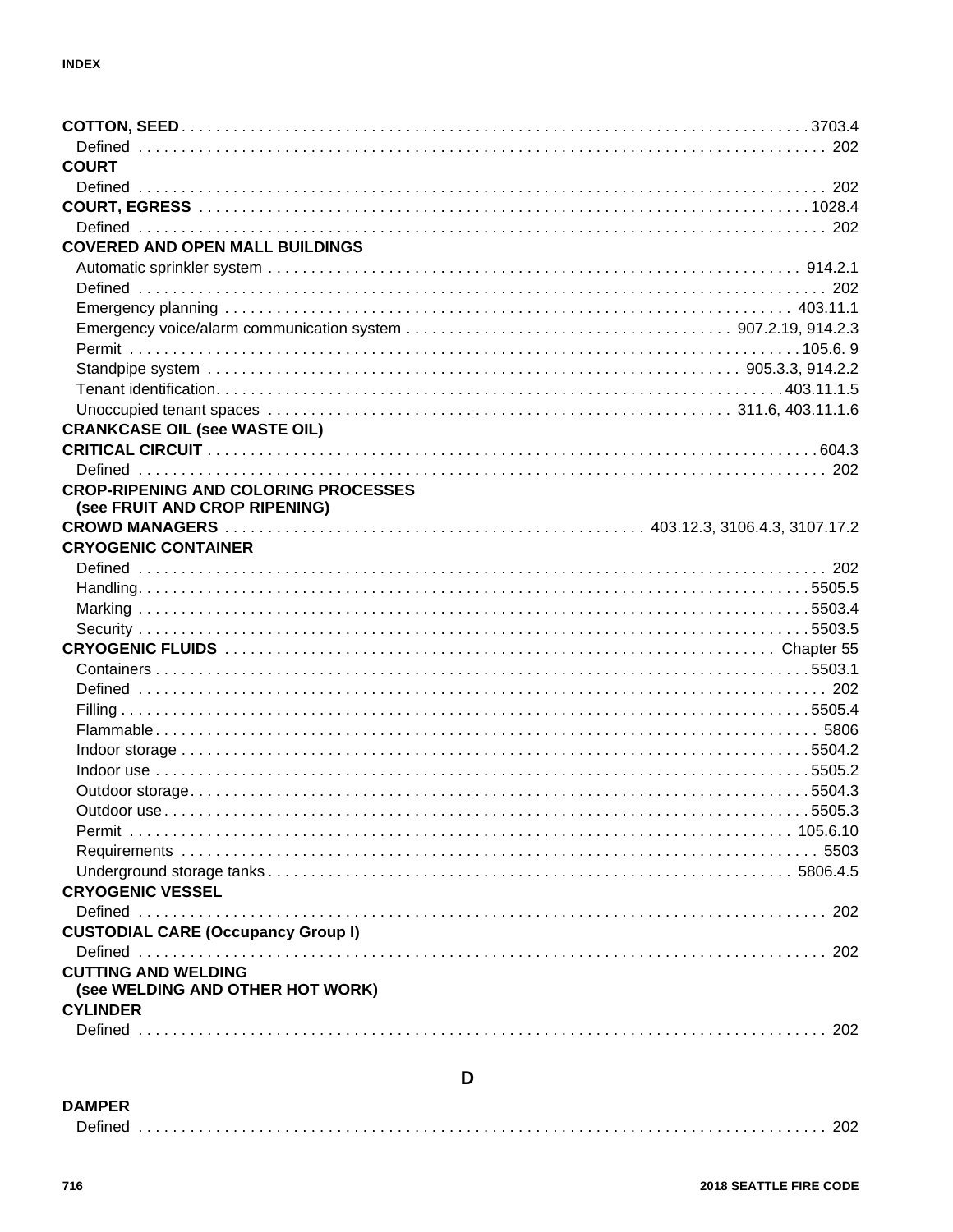| <b>DECORATIVE VEGETATION</b>                |  |
|---------------------------------------------|--|
|                                             |  |
|                                             |  |
| <b>DEFLAGRATION</b>                         |  |
|                                             |  |
| <b>DEFUELING</b>                            |  |
|                                             |  |
|                                             |  |
|                                             |  |
|                                             |  |
|                                             |  |
|                                             |  |
| <b>DESIGN PRESSURE</b>                      |  |
|                                             |  |
| <b>DETACHED BUILDING</b>                    |  |
|                                             |  |
|                                             |  |
|                                             |  |
| <b>DETEARING</b>                            |  |
|                                             |  |
|                                             |  |
| <b>DETECTOR, HEAT</b>                       |  |
|                                             |  |
| <b>DETONATING CORD</b>                      |  |
|                                             |  |
| <b>DETONATION</b>                           |  |
|                                             |  |
| <b>DETONATOR</b>                            |  |
|                                             |  |
| <b>DETOXIFICATION FACILITY (Group I-2)</b>  |  |
|                                             |  |
|                                             |  |
|                                             |  |
|                                             |  |
|                                             |  |
| <b>DISCHARGE, EXIT (see EXIT DISCHARGE)</b> |  |
| <b>DISCHARGE OF HAZARDOUS MATERIAL</b>      |  |
| (see RELEASE OF HAZARDOUS MATERIAL)         |  |
| <b>DISCHARGE SITE</b>                       |  |
|                                             |  |
| <b>DISPENSING</b>                           |  |
|                                             |  |
|                                             |  |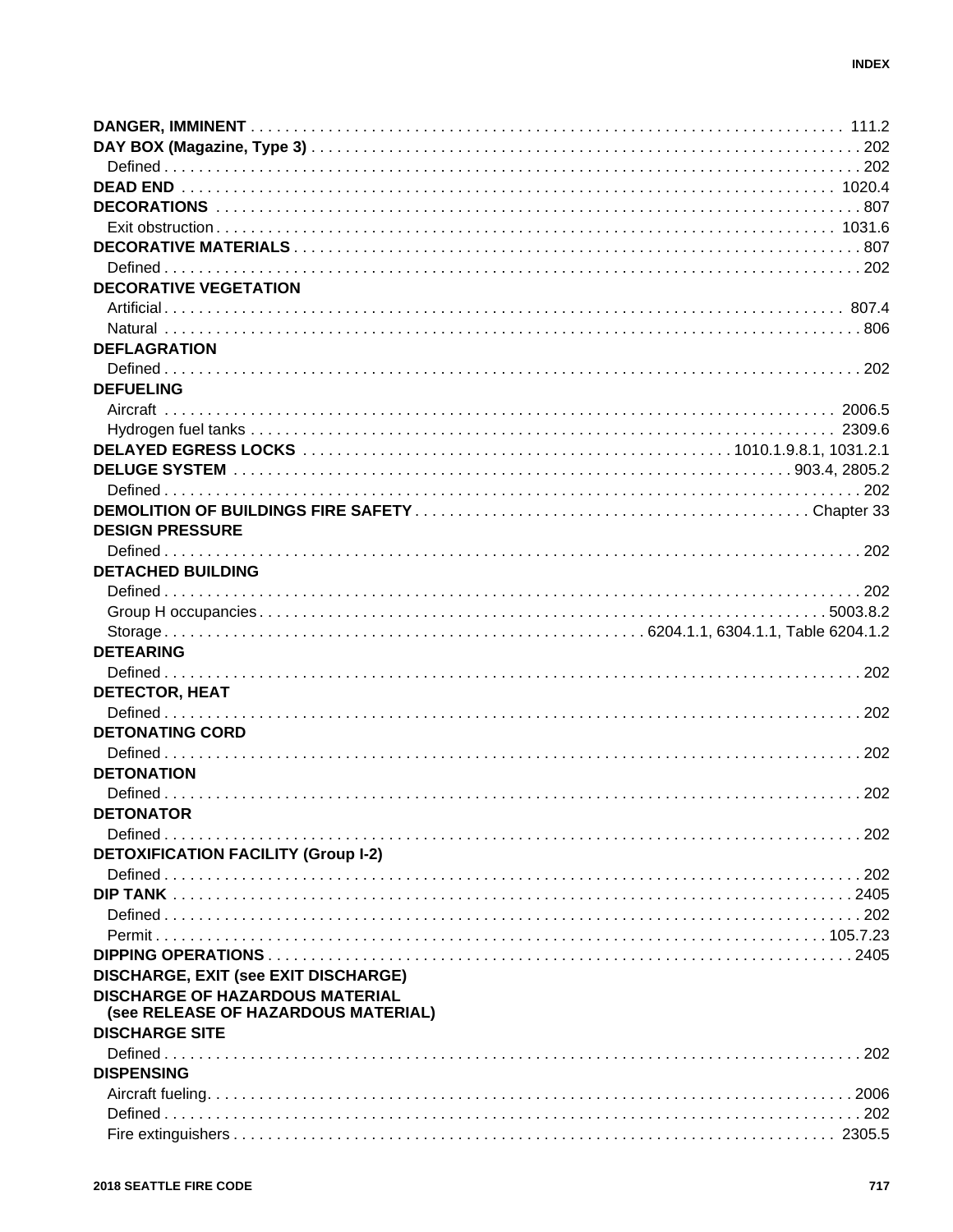| <b>DISPENSING DEVICE, OVERHEAD-TYPE</b>            |                                               |
|----------------------------------------------------|-----------------------------------------------|
|                                                    |                                               |
| <b>DISPLAY SITE (Fireworks)</b>                    |                                               |
|                                                    |                                               |
| <b>DISPLAYS</b>                                    |                                               |
|                                                    |                                               |
|                                                    |                                               |
|                                                    |                                               |
|                                                    |                                               |
|                                                    |                                               |
|                                                    |                                               |
|                                                    |                                               |
|                                                    |                                               |
|                                                    |                                               |
|                                                    |                                               |
|                                                    |                                               |
|                                                    |                                               |
|                                                    |                                               |
|                                                    |                                               |
|                                                    |                                               |
|                                                    |                                               |
|                                                    |                                               |
|                                                    |                                               |
|                                                    |                                               |
|                                                    |                                               |
| <b>DORMITORIES</b>                                 |                                               |
| (see OCCUPANCY CLASSIFICATION, Residential Group R |                                               |
| and COLLEGE AND UNIVERSITY BUILDINGS, Group R-2)   |                                               |
| <b>DRAFT CURTAIN</b>                               |                                               |
|                                                    |                                               |
|                                                    |                                               |
|                                                    | 1103.4.6, 1103.4.8, 5106.3.2                  |
| <b>DRAFTSTOP</b>                                   |                                               |
|                                                    |                                               |
|                                                    |                                               |
|                                                    |                                               |
|                                                    | 5004.2.2.6, 5705.3.8.1,<br>5706.2.6, 5706.4.9 |
| <b>DRAINS</b>                                      |                                               |
|                                                    |                                               |
|                                                    |                                               |
|                                                    |                                               |
|                                                    |                                               |
|                                                    |                                               |
|                                                    |                                               |
|                                                    |                                               |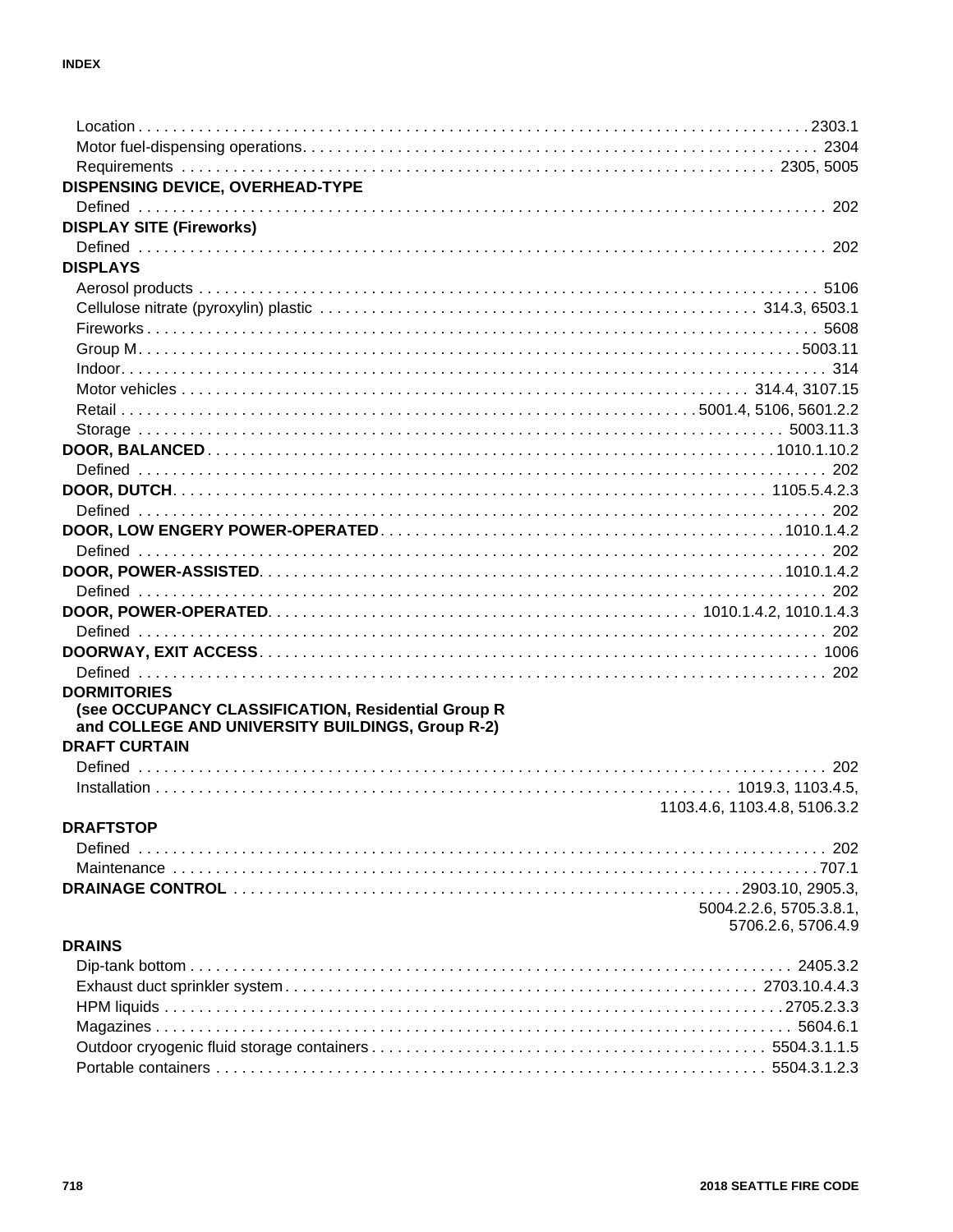| DRY-CHEMICAL EXTINGUISHING AGENT    |  |
|-------------------------------------|--|
|                                     |  |
|                                     |  |
|                                     |  |
|                                     |  |
|                                     |  |
|                                     |  |
|                                     |  |
|                                     |  |
|                                     |  |
|                                     |  |
|                                     |  |
| DRY CLEANING PLANT                  |  |
|                                     |  |
| <b>DRY CLEANING ROOM</b>            |  |
|                                     |  |
| <b>DRY CLEANING SYSTEM</b>          |  |
|                                     |  |
|                                     |  |
| DRYING OVENS (see INDUSTRIAL OVENS) |  |
|                                     |  |
|                                     |  |
|                                     |  |
|                                     |  |
|                                     |  |
|                                     |  |
| <b>DWELLING</b>                     |  |
|                                     |  |
| <b>DWELLING UNIT</b>                |  |
|                                     |  |
|                                     |  |

# $\mathsf{E}% _{0}\left( \mathsf{E}\right)$

| <b>EARLY SUPPRESSION FAST-RESPONSE SPRINKLER (ESFR)</b><br>(see AUTOMATIC SPRINKLERS) |  |
|---------------------------------------------------------------------------------------|--|
| <b>EGRESS (see MEANS OF EGRESS)</b>                                                   |  |
|                                                                                       |  |
|                                                                                       |  |
|                                                                                       |  |
|                                                                                       |  |
|                                                                                       |  |
|                                                                                       |  |
| <b>ELECTROSTATIC FLUIDIZED BED</b>                                                    |  |
|                                                                                       |  |
| <b>ELEVATOR GROUP</b>                                                                 |  |
|                                                                                       |  |
|                                                                                       |  |
|                                                                                       |  |
|                                                                                       |  |
|                                                                                       |  |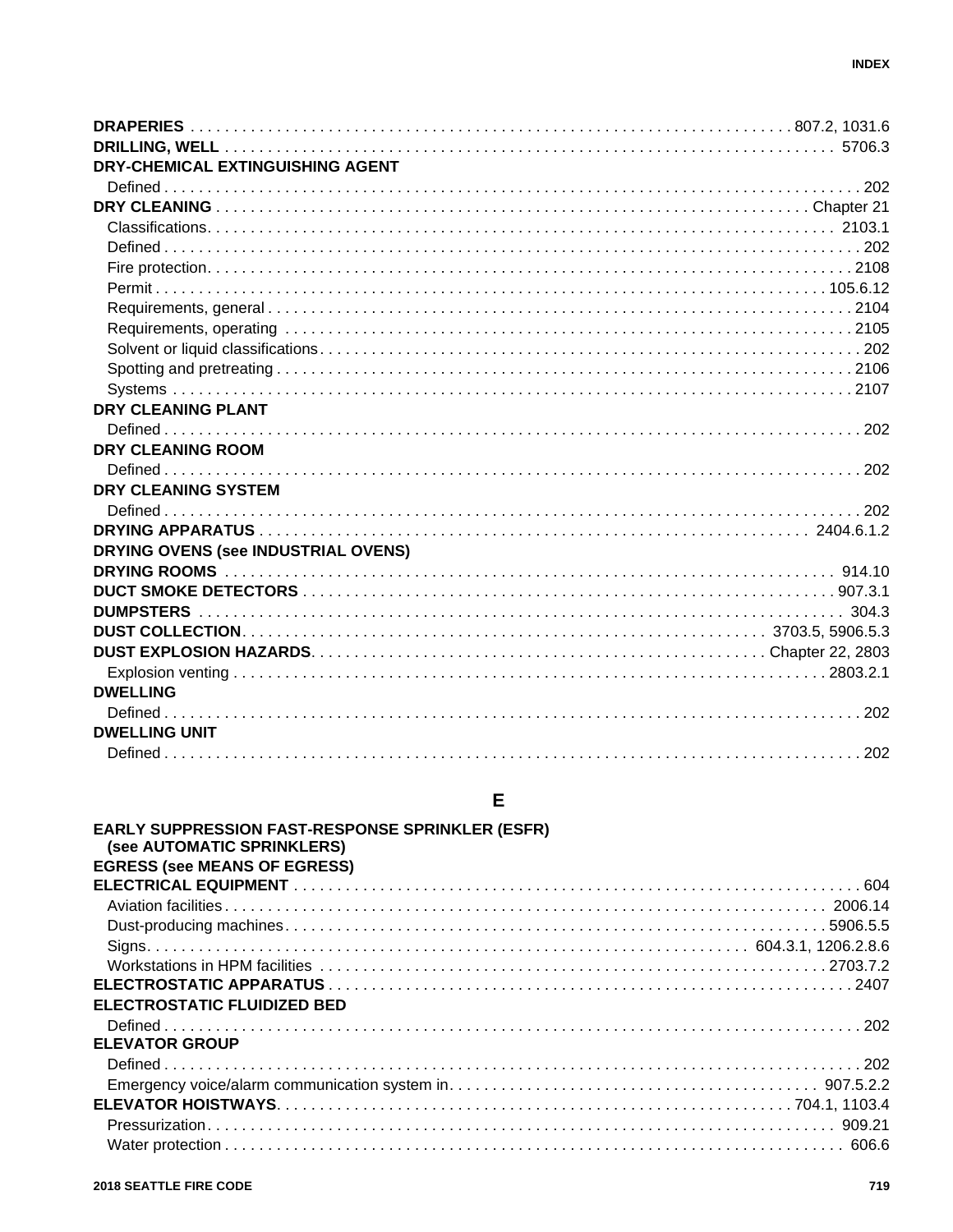| <b>ELEVATOR KEYS, FIRE SERVICE</b>                                        |                                                           |
|---------------------------------------------------------------------------|-----------------------------------------------------------|
| (see KEYS, FIRE SERVICE ELEVATOR)                                         |                                                           |
| ELEVATOR KEYS, NONSTANDARDIZED FIRE SERVICE                               |                                                           |
|                                                                           |                                                           |
|                                                                           |                                                           |
|                                                                           |                                                           |
|                                                                           |                                                           |
|                                                                           |                                                           |
|                                                                           |                                                           |
|                                                                           |                                                           |
|                                                                           |                                                           |
|                                                                           |                                                           |
|                                                                           |                                                           |
|                                                                           |                                                           |
|                                                                           |                                                           |
| <b>EMERGENCY LIGHTING EQUIPMENT</b>                                       |                                                           |
|                                                                           |                                                           |
|                                                                           |                                                           |
|                                                                           |                                                           |
|                                                                           |                                                           |
|                                                                           |                                                           |
|                                                                           |                                                           |
|                                                                           |                                                           |
|                                                                           |                                                           |
|                                                                           |                                                           |
|                                                                           |                                                           |
|                                                                           |                                                           |
|                                                                           | 5803.1.3, 6303.1.2, 6403.1.1                              |
|                                                                           |                                                           |
| <b>EMERGENCY SHUTOFF VALVE, AUTOMATIC</b> 2305.2.4, 2306.7.4, 5003.2.9.1, |                                                           |
|                                                                           | 5505.3.2, 5803.1.3, 5803.1.3.2,                           |
|                                                                           | 6303.1.2, 6303.1.2.2, 6403.1.1,                           |
|                                                                           | 6403.1.1.1, 6403.1.1.2                                    |
|                                                                           |                                                           |
|                                                                           |                                                           |
|                                                                           | 2309.5.2.1, 5505.3.2, 5803.1.3,                           |
|                                                                           | 5803.1.3.2, 6303.1.2, 6303.1.2.2,<br>6403.1.1, 6403.1.1.2 |
|                                                                           |                                                           |
|                                                                           |                                                           |
|                                                                           | 2306.5, 5704.2.7.4,                                       |
|                                                                           | 5704.2.9.6.1.1, 5704.2.9.6.1.2,                           |
|                                                                           | 5704.2.9.6.3, 5704.2.9.7.2,                               |
|                                                                           | 5706.2.4.2                                                |
|                                                                           |                                                           |
|                                                                           |                                                           |
|                                                                           |                                                           |
|                                                                           |                                                           |
|                                                                           |                                                           |
|                                                                           |                                                           |
|                                                                           |                                                           |
|                                                                           |                                                           |
|                                                                           |                                                           |
|                                                                           |                                                           |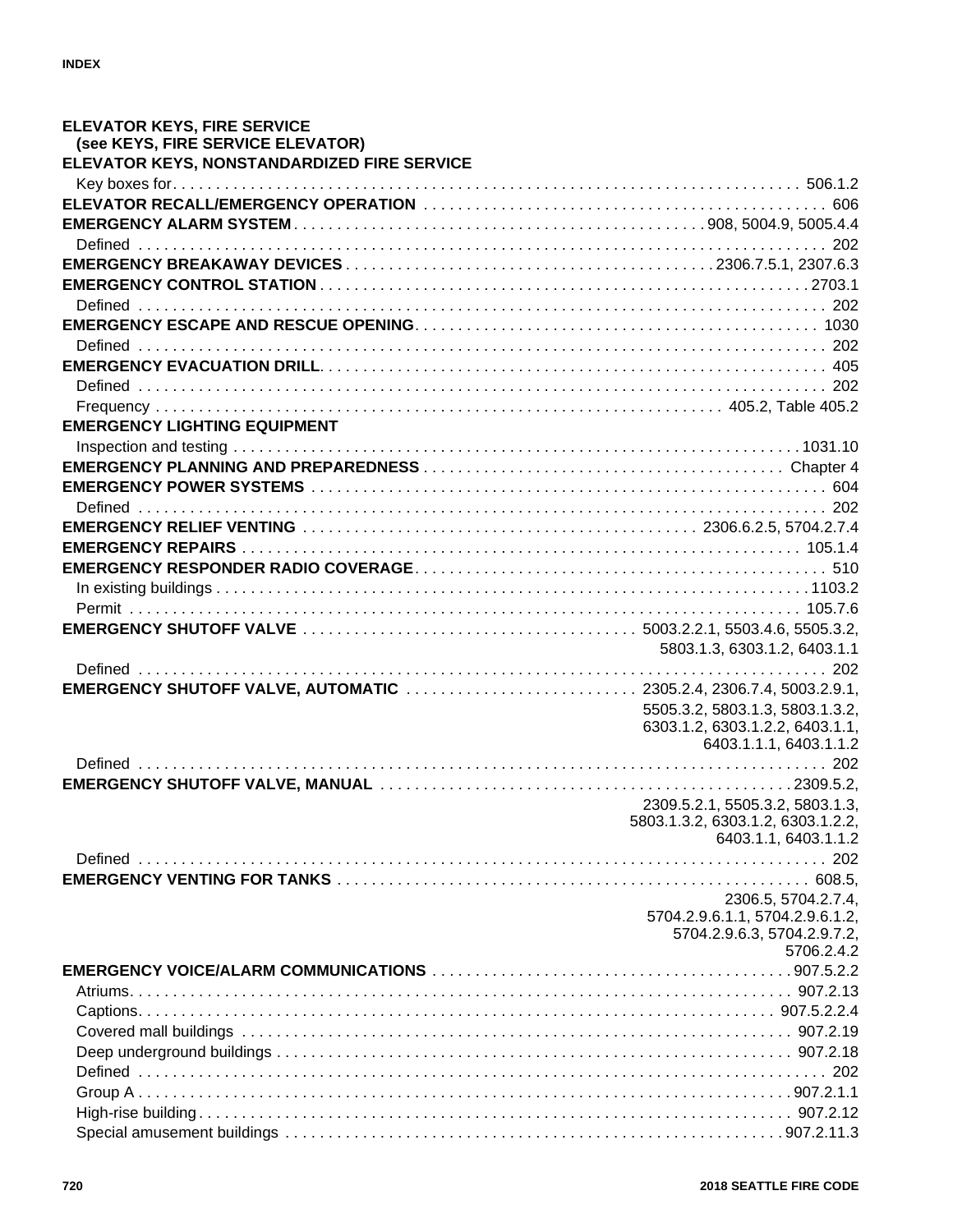| <b>EMPLOYEE WORK AREA</b>       |  |
|---------------------------------|--|
|                                 |  |
|                                 |  |
|                                 |  |
|                                 |  |
|                                 |  |
|                                 |  |
|                                 |  |
|                                 |  |
| <b>EQUIPMENT PLATFORM</b>       |  |
|                                 |  |
|                                 |  |
| <b>ESCALATOR OPENINGS</b>       |  |
| (see FLOOR OPENINGS AND SHAFTS) |  |
|                                 |  |
| <b>ESFR SPRINKLERS</b>          |  |
| (see AUTOMATIC SPRINKLERS)      |  |
| <b>ETHYLENE</b>                 |  |
|                                 |  |
|                                 |  |
|                                 |  |
|                                 |  |
|                                 |  |
|                                 |  |
|                                 |  |
|                                 |  |
|                                 |  |
| <b>EXCESS FLOW CONTROL</b>      |  |
|                                 |  |
| <b>EXCESS FLOW VALVE</b>        |  |
|                                 |  |
|                                 |  |
|                                 |  |
| <b>EXHIBIT GALLERY</b>          |  |
|                                 |  |
|                                 |  |
|                                 |  |
| <b>EXISTING</b>                 |  |
|                                 |  |
|                                 |  |
|                                 |  |
|                                 |  |
|                                 |  |
|                                 |  |
|                                 |  |
|                                 |  |
|                                 |  |
|                                 |  |
|                                 |  |
|                                 |  |
|                                 |  |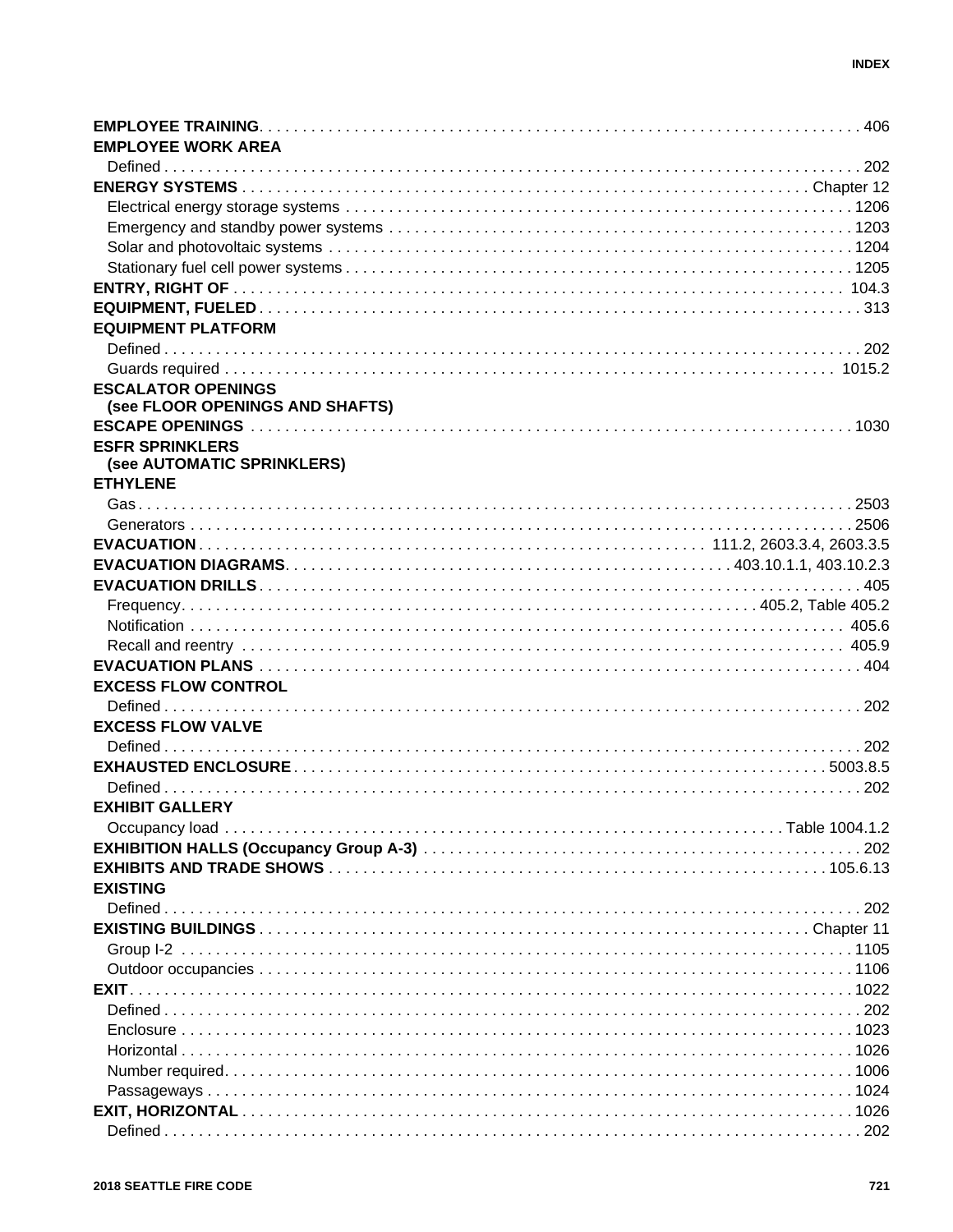| <b>EXIT DISCHARGE, LEVEL OF</b>            |                                                                                 |
|--------------------------------------------|---------------------------------------------------------------------------------|
|                                            |                                                                                 |
|                                            |                                                                                 |
|                                            |                                                                                 |
|                                            |                                                                                 |
|                                            |                                                                                 |
|                                            |                                                                                 |
|                                            |                                                                                 |
|                                            |                                                                                 |
|                                            |                                                                                 |
|                                            |                                                                                 |
|                                            |                                                                                 |
| <b>EXPLOSION</b>                           |                                                                                 |
|                                            |                                                                                 |
|                                            |                                                                                 |
|                                            | 2905.4, 5004.6, 5005.2.1.2, 5005.2.2.2,                                         |
|                                            | 5704.2.5, 5705.3.4, 5705.3.7.5.2,<br>5705.3.7.6.2, 5804.1.1, 5808.6, 6204.1.10, |
|                                            | 6304.1.1, 6604.1.2, 6704.1.6                                                    |
|                                            |                                                                                 |
|                                            |                                                                                 |
|                                            |                                                                                 |
|                                            |                                                                                 |
|                                            |                                                                                 |
|                                            |                                                                                 |
|                                            |                                                                                 |
|                                            |                                                                                 |
|                                            |                                                                                 |
|                                            |                                                                                 |
| <b>EXTERIOR WALL</b>                       |                                                                                 |
|                                            |                                                                                 |
| <b>EXTINGUISHERS</b>                       |                                                                                 |
| (see FIRE EXTINGUISHERS, PORTABLE)         |                                                                                 |
| <b>EXTRA-HIGH-RACK COMBUSTIBLE STORAGE</b> |                                                                                 |
|                                            |                                                                                 |
|                                            |                                                                                 |
|                                            |                                                                                 |

# $\mathsf{F}$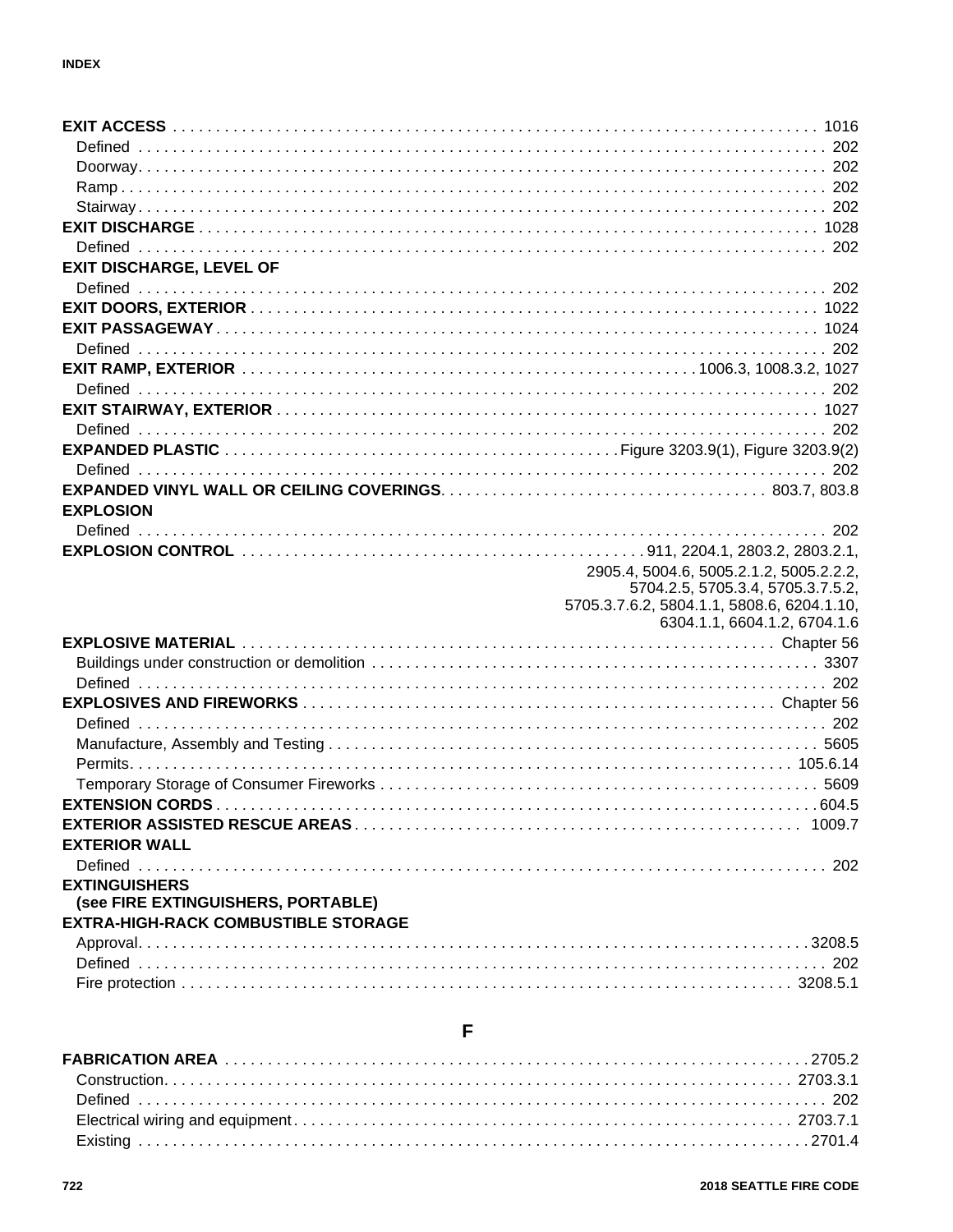| <b>FACILITY</b>                            |                           |
|--------------------------------------------|---------------------------|
|                                            |                           |
|                                            |                           |
|                                            | 5005.1.11, 6004.2.2.7,    |
|                                            | 6004.2.2.8.1, 6204.1.11.1 |
|                                            |                           |
|                                            |                           |
| <b>FALLOUT AREA</b>                        |                           |
|                                            |                           |
| <b>FALSE ALARM</b>                         |                           |
|                                            |                           |
|                                            |                           |
|                                            |                           |
|                                            |                           |
|                                            |                           |
|                                            |                           |
| <b>FINES (in woodworking operations)</b>   |                           |
| (see also VIOLATION PENALTIES)             |                           |
|                                            |                           |
|                                            |                           |
|                                            |                           |
| FIRE, RECREATIONAL (see RECREATIONAL FIRE) |                           |
|                                            |                           |
| FIRE, UNWANTED (see UNWANTED FIRE)         |                           |
| <b>FIRE ALARM</b>                          |                           |
|                                            |                           |
|                                            |                           |
| FIRE ALARM BOX (see MANUAL FIRE ALARM BOX) |                           |
| FIRE ALARM CONTROL UNIT                    |                           |
|                                            |                           |
| <b>FIRE ALARM SIGNAL</b>                   |                           |
|                                            |                           |
| <b>FIRE ALARM SYSTEM</b>                   |                           |
|                                            |                           |
| Defined.                                   | . 202                     |
|                                            |                           |
|                                            |                           |
|                                            |                           |
|                                            |                           |
|                                            |                           |
|                                            |                           |
|                                            |                           |
|                                            |                           |
|                                            |                           |
|                                            |                           |
|                                            |                           |
|                                            |                           |
|                                            |                           |
|                                            |                           |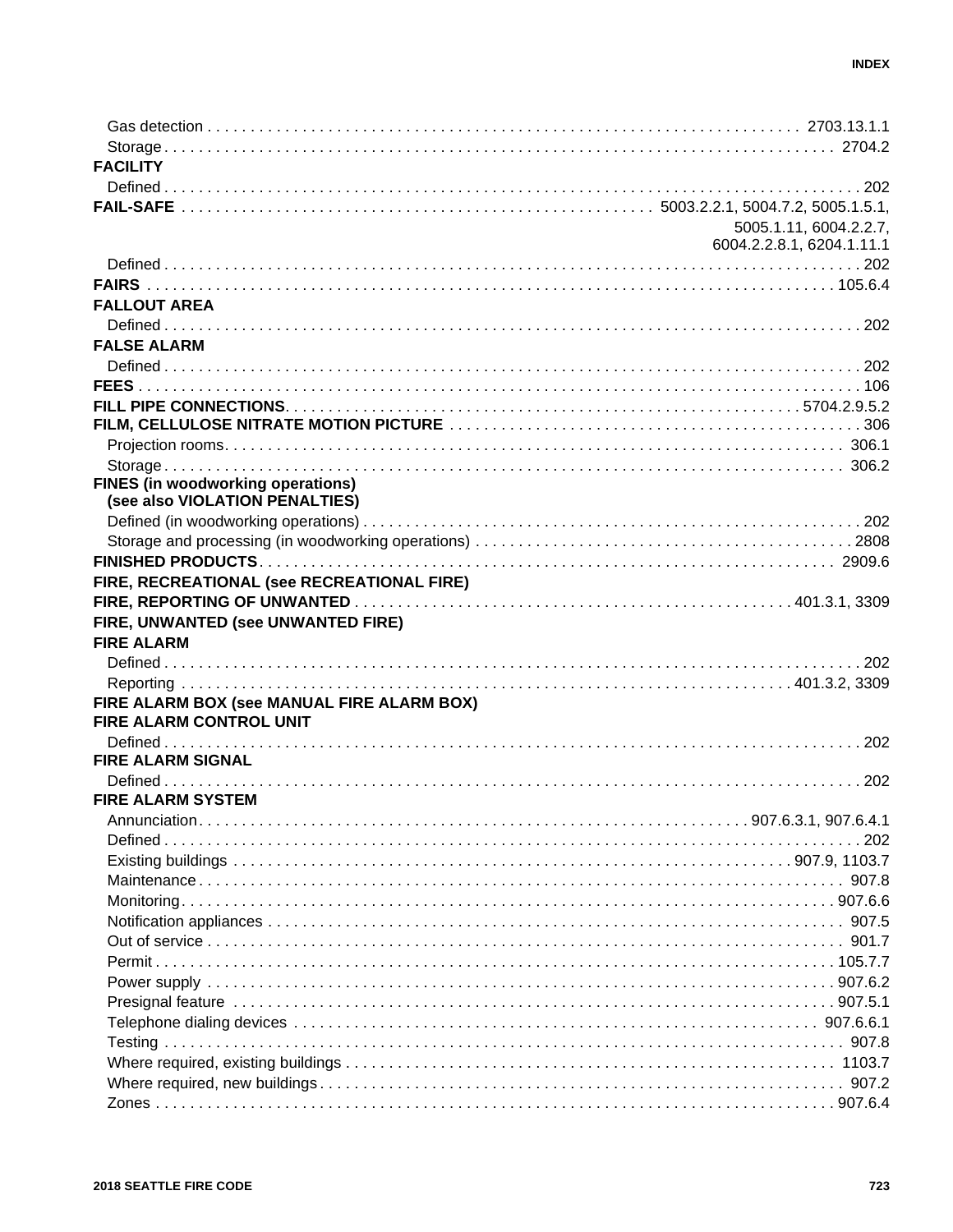| <b>FIRE BARRIER</b>                     |                            |
|-----------------------------------------|----------------------------|
|                                         |                            |
|                                         |                            |
|                                         |                            |
|                                         | 2603.3, 3308.3, 5706.6.2.1 |
|                                         |                            |
| <b>FIRE CODE OFFICIAL</b>               |                            |
|                                         |                            |
|                                         |                            |
|                                         |                            |
|                                         |                            |
| <b>FIRE DAMPER</b>                      |                            |
|                                         |                            |
|                                         |                            |
|                                         |                            |
| <b>FIRE DEPARTMENT MASTER KEY</b>       |                            |
|                                         |                            |
| FIRE DEPARTMENT NOTIFICATION            |                            |
| [see NOTIFICATION (of fire department)] |                            |
|                                         |                            |
| FIRE DETECTOR, AUTOMATIC                |                            |
|                                         |                            |
| <b>FIRE DOOR</b>                        |                            |
|                                         |                            |
| <b>FIRE DOOR ASSEMBLY</b>               |                            |
|                                         |                            |
| <b>FIRE DRILL</b>                       |                            |
| (see EMERGENCY EVACUATION DRILL)        |                            |
|                                         |                            |
|                                         |                            |
|                                         |                            |
|                                         |                            |
|                                         |                            |
|                                         |                            |
|                                         |                            |
|                                         |                            |
|                                         |                            |
|                                         |                            |
|                                         |                            |
|                                         |                            |
| <b>FIRE FIGHTERS</b>                    |                            |
|                                         |                            |
|                                         |                            |
|                                         |                            |
|                                         |                            |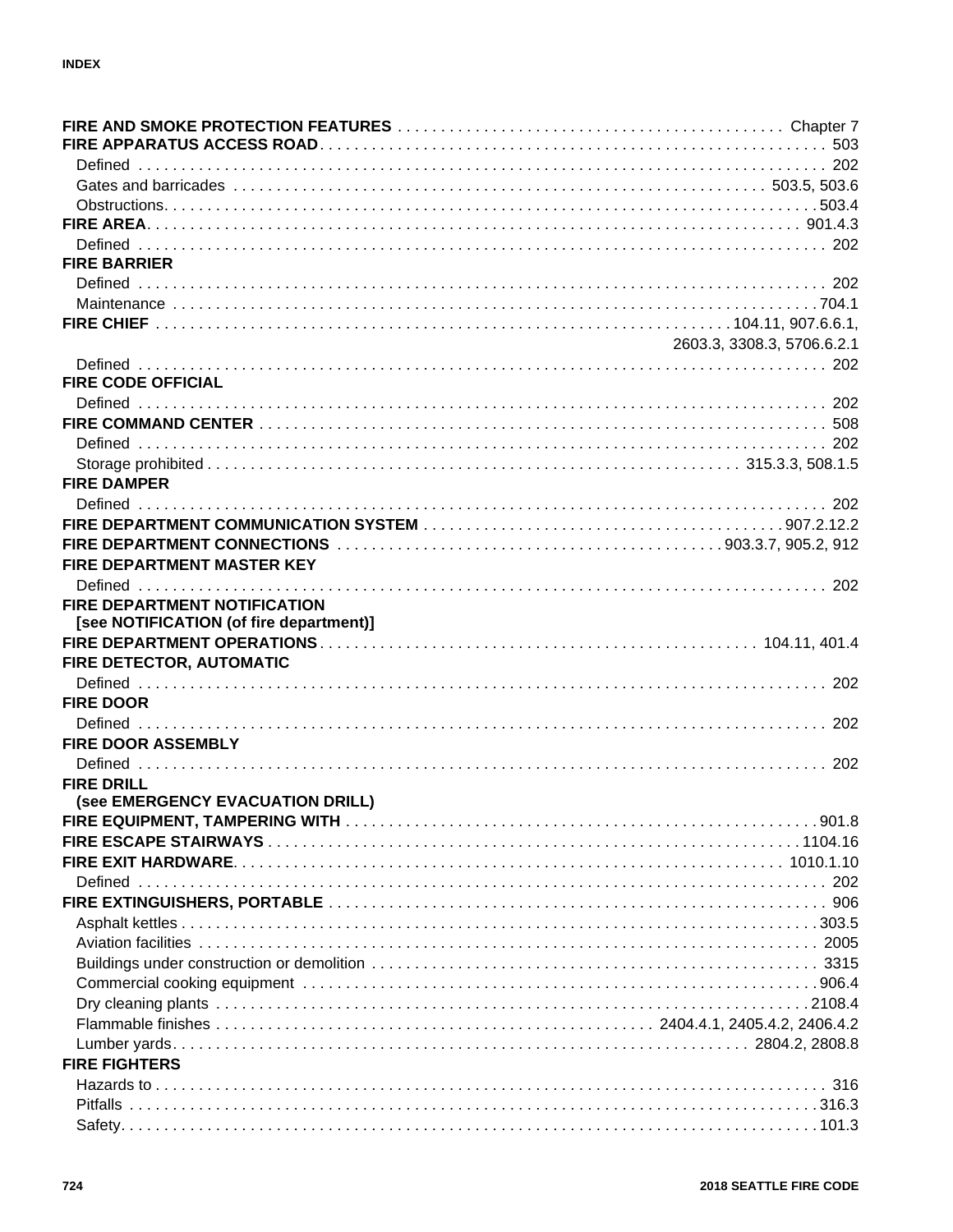| <b>FIRE HYDRANT</b>                                       |                             |
|-----------------------------------------------------------|-----------------------------|
|                                                           |                             |
|                                                           |                             |
|                                                           |                             |
|                                                           |                             |
|                                                           |                             |
|                                                           |                             |
| <b>FIRE LANE</b>                                          |                             |
|                                                           |                             |
| <b>FIRE PARTITION</b>                                     |                             |
|                                                           |                             |
|                                                           |                             |
| <b>FIRE POINT</b>                                         |                             |
|                                                           |                             |
|                                                           |                             |
| <b>FIRE PROTECTION RATING</b>                             |                             |
|                                                           |                             |
|                                                           |                             |
|                                                           |                             |
|                                                           |                             |
|                                                           |                             |
|                                                           |                             |
|                                                           |                             |
|                                                           | 105.7.6, 105.7.14, 105.7.17 |
|                                                           |                             |
|                                                           |                             |
|                                                           |                             |
| <b>FIRE RESISTANCE</b>                                    |                             |
|                                                           |                             |
| FIRE SAFETY DURING CONSTRUCTION AND DEMOLITION Chapter 33 |                             |
|                                                           |                             |
|                                                           |                             |
|                                                           |                             |
| <b>FIRE SEPARATION DISTANCE</b>                           |                             |
|                                                           |                             |
|                                                           |                             |
|                                                           |                             |
|                                                           |                             |
| <b>FIRE SERVICE ELEVATOR KEYS</b>                         |                             |
| (see KEYS, FIRE SERVICE ELEVATOR)                         |                             |
| <b>FIRE WALL</b>                                          |                             |
|                                                           |                             |
|                                                           |                             |
|                                                           |                             |
| FIRE WATCH (see also STANDBY PERSONNEL)                   |                             |
|                                                           |                             |
|                                                           |                             |
|                                                           |                             |
|                                                           |                             |
|                                                           |                             |
|                                                           |                             |
|                                                           |                             |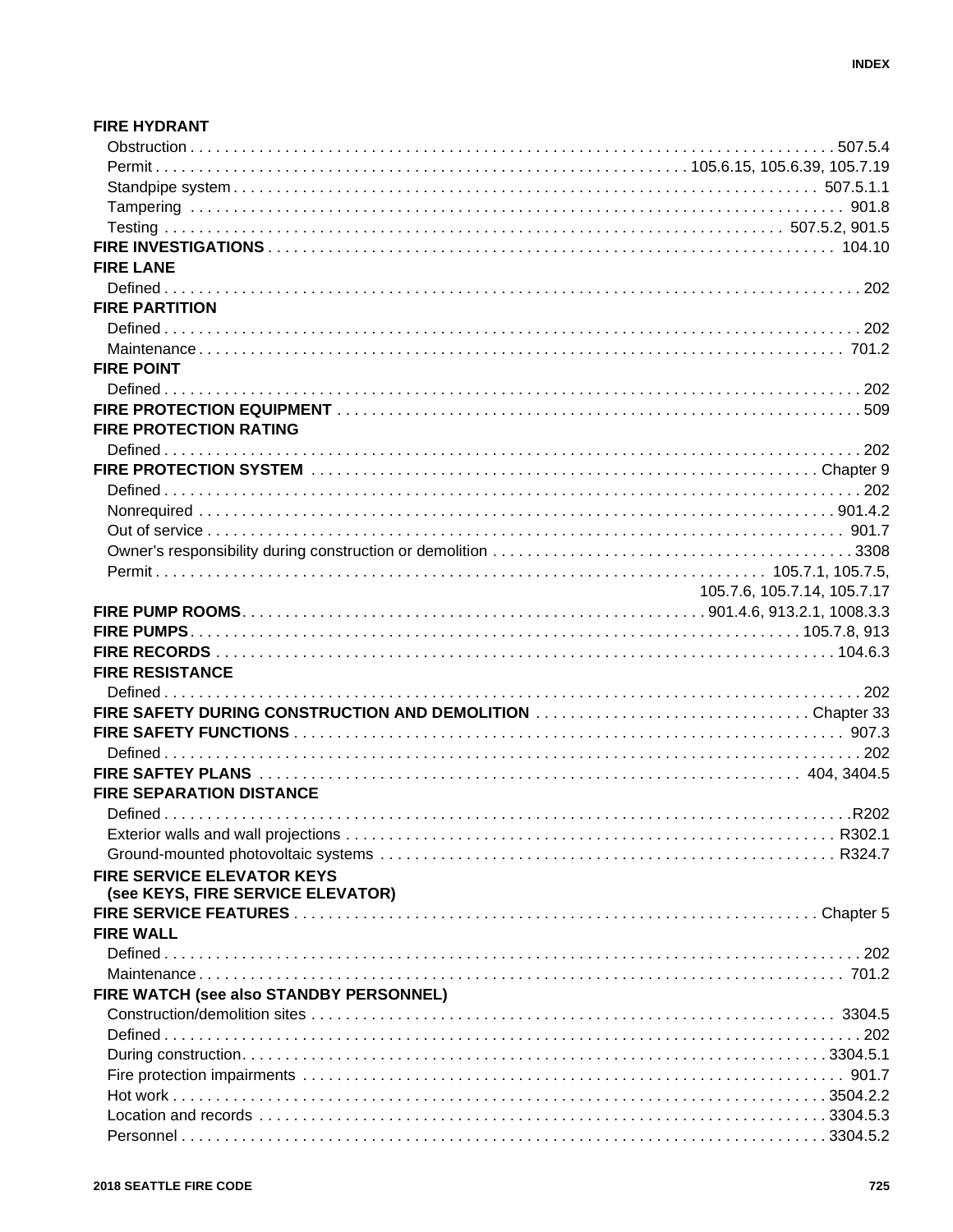| <b>FIREBLOCKING</b>                                                      |  |
|--------------------------------------------------------------------------|--|
|                                                                          |  |
|                                                                          |  |
|                                                                          |  |
|                                                                          |  |
|                                                                          |  |
|                                                                          |  |
|                                                                          |  |
|                                                                          |  |
|                                                                          |  |
|                                                                          |  |
|                                                                          |  |
|                                                                          |  |
|                                                                          |  |
| <b>FIREPLACES, PORTABLE OUTDOOR</b><br>(see PORTABLE OUTDOOR FIREPLACES) |  |
| <b>FIRE-RESISTANCE RATING</b>                                            |  |
|                                                                          |  |
|                                                                          |  |
| <b>FIRE-RESISTANT JOINT SYSTEM</b>                                       |  |
|                                                                          |  |
|                                                                          |  |
| FIREWORKS (see EXPLOSIVES AND FIREWORKS)                                 |  |
|                                                                          |  |
|                                                                          |  |
|                                                                          |  |
| <b>FIREWORKS DISPLAY</b>                                                 |  |
|                                                                          |  |
|                                                                          |  |
| <b>FIXED BASE OPERATOR</b>                                               |  |
|                                                                          |  |
|                                                                          |  |
|                                                                          |  |
|                                                                          |  |
|                                                                          |  |
| <b>FLAME RETARDANT</b>                                                   |  |
| (see also FIRE-RETARDANT COATINGS)                                       |  |
| Tents, air-supported, air-inflated and tensioned                         |  |
|                                                                          |  |
| <b>FLAME SPREAD</b>                                                      |  |
|                                                                          |  |
| <b>FLAME SPREAD INDEX</b>                                                |  |
|                                                                          |  |
|                                                                          |  |
|                                                                          |  |
| <b>FLAMMABLE CRYOGENIC FLUID</b>                                         |  |
|                                                                          |  |
|                                                                          |  |
|                                                                          |  |
|                                                                          |  |
|                                                                          |  |
|                                                                          |  |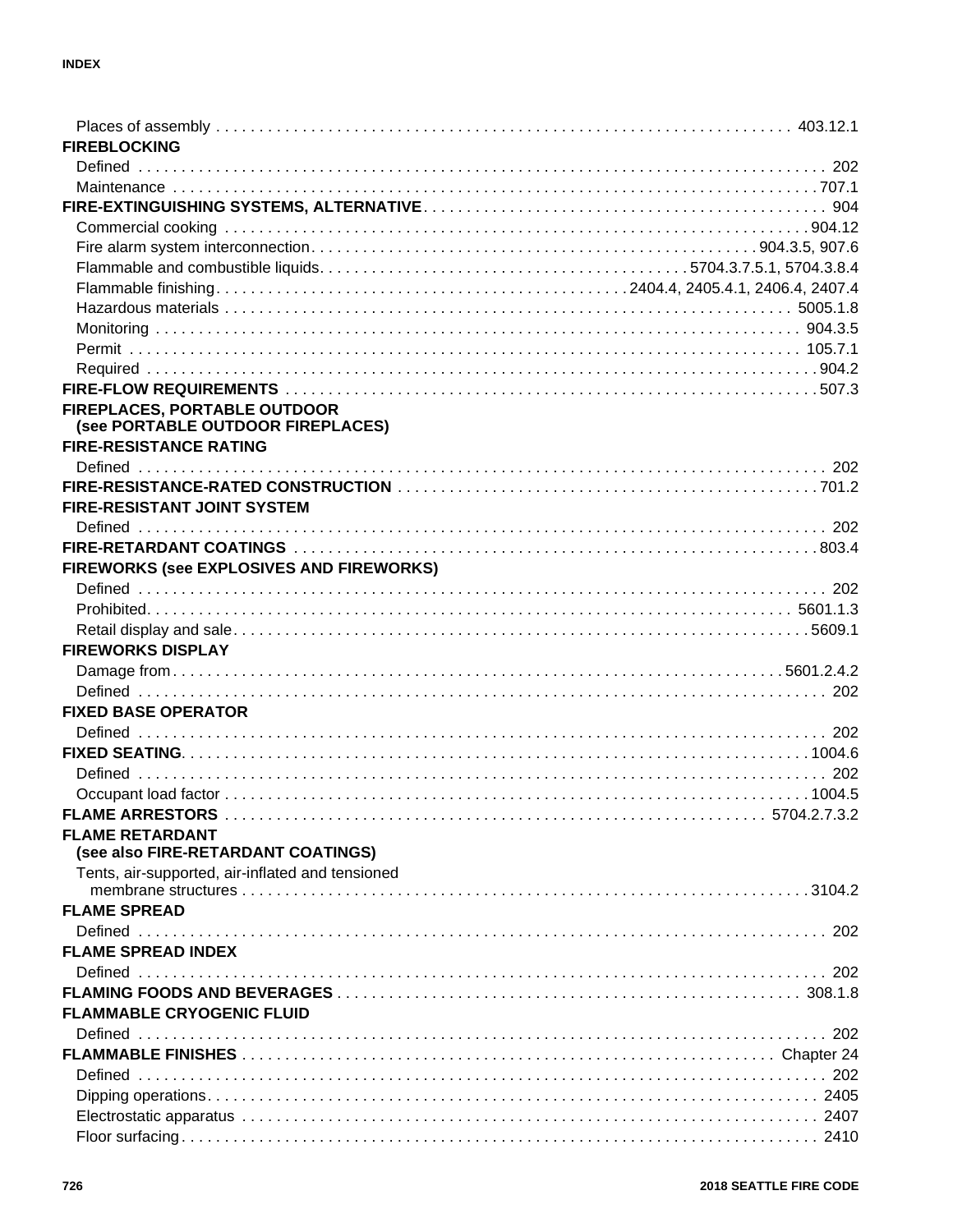|                                                  | 2407.7, 2409.6, 2410.5 |
|--------------------------------------------------|------------------------|
|                                                  |                        |
|                                                  |                        |
|                                                  |                        |
|                                                  |                        |
|                                                  |                        |
|                                                  |                        |
|                                                  |                        |
|                                                  |                        |
|                                                  |                        |
| <b>FLAMMABLE LIQUEFIED GAS</b>                   |                        |
|                                                  |                        |
|                                                  |                        |
|                                                  |                        |
|                                                  |                        |
|                                                  |                        |
|                                                  |                        |
|                                                  |                        |
|                                                  |                        |
|                                                  |                        |
|                                                  |                        |
|                                                  |                        |
|                                                  |                        |
|                                                  |                        |
|                                                  |                        |
|                                                  |                        |
|                                                  |                        |
| Tents, air-supported, air-inflated and tensioned |                        |
|                                                  |                        |
|                                                  |                        |
|                                                  |                        |
| <b>FLAMMABLE MATERIAL</b>                        |                        |
|                                                  |                        |
|                                                  |                        |
|                                                  |                        |
|                                                  |                        |
|                                                  |                        |
|                                                  |                        |
|                                                  |                        |
|                                                  |                        |
|                                                  |                        |
| <b>FLAMMABLE VAPOR AREA</b>                      |                        |
|                                                  |                        |
|                                                  |                        |
|                                                  |                        |
|                                                  |                        |
|                                                  |                        |
|                                                  |                        |
| <b>FLAMMABLE VAPORS OR FUMES</b>                 |                        |
|                                                  |                        |
|                                                  |                        |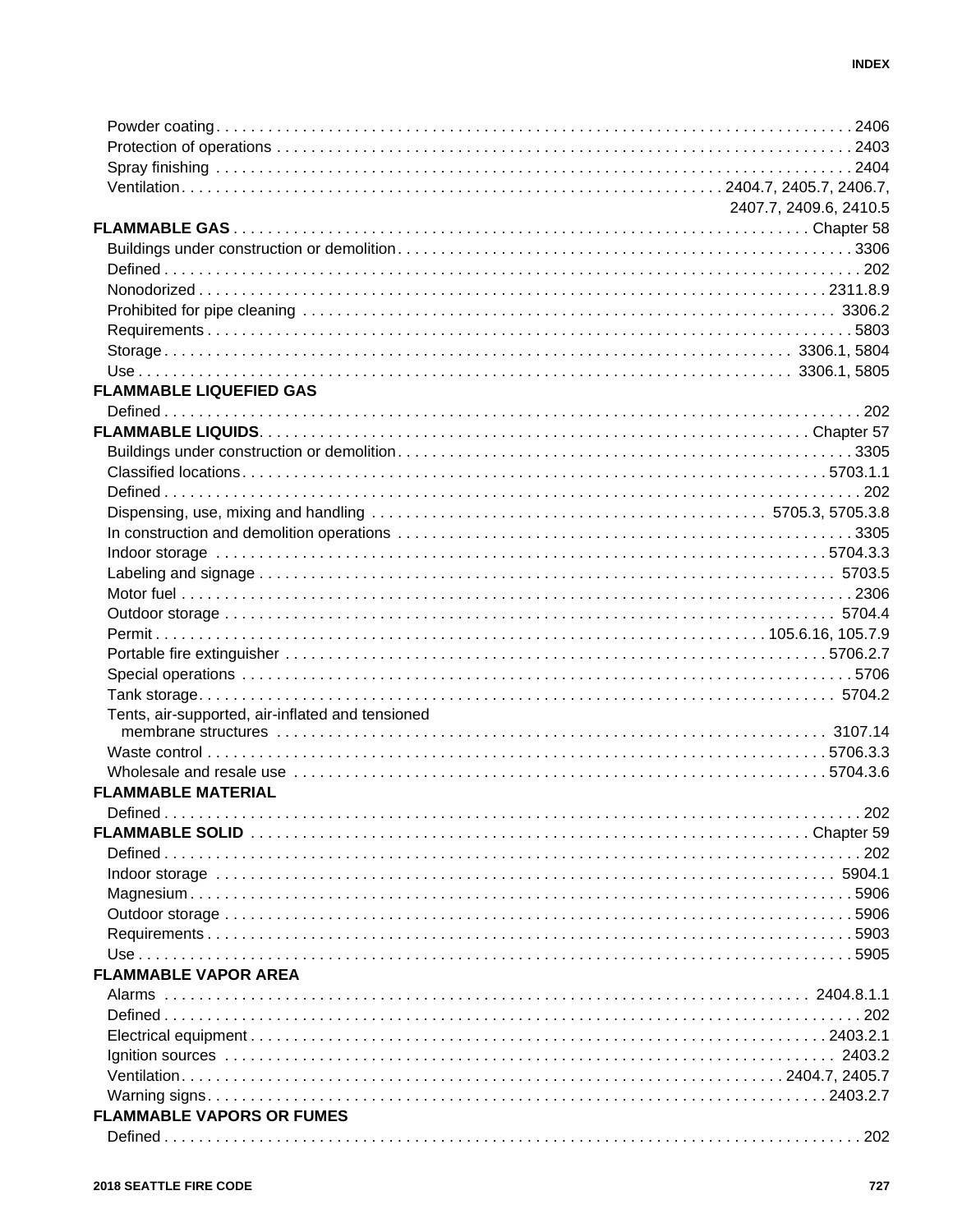| <b>FLASH POINT</b>                                                                 |                               |
|------------------------------------------------------------------------------------|-------------------------------|
|                                                                                    |                               |
| FLEET VEHICLE MOTOR FUEL-DISPENSING FACILITY                                       |                               |
|                                                                                    |                               |
|                                                                                    |                               |
|                                                                                    |                               |
| <b>FLIGHT (stairs)</b>                                                             |                               |
|                                                                                    |                               |
| <b>FLOOR AREA, GROSS</b>                                                           |                               |
|                                                                                    |                               |
| FLOOR AREA, NET                                                                    |                               |
|                                                                                    |                               |
|                                                                                    |                               |
|                                                                                    | 5004.12, 6003.1.4.1, 6304.1.3 |
|                                                                                    |                               |
|                                                                                    |                               |
|                                                                                    |                               |
|                                                                                    |                               |
|                                                                                    |                               |
|                                                                                    |                               |
|                                                                                    |                               |
|                                                                                    |                               |
| <b>FLUIDIZED BED</b>                                                               |                               |
|                                                                                    |                               |
|                                                                                    |                               |
|                                                                                    |                               |
|                                                                                    |                               |
| <b>FOGGING, INSECTICIDAL</b>                                                       |                               |
| (see FUMIGATION AND INSECTICIDAL FOGGING)<br><b>FOLDING AND TELESCOPIC SEATING</b> |                               |
|                                                                                    |                               |
|                                                                                    |                               |
| <b>FOSTER CARE FACILITIES (Occupancy Group I)</b>                                  |                               |
|                                                                                    |                               |
|                                                                                    |                               |
|                                                                                    |                               |
|                                                                                    |                               |
|                                                                                    |                               |
|                                                                                    |                               |
|                                                                                    | 2507                          |
|                                                                                    |                               |
|                                                                                    |                               |
|                                                                                    |                               |
|                                                                                    |                               |
| <b>FUEL LIMIT SWITCH</b>                                                           |                               |
|                                                                                    |                               |
| <b>FUEL OIL</b>                                                                    |                               |
|                                                                                    |                               |
|                                                                                    |                               |
|                                                                                    |                               |
|                                                                                    |                               |
|                                                                                    |                               |
|                                                                                    |                               |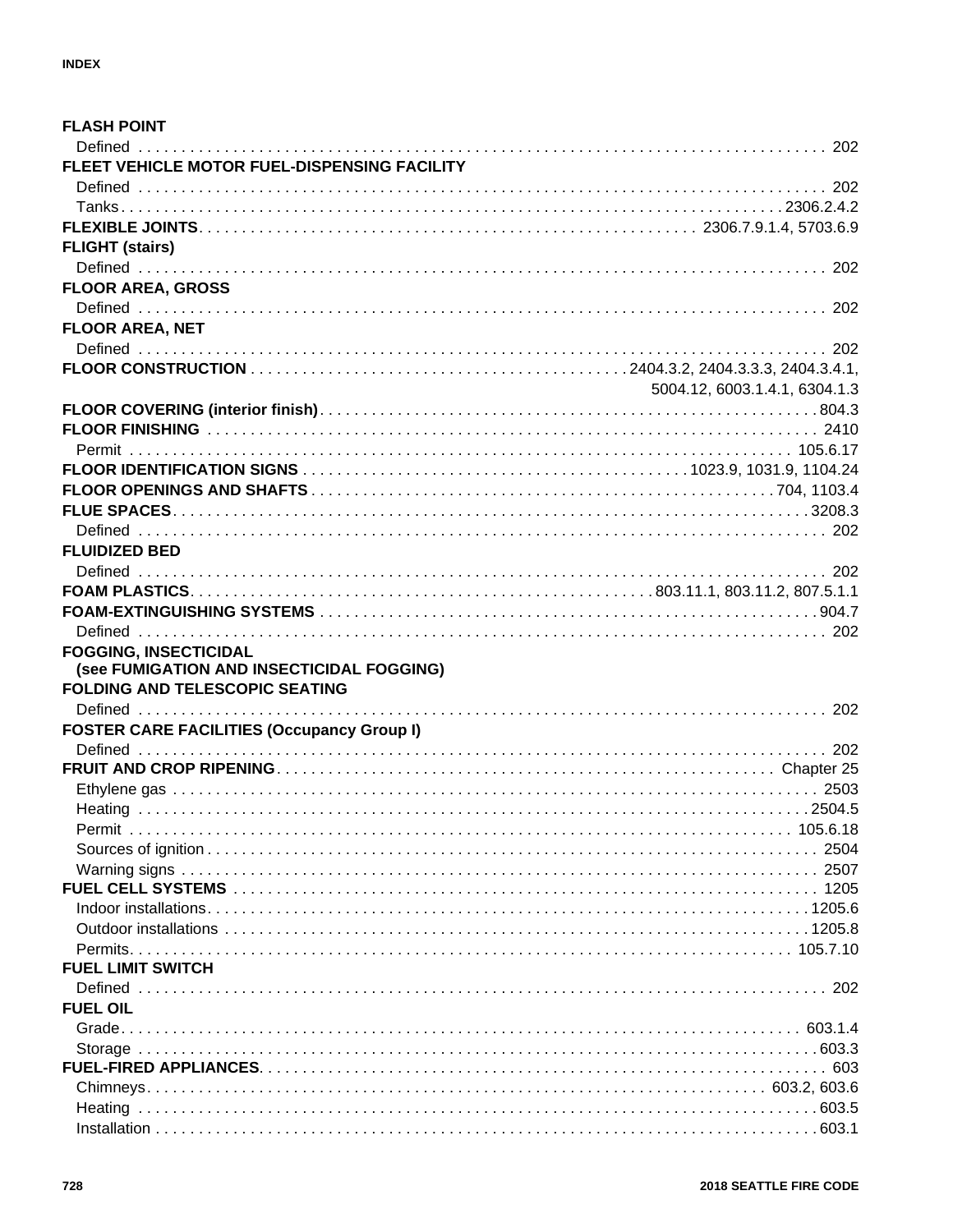#### **FUMIGANT**

| <b>FUMIGATION AND</b>           |  |
|---------------------------------|--|
|                                 |  |
|                                 |  |
|                                 |  |
|                                 |  |
|                                 |  |
|                                 |  |
|                                 |  |
|                                 |  |
|                                 |  |
|                                 |  |
| <b>FURNACE CLASS A, B, C, D</b> |  |
|                                 |  |
|                                 |  |
|                                 |  |
|                                 |  |

# $\mathbf G$

| <b>GARAGE (see REPAIR GARAGE)</b>          |                                |
|--------------------------------------------|--------------------------------|
| <b>GARAGING (see PARKING AND GARAGING)</b> |                                |
|                                            |                                |
|                                            | 5303.7.10, 5306.2.3, 6004.1.1, |
|                                            |                                |
|                                            |                                |
|                                            |                                |
|                                            |                                |
|                                            |                                |
|                                            |                                |
|                                            |                                |
|                                            |                                |
| <b>GAS DETECTOR</b>                        |                                |
| (see COMBUSTIBLE GAS DETECTOR)             |                                |
|                                            |                                |
|                                            |                                |
|                                            |                                |
|                                            |                                |
|                                            |                                |
|                                            |                                |
|                                            |                                |
| <b>GATES</b>                               |                                |
|                                            |                                |
|                                            |                                |
|                                            |                                |
|                                            |                                |
| <b>GENERATORS</b>                          |                                |
|                                            |                                |
|                                            |                                |
|                                            |                                |
|                                            |                                |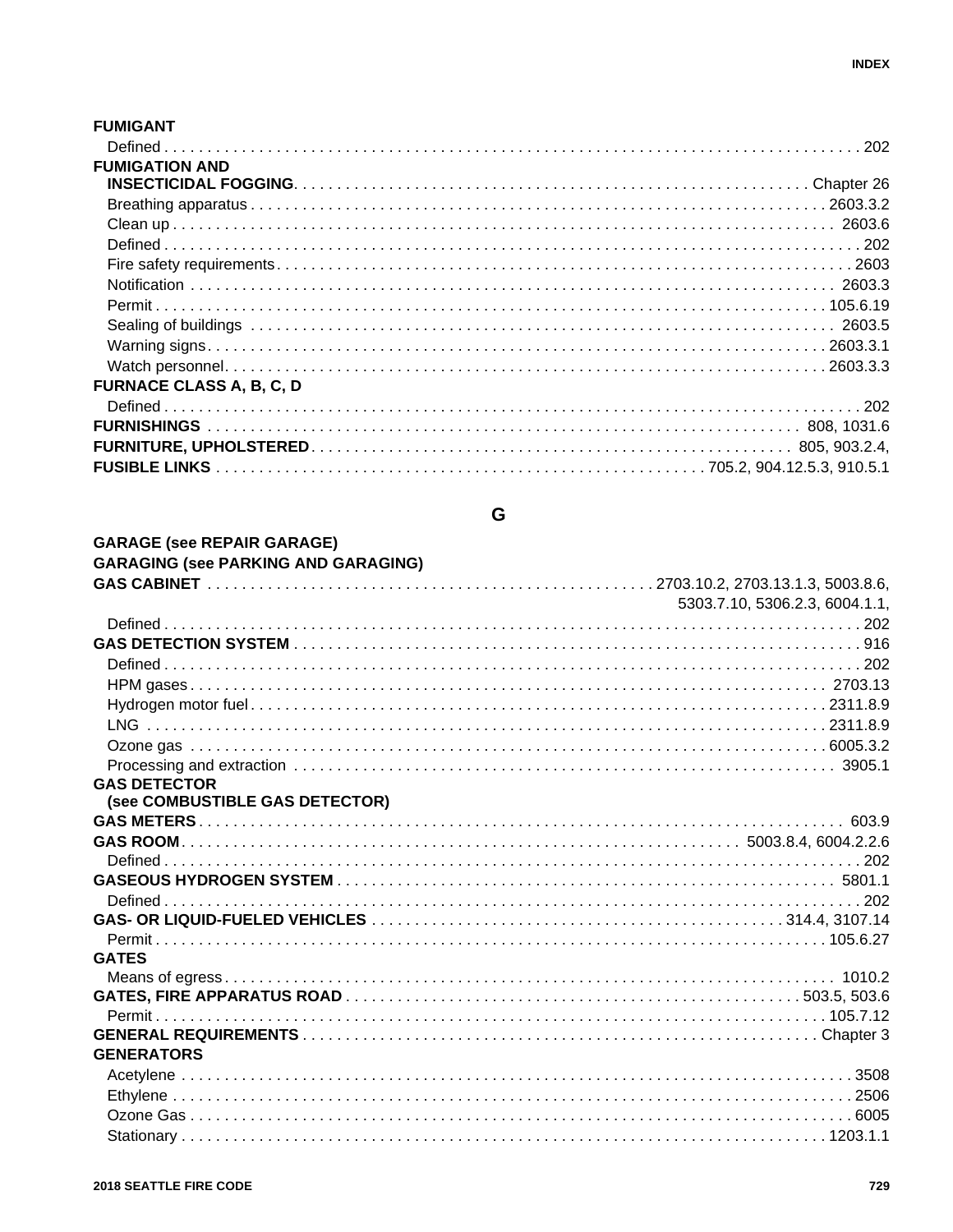| <b>GLASS-FIBER-REINFORCED PLASTICS</b>  |  |
|-----------------------------------------|--|
|                                         |  |
|                                         |  |
|                                         |  |
| <b>GRADE FLOOR OPENING</b>              |  |
|                                         |  |
| <b>GRADE PLANE</b>                      |  |
|                                         |  |
|                                         |  |
|                                         |  |
| <b>GROUP HOME (Occupancy Group R-4)</b> |  |
|                                         |  |
|                                         |  |
|                                         |  |
| <b>GUEST ROOM</b>                       |  |
|                                         |  |
| <b>GYPSUM BOARD</b>                     |  |
|                                         |  |

# $H$

| <b>HABITABLE SPACE</b>                                  |  |
|---------------------------------------------------------|--|
|                                                         |  |
| <b>HALOGENATED EXTINGUISHING SYSTEM</b>                 |  |
|                                                         |  |
| HAND RUB, ALCOHOL-BASED                                 |  |
| (see ALCOHOL-BASED HAND RUB)                            |  |
| <b>HANDLING</b>                                         |  |
|                                                         |  |
|                                                         |  |
|                                                         |  |
| <b>HANGARS, AIRCRAFT</b>                                |  |
| (see AIRCRAFT-RELATED OCCUPANCIES, FIRE PROTECTION FOR) |  |
|                                                         |  |
|                                                         |  |
|                                                         |  |
|                                                         |  |
| <b>HAY</b>                                              |  |
|                                                         |  |
|                                                         |  |
|                                                         |  |
|                                                         |  |
|                                                         |  |
|                                                         |  |
|                                                         |  |
| <b>HAZARDOUS MATERIALS</b>                              |  |
|                                                         |  |
|                                                         |  |
|                                                         |  |
|                                                         |  |
|                                                         |  |
|                                                         |  |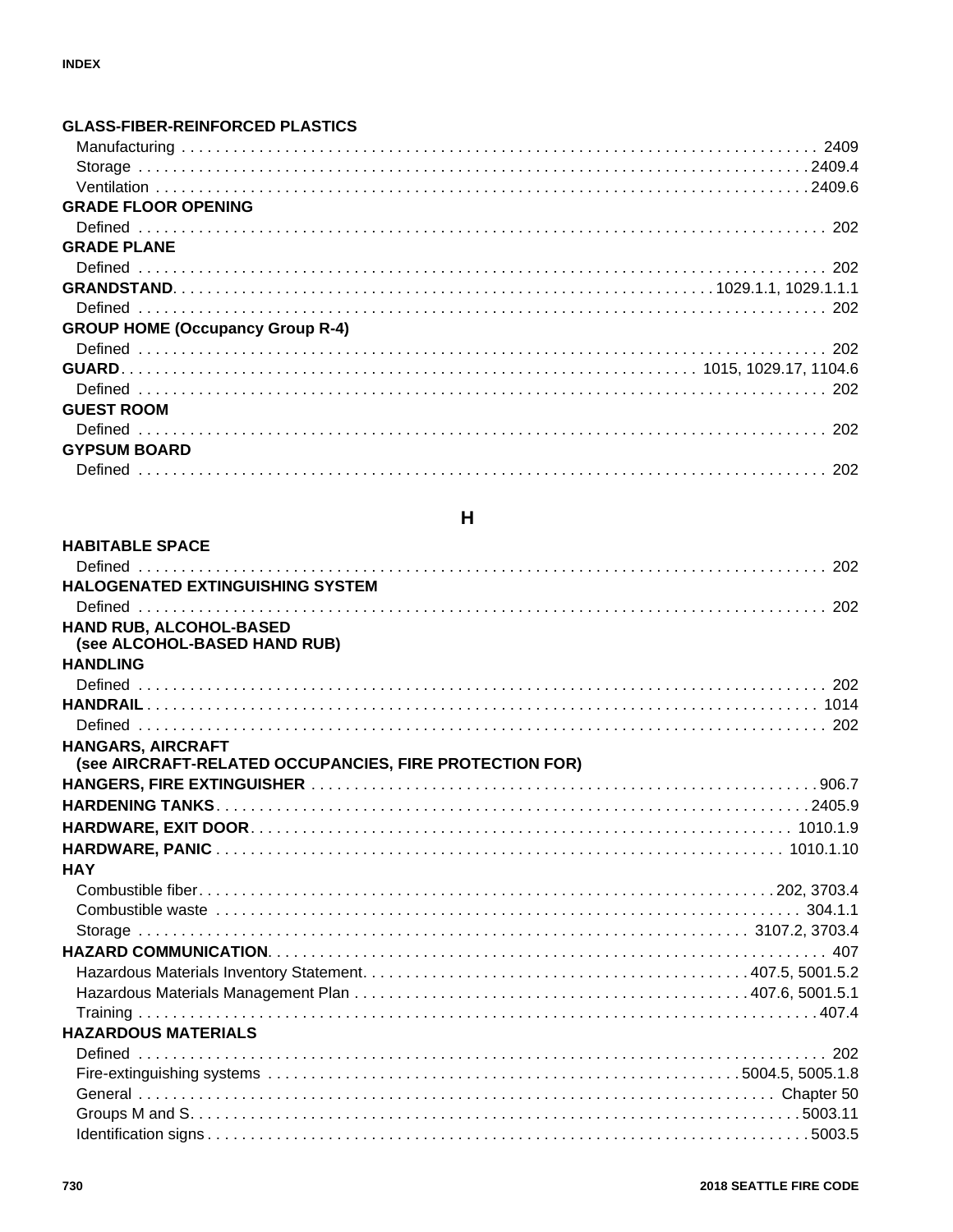| <b>HAZARDOUS PRODUCTION MATERIAL (HPM)</b>            |                   |
|-------------------------------------------------------|-------------------|
|                                                       |                   |
|                                                       |                   |
|                                                       |                   |
|                                                       |                   |
|                                                       | Table 5003.1.1(4) |
|                                                       |                   |
| <b>HEAT VENTS (see SMOKE AND HEAT VENTS)</b>          |                   |
| HEATERS, PATIO (see PORTABLE OUTDOOR GAS-FIRED        |                   |
| <b>HEATING APPLIANCES)</b>                            |                   |
|                                                       |                   |
|                                                       |                   |
|                                                       |                   |
| HEATING EQUIPMENT, TEMPORARY, DURING CONSTRUCTION3303 |                   |
| <b>HEIGHT, BUILDING</b>                               |                   |
|                                                       |                   |
|                                                       |                   |
|                                                       |                   |
|                                                       |                   |
|                                                       |                   |
|                                                       |                   |
| <b>HI-BOY</b>                                         |                   |
|                                                       |                   |
|                                                       |                   |
|                                                       |                   |
|                                                       |                   |
|                                                       |                   |
|                                                       |                   |
|                                                       |                   |
|                                                       |                   |
|                                                       |                   |
|                                                       |                   |
|                                                       |                   |
|                                                       |                   |
|                                                       |                   |
|                                                       |                   |
|                                                       |                   |
|                                                       |                   |
|                                                       |                   |
|                                                       |                   |
|                                                       |                   |
|                                                       |                   |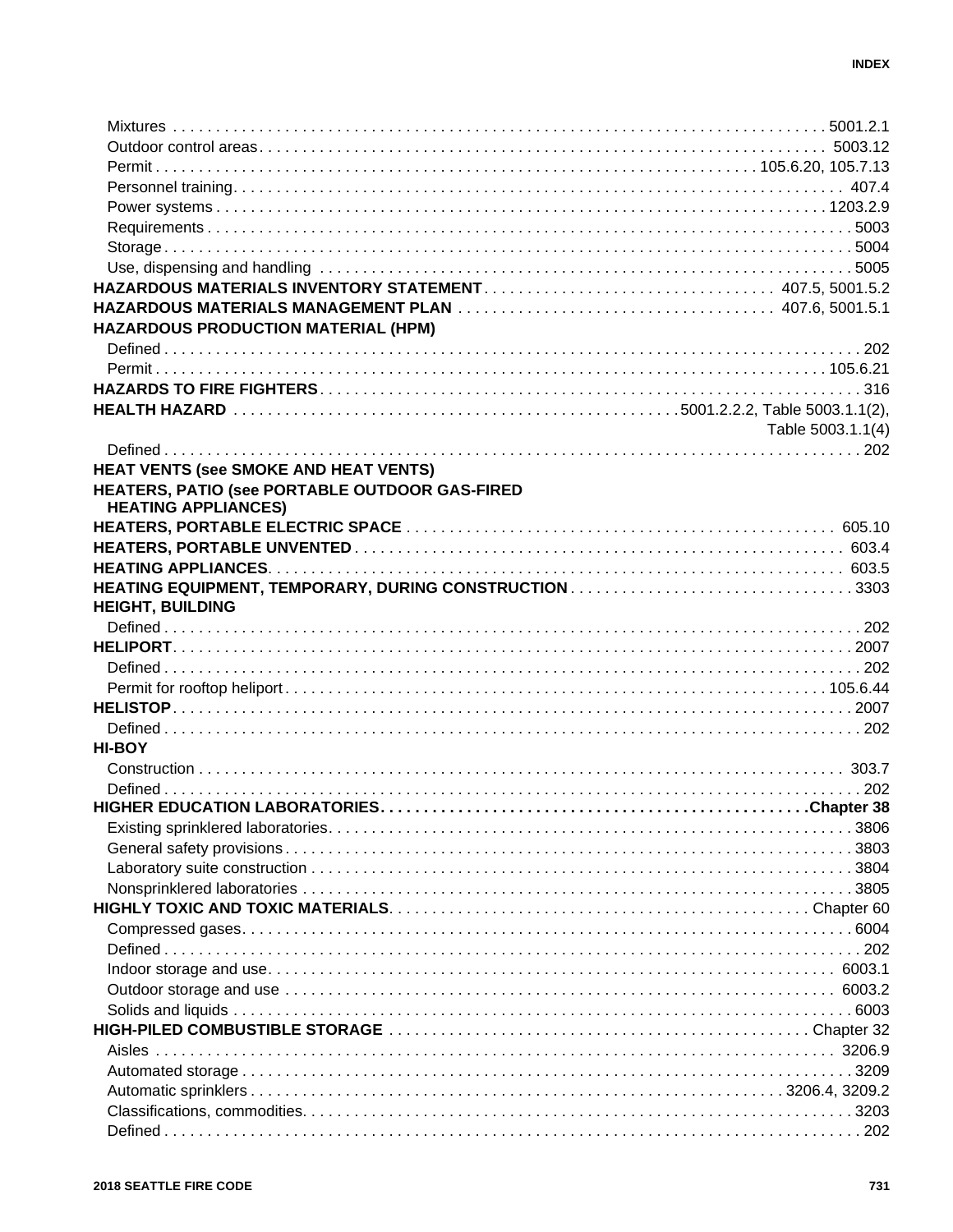| <b>HIGH-PILED STORAGE AREA</b>                         |  |
|--------------------------------------------------------|--|
|                                                        |  |
|                                                        |  |
|                                                        |  |
| <b>HIGH-RISE BUILDING</b>                              |  |
|                                                        |  |
|                                                        |  |
|                                                        |  |
|                                                        |  |
|                                                        |  |
|                                                        |  |
|                                                        |  |
|                                                        |  |
|                                                        |  |
|                                                        |  |
|                                                        |  |
|                                                        |  |
|                                                        |  |
|                                                        |  |
| <b>HIGH-VOLTAGE TRANSMISSION LINE</b>                  |  |
|                                                        |  |
|                                                        |  |
| <b>HIGHWAY</b>                                         |  |
|                                                        |  |
|                                                        |  |
|                                                        |  |
|                                                        |  |
|                                                        |  |
|                                                        |  |
|                                                        |  |
| HORIZONTAL ASSEMBLY                                    |  |
|                                                        |  |
|                                                        |  |
|                                                        |  |
|                                                        |  |
|                                                        |  |
|                                                        |  |
|                                                        |  |
|                                                        |  |
|                                                        |  |
|                                                        |  |
|                                                        |  |
|                                                        |  |
| <b>HOSPITALS AND PSYCHIATRIC HOSPITALS (Group I-2)</b> |  |
|                                                        |  |
| <b>HOT WORK</b>                                        |  |
| (see WELDING AND OTHER HOT WORK)                       |  |
|                                                        |  |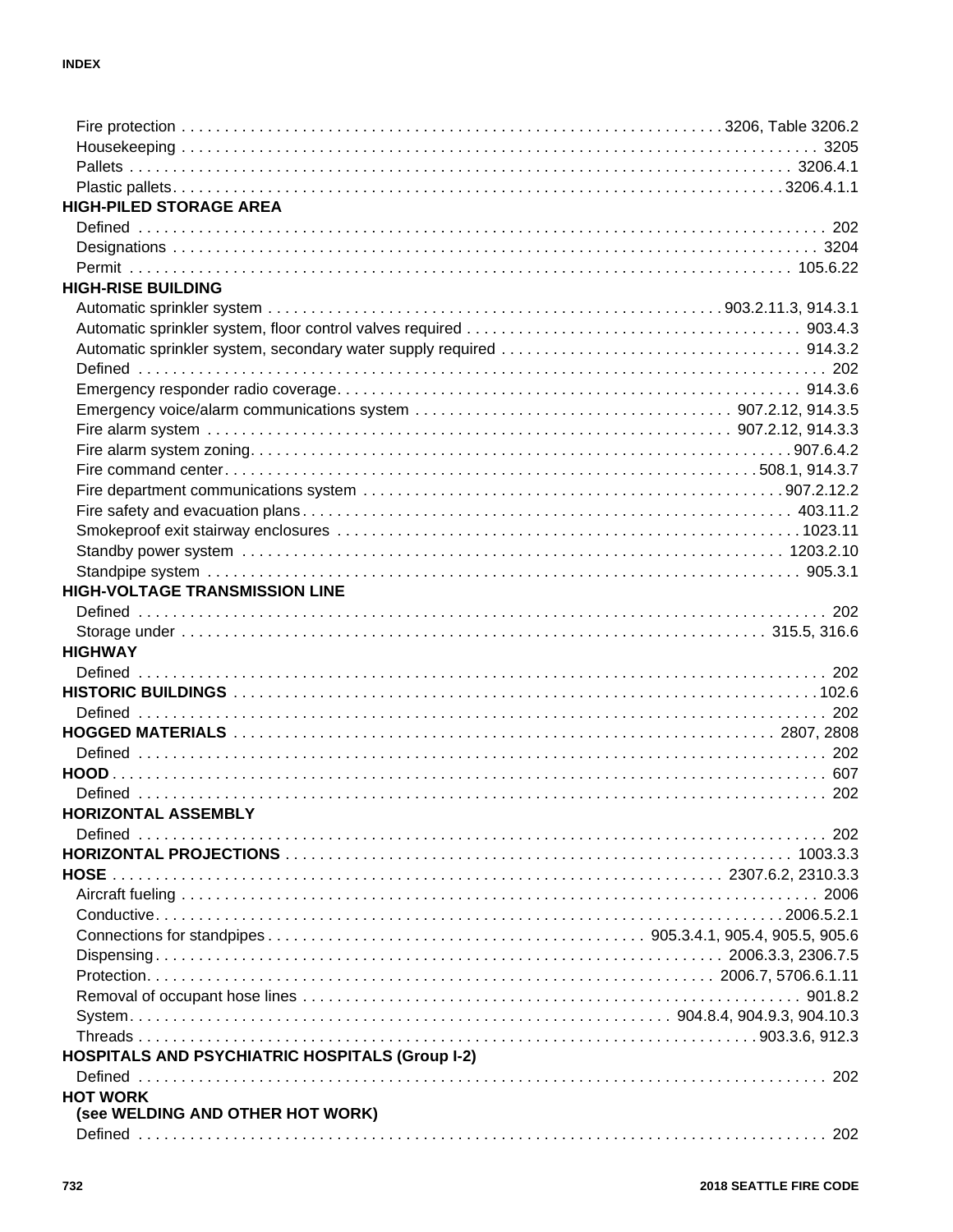| <b>HOT WORK AREA</b>                                            |  |
|-----------------------------------------------------------------|--|
|                                                                 |  |
| <b>HOT WORK EQUIPMENT</b>                                       |  |
|                                                                 |  |
| <b>HOT WORK PERMITS</b>                                         |  |
|                                                                 |  |
| <b>HOT WORK PROGRAM</b>                                         |  |
|                                                                 |  |
| <b>HPM FACILITY</b><br>(see SEMICONDUCTOR FABRICATION FACILITY) |  |
| <b>HPM ROOM</b>                                                 |  |
|                                                                 |  |
| <b>HYDRANTS (see FIRE HYDRANT)</b>                              |  |
|                                                                 |  |
|                                                                 |  |
|                                                                 |  |
|                                                                 |  |
|                                                                 |  |
|                                                                 |  |

#### **IDENTIFICATION**

#### **IMMEDIATELY DANGEROUS TO LIFE AND HEALTH (IDLH) INCAPABLE OF SELF-PRESERVATION (Occupancy Group I)** 5003.11.3.7, 5004.2.2.2, 5004.2.2.6, 5004.4, 5005.1.1, 5303.7.1, 5303.7.11.1, 5704.2.6, 5704.3.3.2, 6404.1.4

### T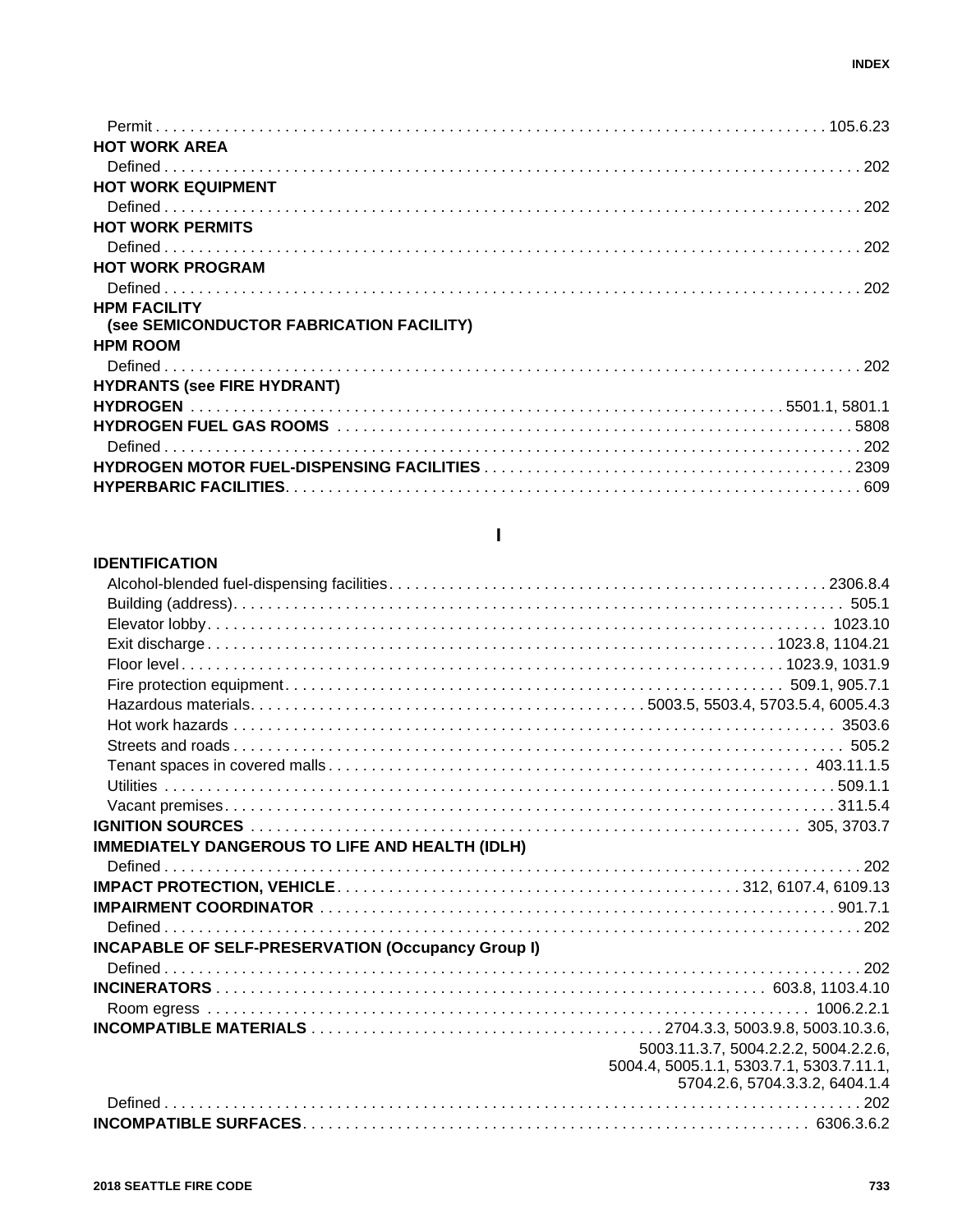|                                                                                                                | Table 5003.1.1(3), 5305.8, |
|----------------------------------------------------------------------------------------------------------------|----------------------------|
|                                                                                                                | 5703.6.3.1, 5705.2.2       |
|                                                                                                                |                            |
| <b>INHABITED BUILDING</b>                                                                                      |                            |
|                                                                                                                |                            |
| <b>INITIATING DEVICE</b>                                                                                       |                            |
|                                                                                                                |                            |
|                                                                                                                |                            |
| <b>INSECTICIDAL FOGGING</b>                                                                                    |                            |
| (see FUMIGATION AND INSECTICIDAL FOGGING)                                                                      |                            |
|                                                                                                                |                            |
|                                                                                                                |                            |
|                                                                                                                |                            |
|                                                                                                                |                            |
|                                                                                                                |                            |
|                                                                                                                |                            |
|                                                                                                                |                            |
|                                                                                                                |                            |
| <b>INSTITUTIONAL OCCUPANCIES</b>                                                                               |                            |
| Defined                                                                                                        | 202                        |
|                                                                                                                |                            |
| <b>INTERCONNECTION</b>                                                                                         |                            |
|                                                                                                                |                            |
|                                                                                                                |                            |
|                                                                                                                |                            |
| <b>INTERIOR EXIT RAMP</b>                                                                                      |                            |
|                                                                                                                |                            |
| <b>INTERIOR EXIT STAIRWAY</b>                                                                                  |                            |
|                                                                                                                |                            |
|                                                                                                                |                            |
|                                                                                                                |                            |
|                                                                                                                |                            |
| INTERIOR WALL AND CEILING FINISH NARROW CONTROL CONTROL CONTROL CONTROL CONTROL CONTROL CONTROL CONTROL CONTRO |                            |
|                                                                                                                |                            |
|                                                                                                                |                            |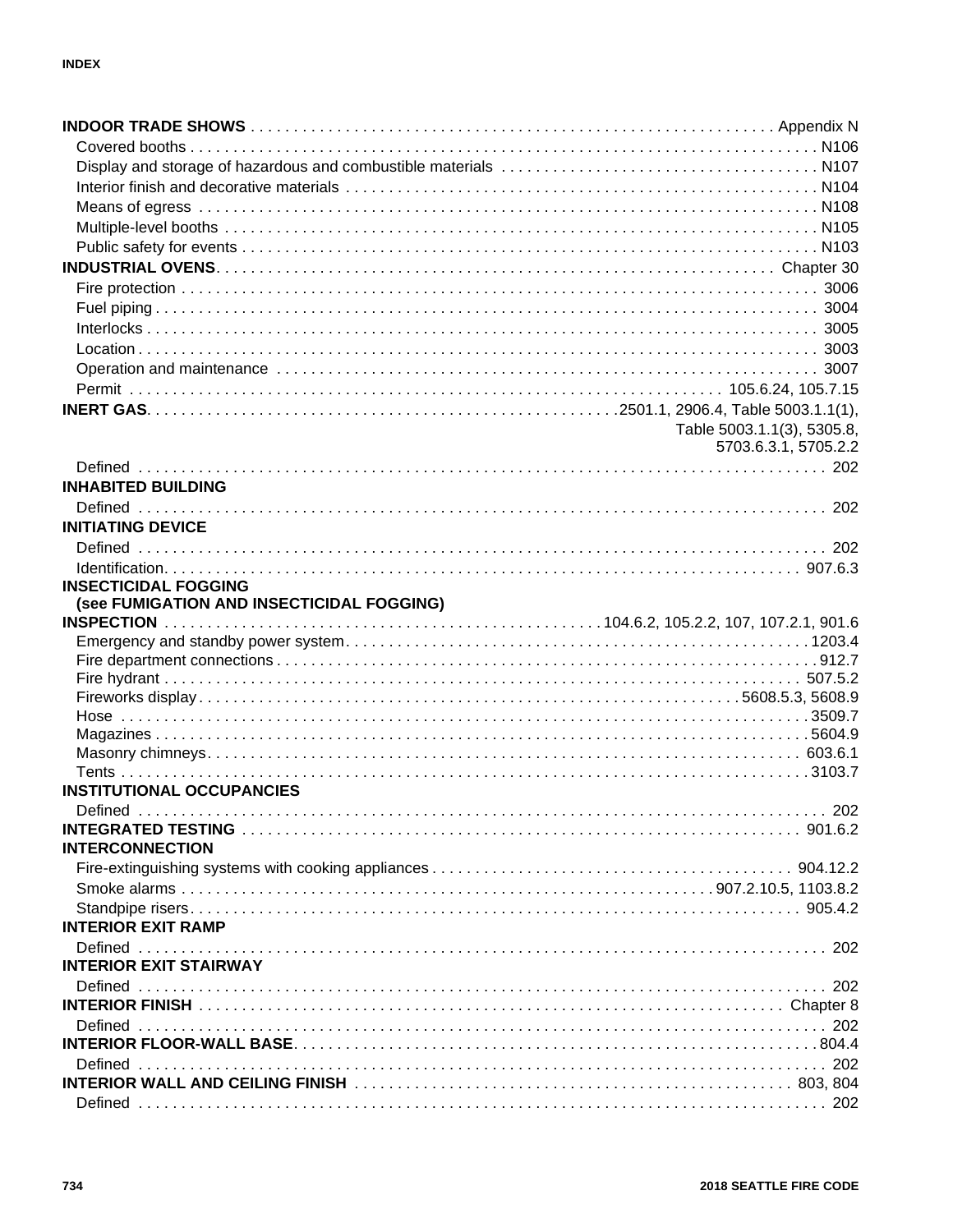| <b>IRRITANT</b>                          |  |
|------------------------------------------|--|
|                                          |  |
|                                          |  |
| ISO-BUTANE (see LIQUEFIED PETROLEUM GAS) |  |

#### **JURISDICTION**

**LABELED**

|--|

**K**

**J**

#### **KETTLES [see ORGANIC COATING or ASPHALT (TAR) KETTLES] KEY BOXES** . . . . . . . . . . . . . . . . . . . . . . . . . . . . . . . . . . . . . . . . . . . . . . . . . . . . . . . . . . . . . . . . . . . . . . . . . . . . . . 506 Defined . . . . . . . . . . . . . . . . . . . . . . . . . . . . . . . . . . . . . . . . . . . . . . . . . . . . . . . . . . . . . . . . . . . . . . . . . . . . . . . . . 202 Maintenance . . . . . . . . . . . . . . . . . . . . . . . . . . . . . . . . . . . . . . . . . . . . . . . . . . . . . . . . . . . . . . . . . . . . . . . . . . . 506.2 Nonstandard fire service elevator keys. . . . . . . . . . . . . . . . . . . . . . . . . . . . . . . . . . . . . . . . . . . . . . . . . . . . . 506.1.2 Required . . . . . . . . . . . . . . . . . . . . . . . . . . . . . . . . . . . . . . . . . . . . . . . . . . . . . . . . . . . . . . . . . . . . . . . . . . . . . . 506.1 **KEYS, FIRE SERVICE ELEVATOR** . . . . . . . . . . . . . . . . . . . . . . . . . . . . . . . . . . . . . . . . . . . . . . . . . . . . . . . . . . 606.8

#### **L**

|                                                                  | 1030.4.2, 1104.16.6, 5704.2.8.15     |
|------------------------------------------------------------------|--------------------------------------|
| <b>LANDING</b>                                                   |                                      |
|                                                                  |                                      |
|                                                                  |                                      |
|                                                                  | 1010.1.6, 1011.6,                    |
|                                                                  | 1025.2.2, 1025.2.4                   |
| <b>LANDSCAPED ROOFS</b>                                          |                                      |
|                                                                  |                                      |
|                                                                  |                                      |
| <b>LEAD-ACID BATTERY SYSTEM, STATIONARY</b>                      |                                      |
| (see BATTERY SYSTEMS, STATIONARY STORAGE)                        |                                      |
|                                                                  |                                      |
| LEAD-ACID BATTERY SYSTEM, VALVE-REGULATED                        |                                      |
| (see BATTERY SYSTEMS, STATIONARY STORAGE)                        |                                      |
| <b>LEAKS</b>                                                     |                                      |
|                                                                  |                                      |
|                                                                  |                                      |
|                                                                  |                                      |
|                                                                  |                                      |
|                                                                  | 3305.6, 5703.3, 5703.6.3.1,          |
|                                                                  | 5704.2.7.10, 5704.2.11.4, 5706.6.1.1 |
|                                                                  |                                      |
| <b>LEVEL OF EXIT DISCHARGE</b><br>(see EXIT DISCHARGE, LEVEL OF) |                                      |
|                                                                  |                                      |
| <b>LIMITED SPRAYING SPACE</b>                                    |                                      |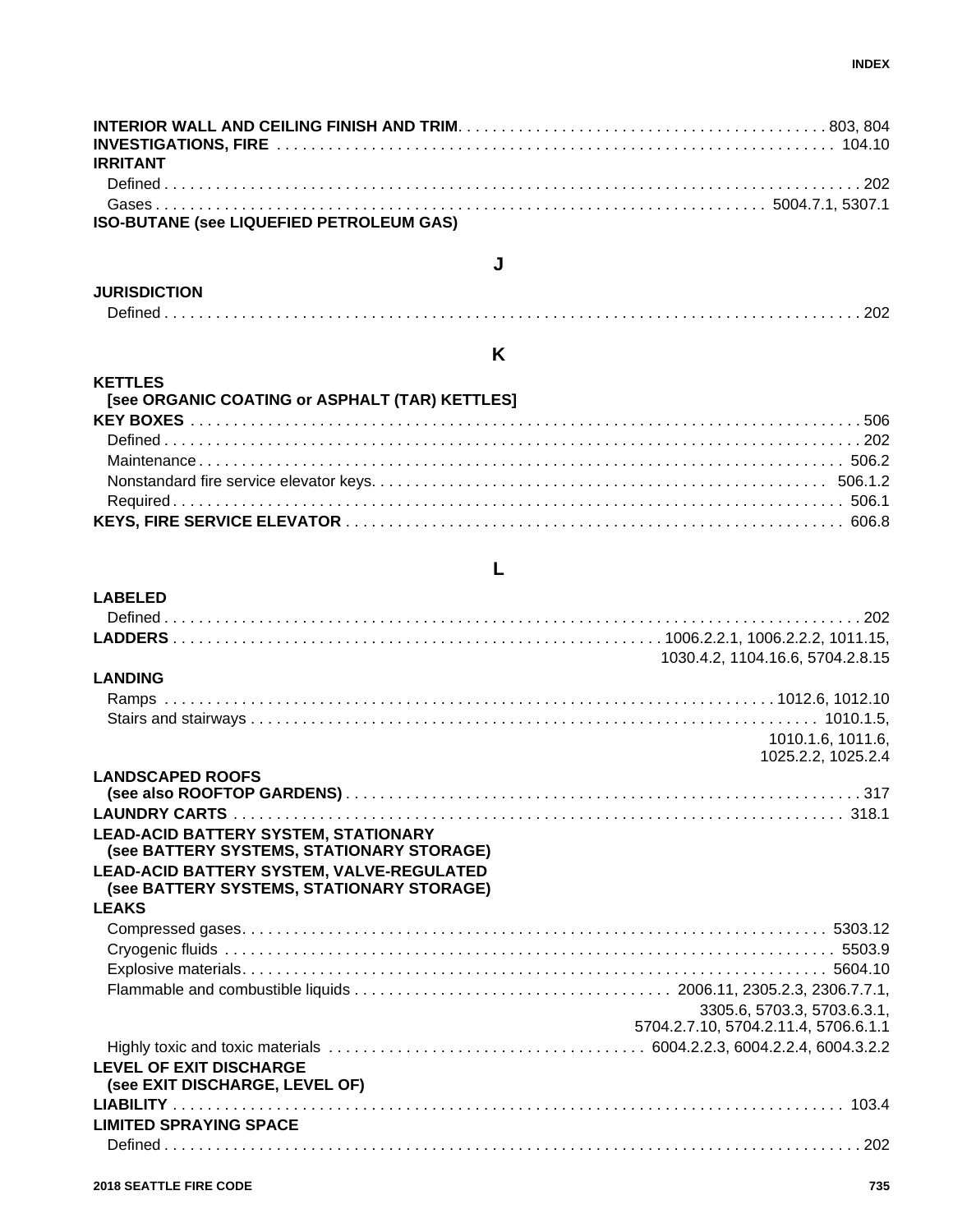| <b>LIQUID</b>                             |                        |
|-------------------------------------------|------------------------|
|                                           |                        |
|                                           |                        |
|                                           | 5005.1.4.1, 5005.1.4.2 |
|                                           |                        |
|                                           |                        |
|                                           |                        |
|                                           |                        |
|                                           |                        |
|                                           |                        |
|                                           |                        |
|                                           |                        |
|                                           |                        |
|                                           |                        |
|                                           |                        |
|                                           |                        |
|                                           |                        |
| <b>LISTED</b>                             |                        |
|                                           |                        |
|                                           |                        |
| <b>LOCKDOWN</b>                           |                        |
|                                           |                        |
|                                           |                        |
|                                           |                        |
| <b>LODGING HOUSE</b>                      |                        |
|                                           |                        |
|                                           |                        |
| LONGITUDINAL FLUE SPACE (see FLUE SPACES) |                        |
| <b>LOT</b>                                |                        |
|                                           |                        |
| <b>LOT LINE</b>                           |                        |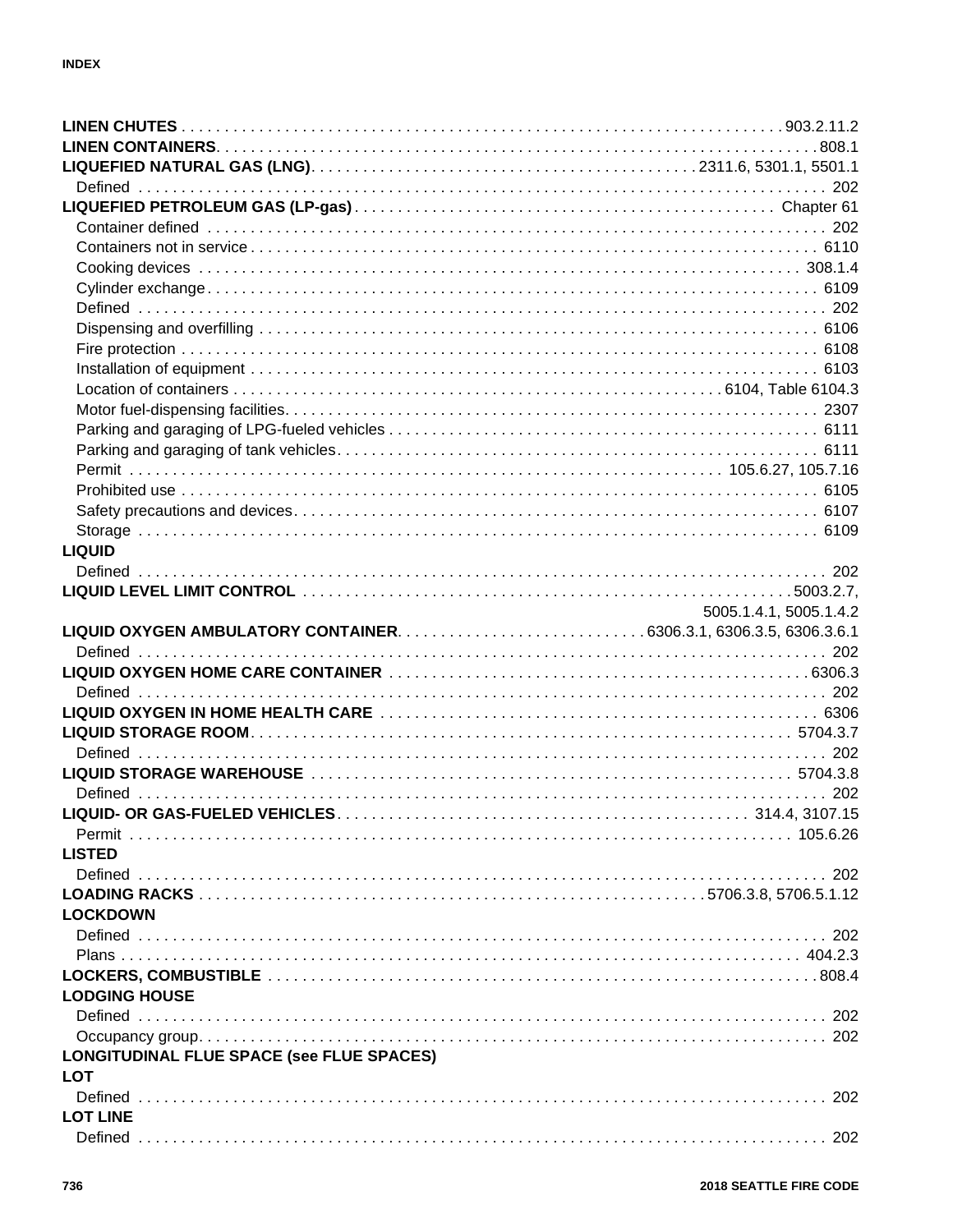| <b>LOWER EXPLOSIVE LIMIT (LEL)</b>           |         |
|----------------------------------------------|---------|
|                                              |         |
| <b>LOWER FLAMMABLE LIMIT (LFL)</b>           |         |
|                                              |         |
| <b>LOW-PRESSURE TANK</b>                     |         |
|                                              |         |
| <b>LP-GAS (see LIQUEFIED PETROLEUM GAS)</b>  |         |
| LUMBER YARDS, AGRO-INDUSTRIAL, SOLID BIOMASS |         |
|                                              |         |
|                                              |         |
|                                              |         |
|                                              |         |
|                                              |         |
|                                              |         |
|                                              |         |
|                                              |         |
|                                              |         |
|                                              |         |
|                                              |         |
|                                              |         |
|                                              | 1104.25 |

# M

| <b>MAGAZINE</b>                                                |  |
|----------------------------------------------------------------|--|
|                                                                |  |
| <b>MAGNESIUM</b>                                               |  |
|                                                                |  |
|                                                                |  |
|                                                                |  |
|                                                                |  |
|                                                                |  |
| <b>MALL (see COVERED MALL BUILDING)</b>                        |  |
| <b>MANIFOLDS</b>                                               |  |
|                                                                |  |
|                                                                |  |
|                                                                |  |
|                                                                |  |
|                                                                |  |
| <b>MANUAL STOCKING METHODS</b>                                 |  |
|                                                                |  |
|                                                                |  |
|                                                                |  |
|                                                                |  |
|                                                                |  |
|                                                                |  |
|                                                                |  |
|                                                                |  |
|                                                                |  |
| MARKING (see also PLACARDS; PLACARDING)503.3, 909.14, 5003.5.1 |  |
|                                                                |  |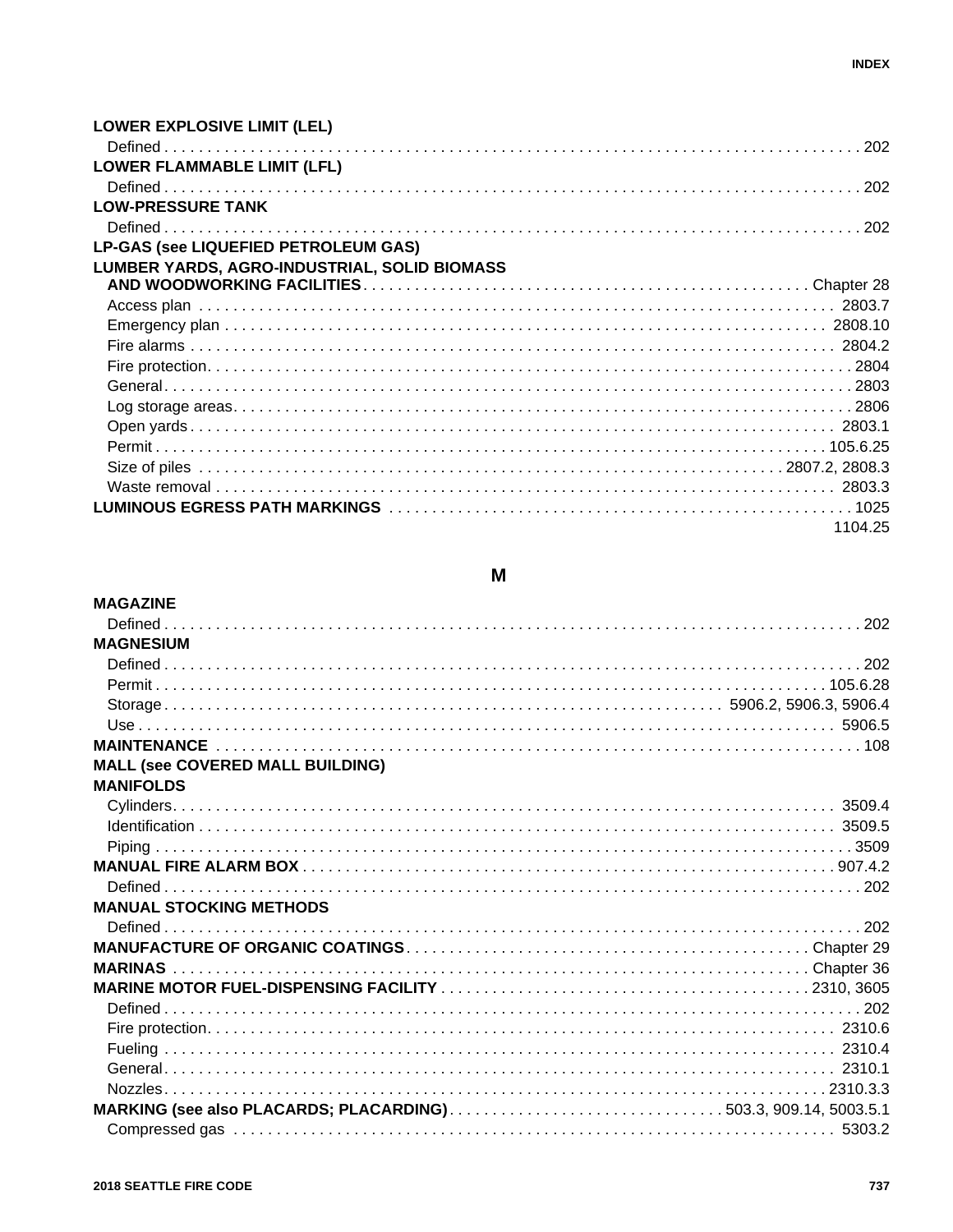| <b>MATERIAL SAFETY DATA SHEET (MSDS)</b> |                              |
|------------------------------------------|------------------------------|
|                                          |                              |
|                                          |                              |
|                                          |                              |
|                                          | through 5003.1.1(4), 5003.11 |
|                                          |                              |
|                                          |                              |
|                                          |                              |
|                                          |                              |
|                                          |                              |
|                                          |                              |
|                                          |                              |
|                                          |                              |
|                                          |                              |
|                                          |                              |
|                                          |                              |
|                                          |                              |
|                                          |                              |
|                                          |                              |
|                                          |                              |
|                                          |                              |
|                                          |                              |
|                                          |                              |
|                                          |                              |
|                                          |                              |
|                                          |                              |
|                                          |                              |
|                                          |                              |
|                                          |                              |
|                                          |                              |
|                                          |                              |
|                                          |                              |
|                                          |                              |
|                                          |                              |
| <b>MECHANICAL REFRIGERATION</b>          |                              |
| (see REFRIGERATION SYSTEM)               |                              |
|                                          |                              |
|                                          |                              |
| <b>MEDICAL CARE (Occupancy Group I)</b>  |                              |
|                                          |                              |
|                                          |                              |
|                                          |                              |
|                                          |                              |
|                                          |                              |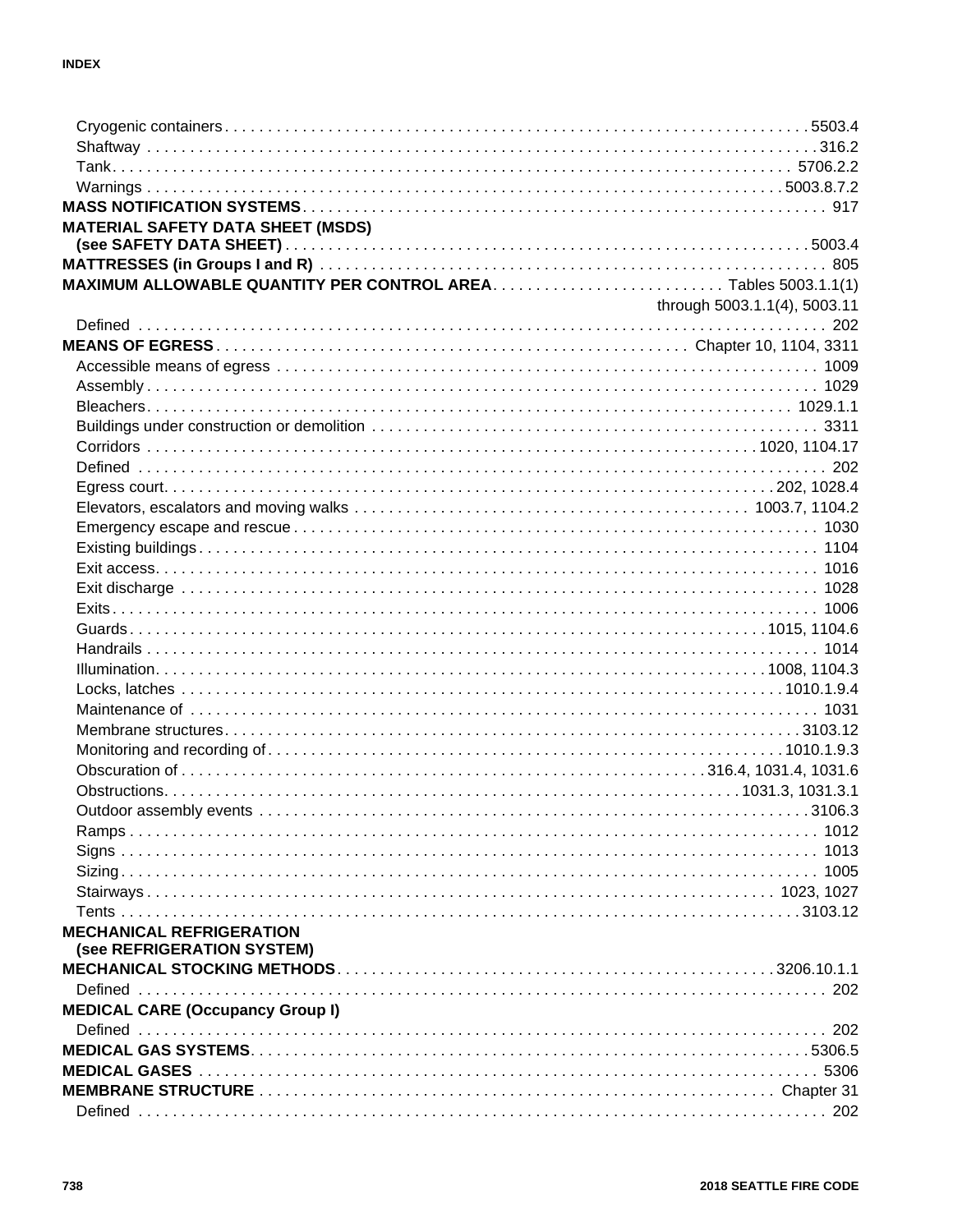| <b>MILLS</b>                              |  |
|-------------------------------------------|--|
|                                           |  |
|                                           |  |
|                                           |  |
|                                           |  |
|                                           |  |
|                                           |  |
|                                           |  |
|                                           |  |
|                                           |  |
|                                           |  |
| <b>MOBILE FUELING OPERATIONS</b>          |  |
| (see ON-DEMAND MOBILE FUELING OPERATIONS) |  |
|                                           |  |
|                                           |  |
|                                           |  |
|                                           |  |
| <b>MORTAR</b>                             |  |
|                                           |  |
|                                           |  |
|                                           |  |
| <b>MOTOR FUEL-DISPENSING FACILITIES</b>   |  |
|                                           |  |
|                                           |  |
|                                           |  |
|                                           |  |
| <b>MSDS (see SAFETY DATA SHEET)</b>       |  |
| <b>MULTIPLE-STATION ALARM DEVICE</b>      |  |
|                                           |  |
|                                           |  |
|                                           |  |
| <b>MUSEUMS (Occupancy Group A-3)</b>      |  |
|                                           |  |
|                                           |  |
| N                                         |  |

| <b>NATURAL BARRICADE</b><br>(see BARRICADE) |  |
|---------------------------------------------|--|
|                                             |  |
| <b>NESTING</b>                              |  |
|                                             |  |
| <b>NET EXPLOSIVE WEIGHT</b>                 |  |
|                                             |  |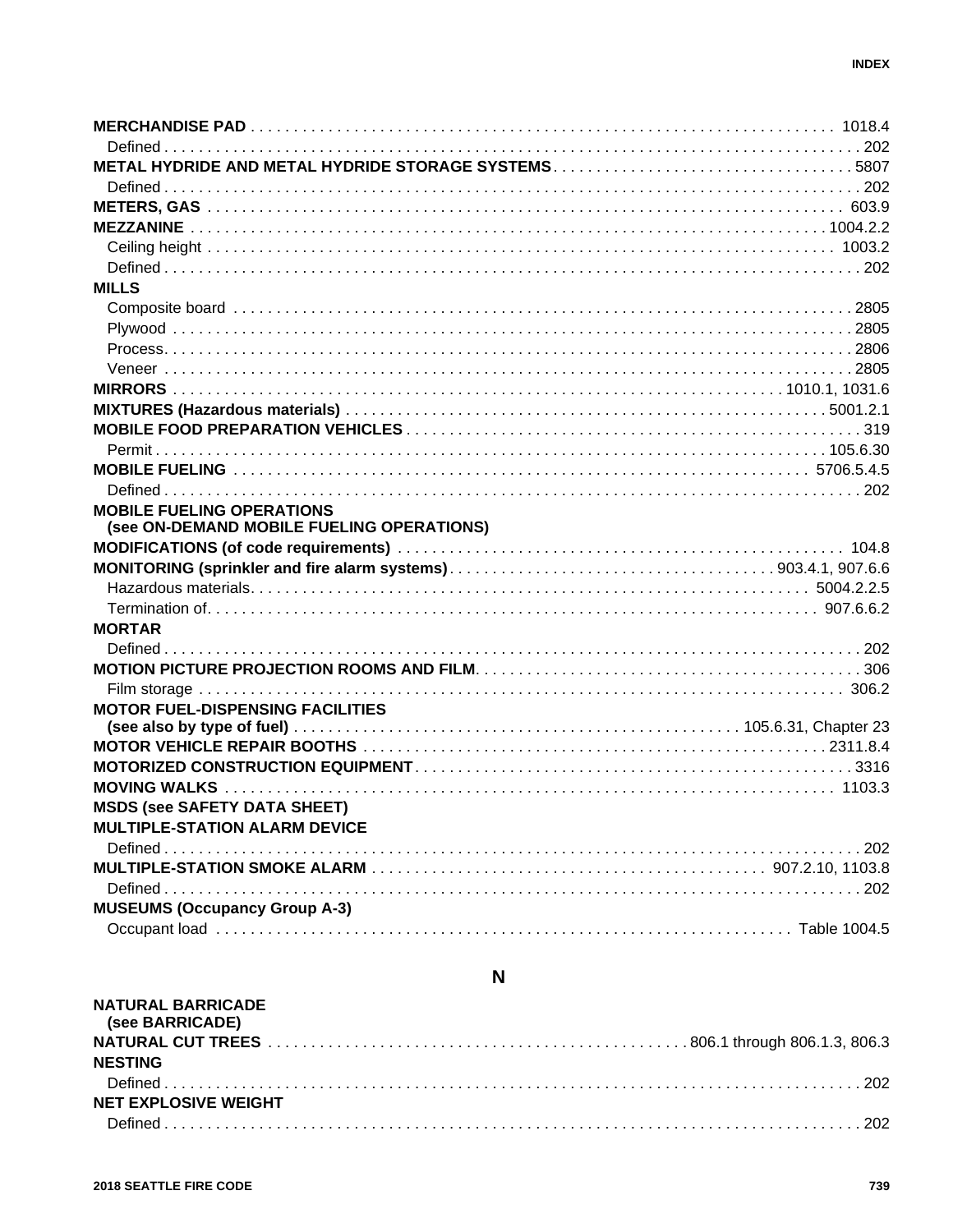| NORMAL TEMPERATURE AND PRESSURE (NTP)      |                    |
|--------------------------------------------|--------------------|
|                                            |                    |
| <b>NOSING</b>                              |                    |
|                                            |                    |
|                                            |                    |
|                                            | 2006.11.5,         |
|                                            | 2304.3.6, 5003.3.1 |
|                                            |                    |
| <b>NOTIFICATION APPLIANCE</b>              |                    |
| (see ALARM NOTIFICATION APPLIANCE)         |                    |
| <b>NOTIFICATION ZONE</b>                   |                    |
| (see ZONE, NOTIFICATION)<br><b>NOZZLES</b> |                    |
|                                            |                    |
|                                            |                    |
|                                            |                    |
| <b>NUISANCE ALARM</b>                      |                    |
|                                            |                    |
| <b>NURSING HOME (Occupancy Group I-2)</b>  |                    |
|                                            |                    |

#### **O**

#### **OBSTRUCTIONS**

|                                   | 1029.9.6, 1031.2, 1031.3, |
|-----------------------------------|---------------------------|
|                                   | 1031.3.1, 1031.6          |
|                                   |                           |
|                                   |                           |
|                                   |                           |
|                                   |                           |
| <b>OCCUPANCY, CHANGE OF</b>       |                           |
| (see CHANGE OF OCCUPANCY)         |                           |
| <b>OCCUPANCY CLASSIFICATION</b>   |                           |
|                                   |                           |
| <b>Assembly Group A</b>           |                           |
| <b>Business Group B</b>           |                           |
|                                   |                           |
| <b>Educational Group E</b>        |                           |
|                                   |                           |
| <b>Factory Industrial Group F</b> |                           |
|                                   |                           |
| <b>High-hazard Group H</b>        |                           |
|                                   |                           |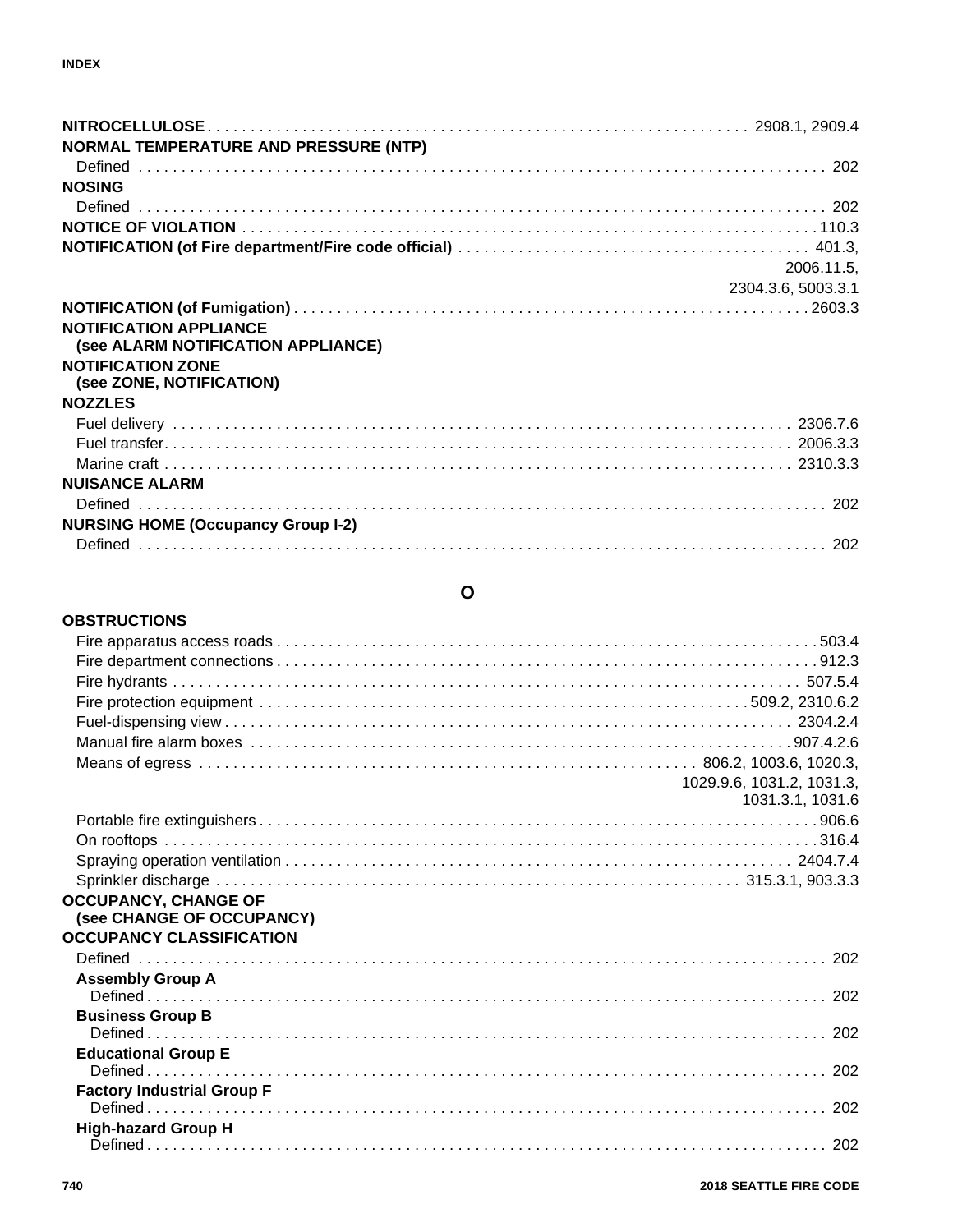| <b>Institutional Group I</b>                      |                              |
|---------------------------------------------------|------------------------------|
| <b>Mercantile Group M</b>                         |                              |
| <b>Miscellaneous Group U</b>                      |                              |
| <b>Residential Group R</b>                        |                              |
| <b>Storage Group S</b>                            |                              |
| <b>OCCUPANT LOAD</b>                              |                              |
|                                                   |                              |
|                                                   |                              |
|                                                   |                              |
| OIL, FUEL (see FUEL OIL and COMBUSTIBLE LIQUID)   |                              |
| OIL, MOTOR (see COMBUSTIBLE LIQUID)               |                              |
| OIL, WASTE (see WASTE OIL)                        |                              |
| OIL-BURNING EQUIPMENT (see FUEL-FIRED APPLIANCES) |                              |
|                                                   |                              |
|                                                   |                              |
|                                                   |                              |
|                                                   |                              |
|                                                   |                              |
|                                                   | 2004.6, 2903.6,              |
|                                                   | 5003.7.2, 5604.7.2, 5706.2.1 |
|                                                   |                              |
|                                                   |                              |
|                                                   |                              |
| OPEN MALL AND OPEN MALL BUILDING                  |                              |
| (see COVERED MALL BUILDING)                       |                              |
|                                                   |                              |
| <b>OPEN PARKING GARAGE</b>                        |                              |
|                                                   |                              |
| <b>OPEN SYSTEM (hazardous materials)</b>          |                              |
|                                                   |                              |
|                                                   |                              |
|                                                   |                              |
| <b>OPERATING BUILDING</b>                         |                              |
|                                                   |                              |
|                                                   |                              |
| <b>OPERATING PRESSURE</b>                         |                              |
|                                                   |                              |
|                                                   |                              |
|                                                   |                              |
|                                                   |                              |
|                                                   |                              |
|                                                   |                              |
|                                                   |                              |
|                                                   |                              |
|                                                   |                              |
|                                                   |                              |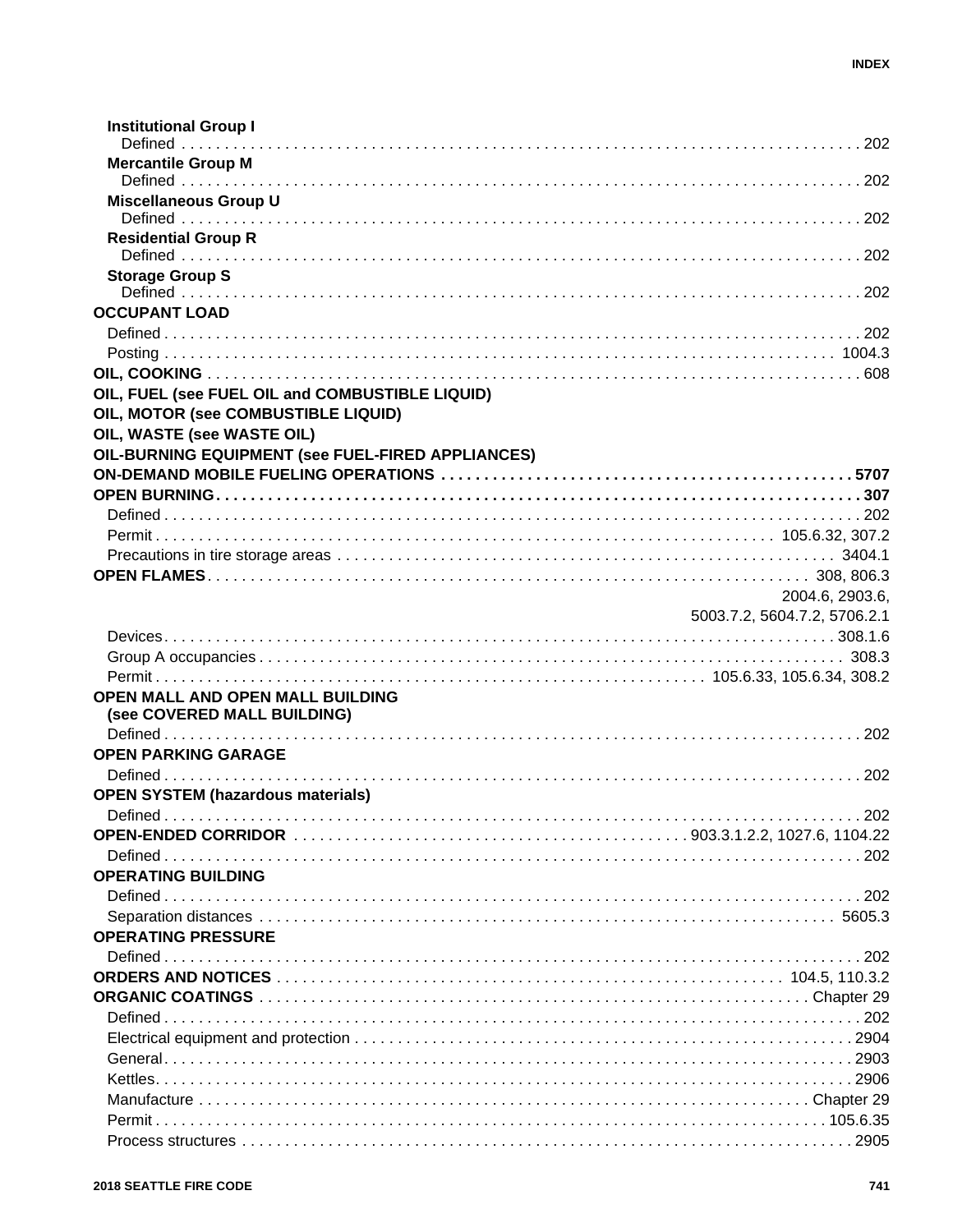|                                                            | Table 6204.1.7                         |
|------------------------------------------------------------|----------------------------------------|
|                                                            |                                        |
|                                                            |                                        |
| <b>OUTDOOR ASSEMBLY EVENT</b>                              |                                        |
|                                                            |                                        |
|                                                            |                                        |
|                                                            |                                        |
|                                                            |                                        |
| <b>OUTDOOR CONTROL AREA</b>                                |                                        |
|                                                            |                                        |
|                                                            |                                        |
| <b>OUTDOOR FIREPLACE, PORTABLE</b>                         |                                        |
| (see PORTABLE OUTDOOR FIREPLACES)                          |                                        |
| <b>OUTPATIENT CLINIC (Occupancy Group B)</b>               |                                        |
|                                                            |                                        |
| <b>OVENS (see INDUSTRIAL OVENS)</b><br><b>OVERCROWDING</b> |                                        |
|                                                            |                                        |
| Problem 108.6                                              |                                        |
| <b>OVERFILL PREVENTION</b>                                 |                                        |
|                                                            |                                        |
|                                                            | 5704.2.7.5.8, 5704.2.8.18,             |
|                                                            | 5704.2.9.7.5, 5704.2.11.4, 5706.4.6,   |
|                                                            | 5706.6.1.5, 5706.8.3, 5706.8.5, 6106.2 |
| <b>OWNER</b>                                               |                                        |
|                                                            |                                        |
| OXIDIZERS, OXIDIZING GASES AND                             |                                        |
|                                                            |                                        |
|                                                            |                                        |
|                                                            |                                        |
|                                                            |                                        |
|                                                            |                                        |
|                                                            |                                        |
| <b>OXIDIZING CRYOGENIC FLUID</b>                           |                                        |
|                                                            |                                        |
| <b>OXIDIZING GAS</b>                                       |                                        |
|                                                            |                                        |
|                                                            |                                        |
|                                                            |                                        |
|                                                            |                                        |
|                                                            |                                        |
|                                                            |                                        |
|                                                            |                                        |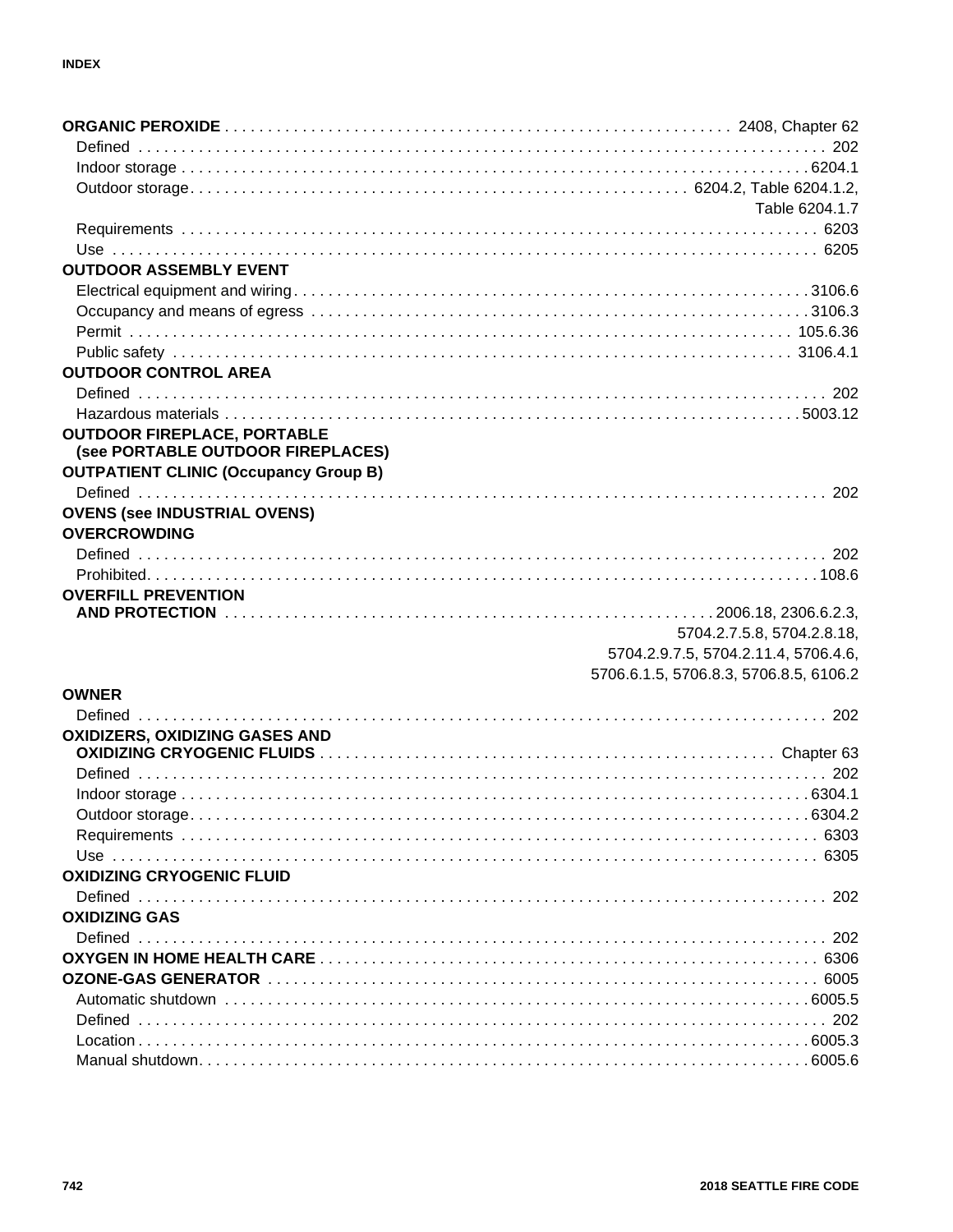| <b>PALLETS</b>                                      |                   |
|-----------------------------------------------------|-------------------|
|                                                     |                   |
|                                                     |                   |
|                                                     |                   |
|                                                     |                   |
|                                                     |                   |
|                                                     |                   |
|                                                     |                   |
| <b>PARKING AND GARAGING</b>                         |                   |
|                                                     |                   |
|                                                     |                   |
|                                                     |                   |
|                                                     |                   |
|                                                     |                   |
|                                                     |                   |
| <b>PATIO HEATERS</b>                                |                   |
| (see PORTABLE OUTDOOR GAS-FIRED HEATING APPLIANCES) |                   |
| <b>PENTHOUSE</b>                                    |                   |
|                                                     |                   |
| PERMISSIBLE EXPOSURE LIMIT (PEL)                    |                   |
|                                                     |                   |
|                                                     |                   |
|                                                     |                   |
|                                                     |                   |
|                                                     |                   |
| <b>PERSON</b>                                       |                   |
|                                                     |                   |
| PERSONAL CARE SERVICE                               |                   |
|                                                     |                   |
| <b>PESTICIDE</b>                                    |                   |
|                                                     |                   |
|                                                     |                   |
|                                                     |                   |
|                                                     |                   |
|                                                     | Table 5003.1.1(3) |
|                                                     |                   |
|                                                     |                   |
| PIPING, VALVES AND FITTINGS                         |                   |
|                                                     |                   |
|                                                     |                   |
|                                                     |                   |
|                                                     |                   |
|                                                     |                   |
|                                                     |                   |
|                                                     |                   |
| PLACARDS; PLACARDING (see also SIGNS)               |                   |
|                                                     |                   |
|                                                     |                   |
|                                                     |                   |
|                                                     |                   |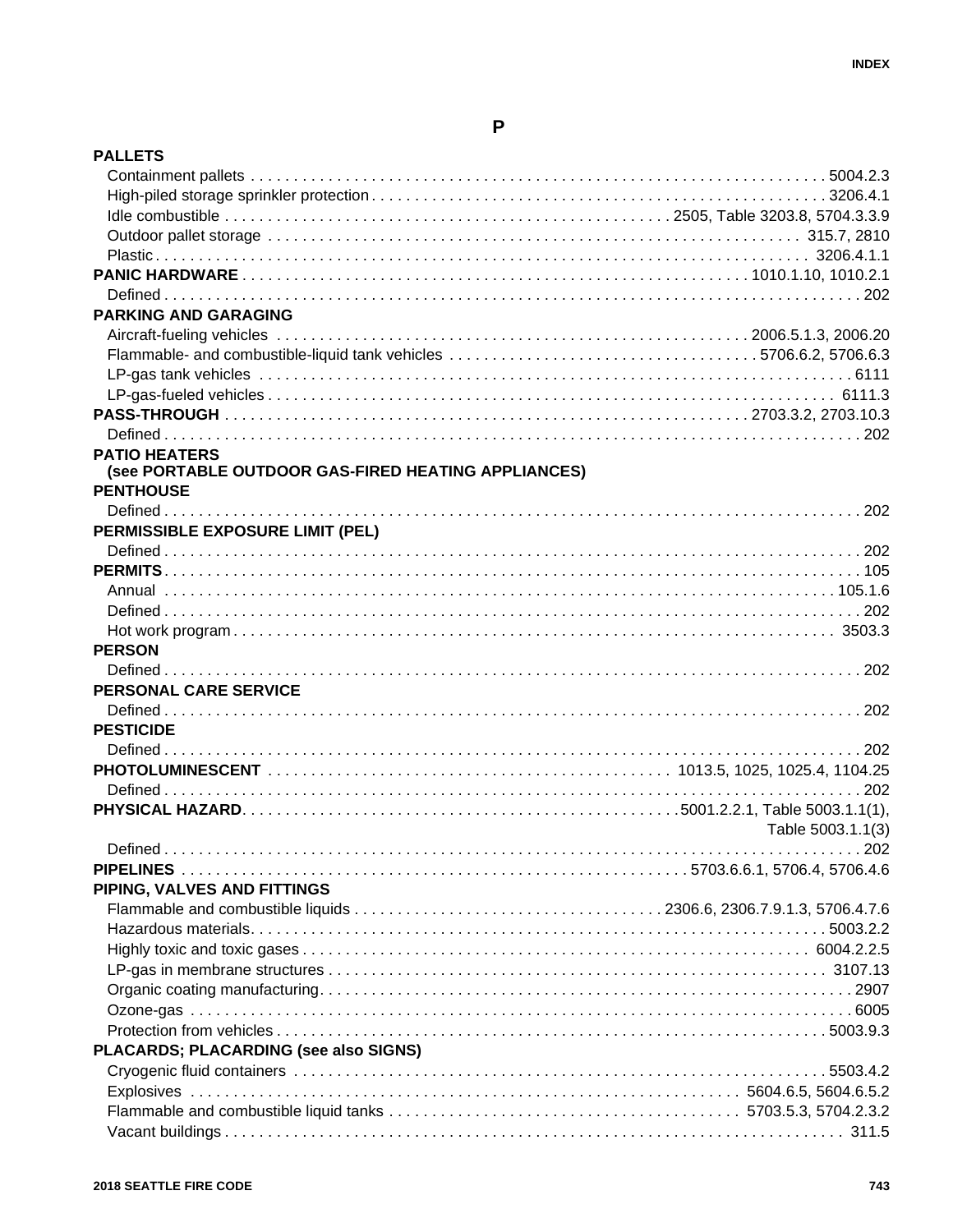| <b>PLACE OF ASSEMBLY</b>                |                      |
|-----------------------------------------|----------------------|
|                                         |                      |
| PLANS (see also CONSTRUCTION DOCUMENTS) |                      |
|                                         |                      |
|                                         |                      |
|                                         |                      |
|                                         |                      |
|                                         |                      |
|                                         |                      |
|                                         |                      |
|                                         |                      |
|                                         |                      |
| <b>PLANT EXTRACTION SYSTEMS</b>         |                      |
|                                         |                      |
| <b>PLASTICS</b>                         |                      |
|                                         |                      |
|                                         |                      |
|                                         |                      |
|                                         |                      |
|                                         |                      |
|                                         | Chapter 65, 1103.5.4 |
|                                         |                      |
|                                         |                      |
|                                         |                      |
|                                         |                      |
| PLYWOOD AND VENEER MILLS                |                      |
|                                         |                      |
|                                         |                      |
| <b>PORTABLE FIRE EXTINGUISHERS</b>      |                      |
| (see FIRE EXTINGUISHERS, PORTABLE)      |                      |
|                                         |                      |
|                                         |                      |
|                                         |                      |
| <b>PORTABLE TANKS</b>                   |                      |
|                                         |                      |
|                                         |                      |
|                                         |                      |
|                                         |                      |
|                                         |                      |
|                                         |                      |
|                                         |                      |
|                                         |                      |
|                                         |                      |
| <b>POSTING</b>                          |                      |
|                                         |                      |
|                                         |                      |
|                                         |                      |
|                                         |                      |
|                                         |                      |
|                                         |                      |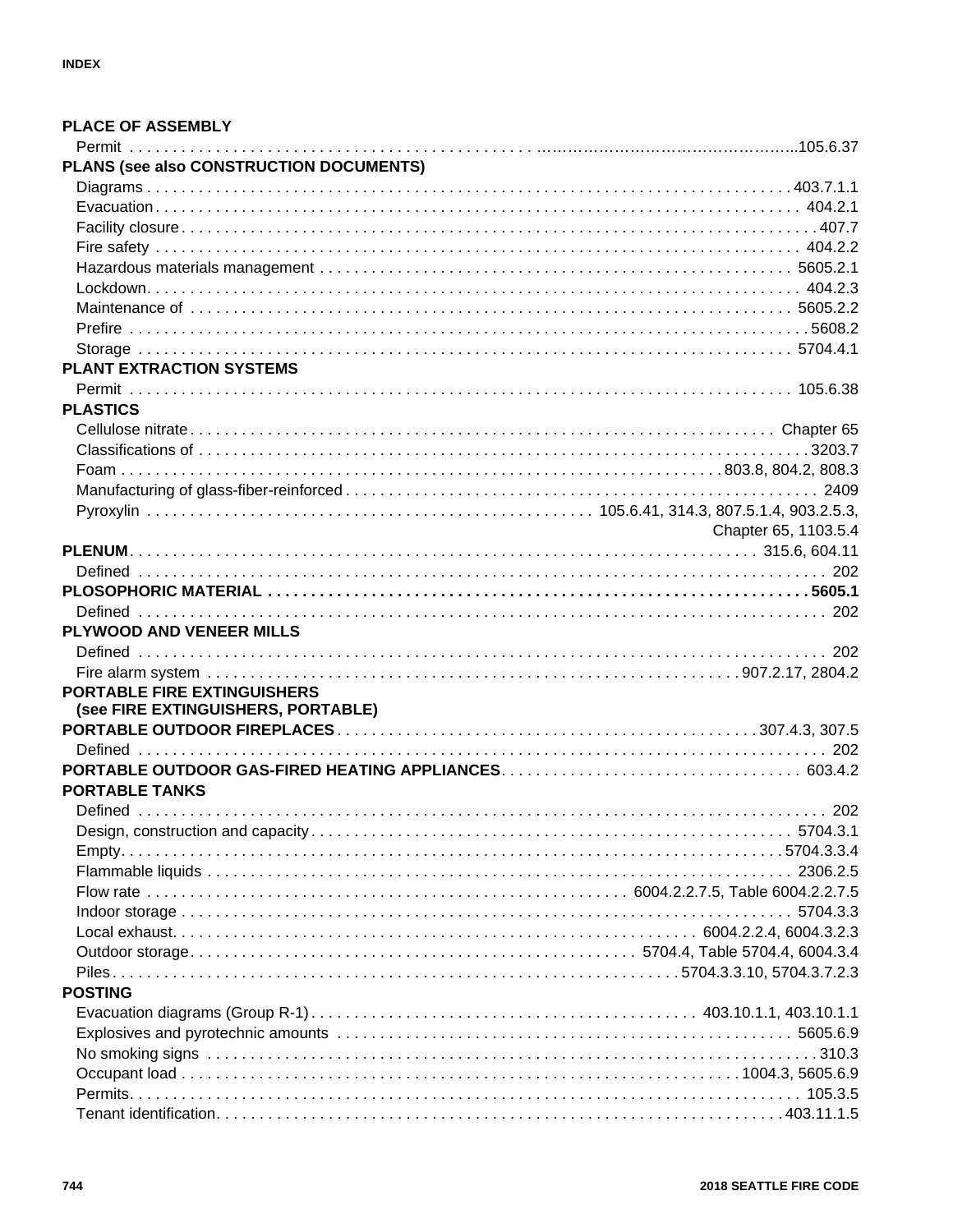| <b>PRESPOTTING (see DRY CLEANING)</b>   |  |
|-----------------------------------------|--|
| <b>PRESSURE VESSEL</b>                  |  |
|                                         |  |
| PRIMARY CONTAINMENT                     |  |
|                                         |  |
| <b>PRIMARY TANK</b>                     |  |
|                                         |  |
|                                         |  |
|                                         |  |
| <b>PROCESS</b>                          |  |
|                                         |  |
|                                         |  |
| <b>PROCESS TRANSFER</b>                 |  |
|                                         |  |
|                                         |  |
| PROCESSING AND EXTRACTION               |  |
|                                         |  |
|                                         |  |
|                                         |  |
|                                         |  |
|                                         |  |
|                                         |  |
| PROPANE (see LIQUEFIED PETROLEUM GAS)   |  |
| <b>PROPELLANT (Aerosol)</b>             |  |
|                                         |  |
| PROPELLANT, SMOKELESS                   |  |
| (see SMOKELESS PROPELLANT)              |  |
| PROPYLENE (see LIQUEFIED PETROLEUM GAS) |  |
|                                         |  |
| <b>PROXIMATE AUDIENCE</b>               |  |
|                                         |  |
|                                         |  |
| PSYCHIATRIC HOSPITAL (see HOSPITALS AND |  |
| <b>PSYCHIATRIC HOSPITALS)</b>           |  |
|                                         |  |
|                                         |  |
|                                         |  |
|                                         |  |
|                                         |  |
| <b>PYROPHORIC</b>                       |  |
|                                         |  |
|                                         |  |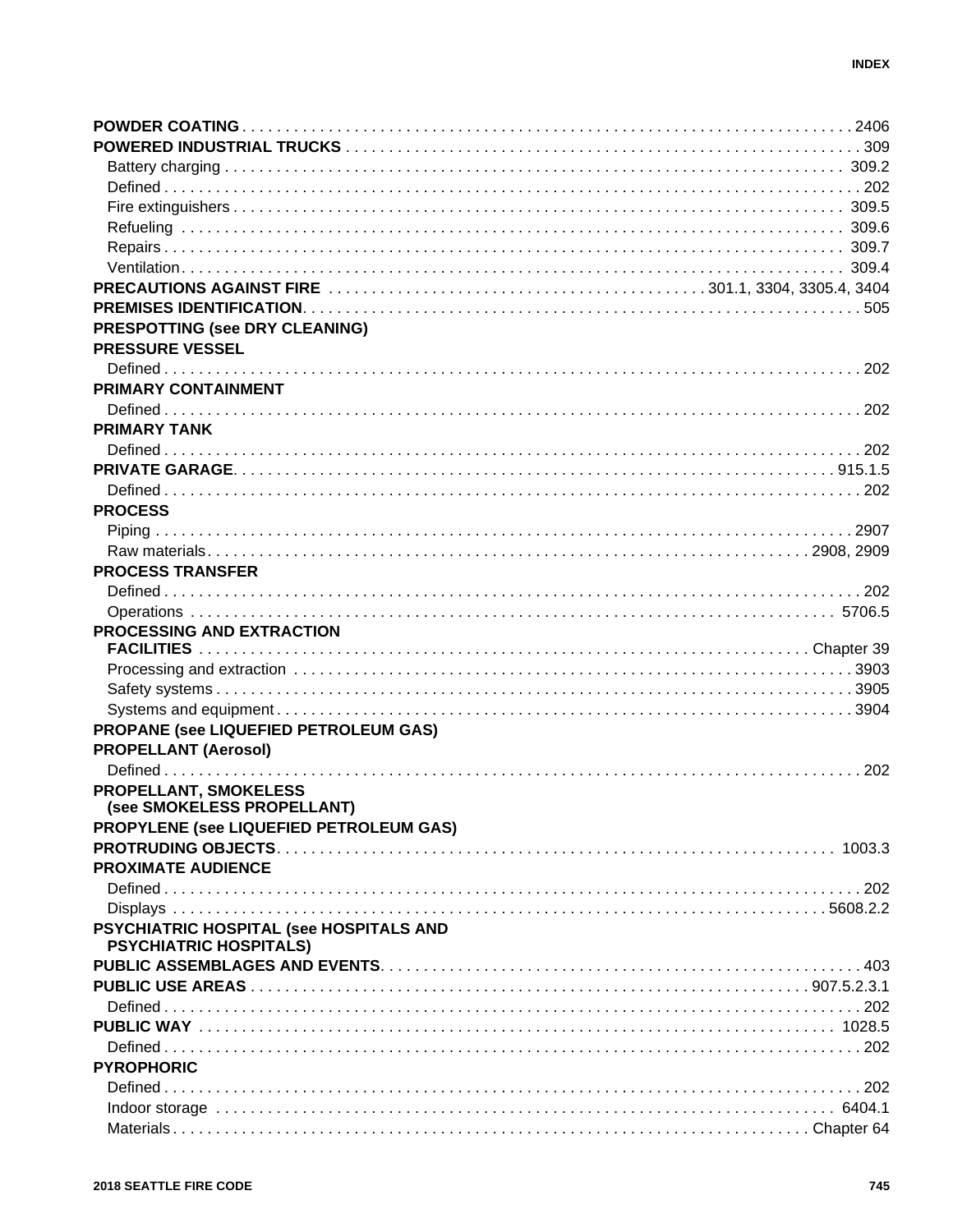| <b>PYROTECHNIC ARTICLE</b>                  |  |
|---------------------------------------------|--|
|                                             |  |
| <b>PYROTECHNIC COMPOSITION</b>              |  |
|                                             |  |
| <b>PYROTECHNIC SPECIAL EFFECT</b>           |  |
|                                             |  |
| <b>PYROTECHNIC SPECIAL EFFECTS MATERIAL</b> |  |
|                                             |  |
|                                             |  |
| <b>PYROTECHNICS</b>                         |  |
|                                             |  |
| PYROXYLIN (CELLULOSE NITRATE) PLASTICS      |  |
|                                             |  |
|                                             |  |
|                                             |  |
|                                             |  |
|                                             |  |
|                                             |  |
|                                             |  |

# $\pmb{\mathsf{Q}}$

# **QUICK-RESPONSE (QR) SPRINKLERS<br>(see AUTOMATIC SPRINKLERS)**

| R                                                                                     |                        |
|---------------------------------------------------------------------------------------|------------------------|
|                                                                                       |                        |
| <b>RADIOACTIVE</b>                                                                    |                        |
|                                                                                       |                        |
|                                                                                       |                        |
| <b>RAILWAY</b>                                                                        |                        |
|                                                                                       |                        |
|                                                                                       |                        |
|                                                                                       |                        |
| <b>RAW PRODUCT (Wood products)</b>                                                    |                        |
|                                                                                       |                        |
|                                                                                       |                        |
| REACTIVE MATERIALS [see UNSTABLE (REACTIVE) MATERIALS<br>or WATER REACTIVE MATERIALS] |                        |
|                                                                                       |                        |
|                                                                                       |                        |
|                                                                                       |                        |
|                                                                                       |                        |
|                                                                                       |                        |
|                                                                                       |                        |
|                                                                                       | 107.2.1, 108.3, 405.5, |

#### 605.6, 605.15, 607.3.3.3, 901.6.3,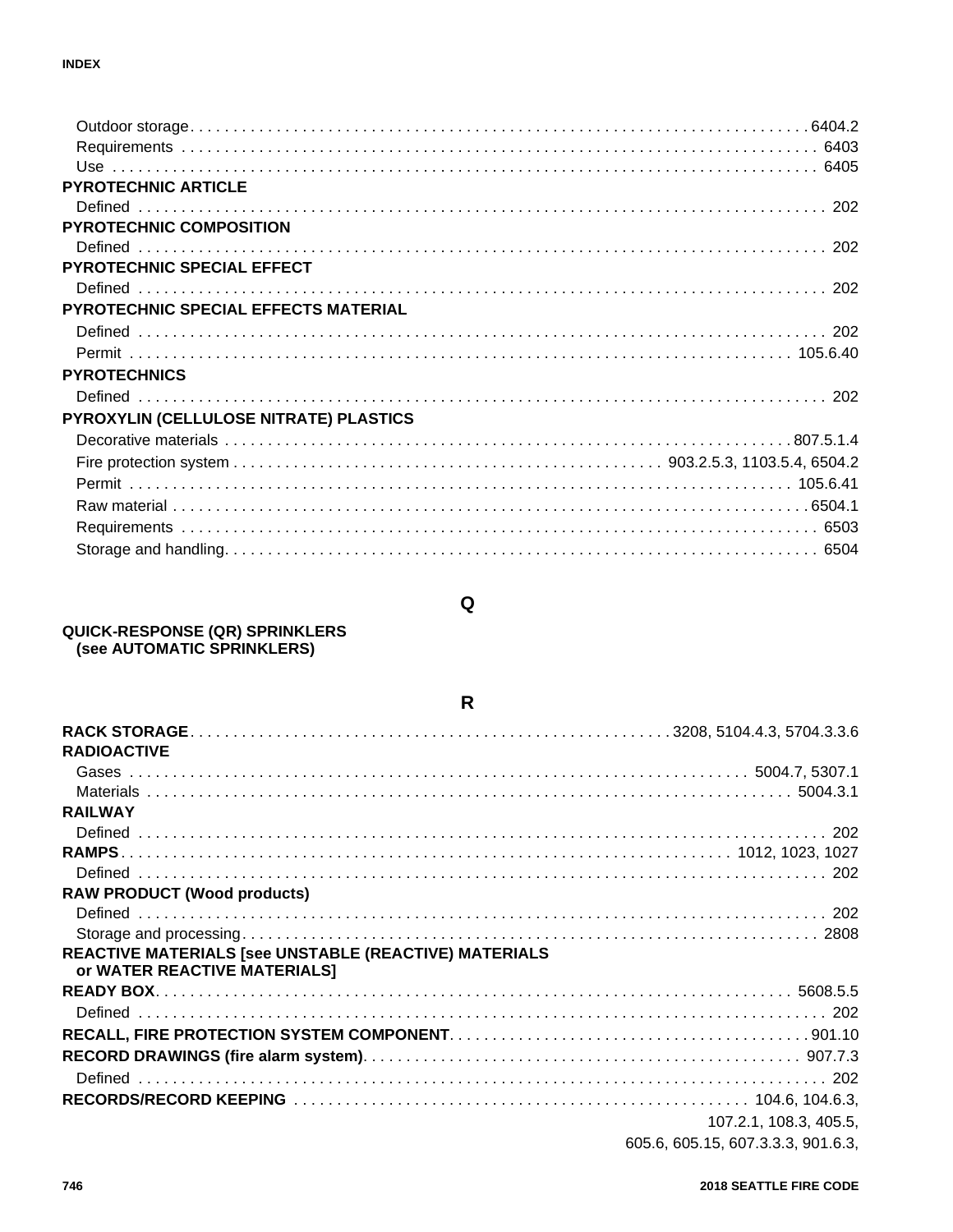|                                             | 2006.5.3.2.2, 3210.1, 3503.5, |
|---------------------------------------------|-------------------------------|
|                                             | 5003.3.1.1, 5603              |
|                                             |                               |
|                                             |                               |
|                                             |                               |
|                                             |                               |
|                                             |                               |
|                                             |                               |
| <b>REFINERY</b>                             |                               |
|                                             |                               |
|                                             |                               |
|                                             |                               |
|                                             |                               |
|                                             |                               |
|                                             |                               |
|                                             |                               |
|                                             |                               |
|                                             |                               |
|                                             |                               |
|                                             |                               |
|                                             |                               |
|                                             |                               |
| REFUGE AREA ASSOCIATED WITH SMOKE BARRIERS  |                               |
|                                             |                               |
|                                             |                               |
|                                             |                               |
| <b>REFUGE, AREA OF (see AREA OF REFUGE)</b> |                               |
|                                             |                               |
|                                             |                               |
| <b>REMOTE EMERGENCY SHUTOFF DEVICE</b>      |                               |
|                                             |                               |
|                                             |                               |
|                                             |                               |
|                                             |                               |
|                                             |                               |
|                                             |                               |
|                                             |                               |
|                                             |                               |
|                                             |                               |
|                                             |                               |
|                                             |                               |
|                                             |                               |
|                                             |                               |
|                                             |                               |
| <b>REPAIRS, EMERGENCY</b>                   |                               |
| (see EMERGENCY REPAIRS)                     |                               |
| <b>REPORTING</b>                            |                               |
|                                             |                               |
|                                             |                               |
|                                             |                               |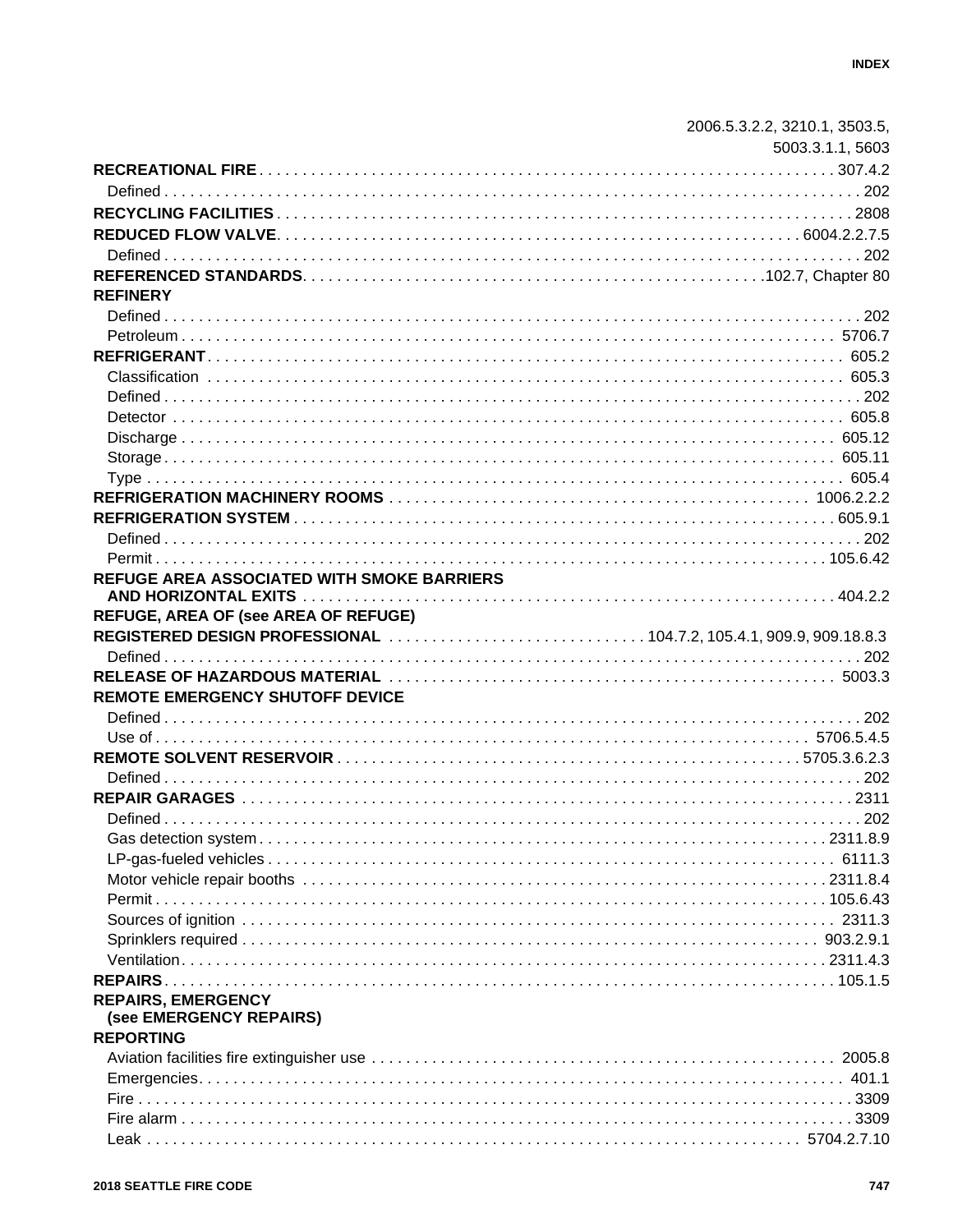|                                                                                | 2409.3, 2409.5, 2409.6     |
|--------------------------------------------------------------------------------|----------------------------|
|                                                                                |                            |
|                                                                                |                            |
| <b>RESPONSIBLE PERSON</b>                                                      |                            |
|                                                                                |                            |
| <b>RETAIL DISPLAY AREA (for aerosols)</b>                                      |                            |
|                                                                                |                            |
|                                                                                |                            |
|                                                                                |                            |
|                                                                                | Table 5106.2, Table 5106.4 |
|                                                                                |                            |
|                                                                                |                            |
| <b>ROADWAYS, ACCESS FOR FIRE APPARATUS</b><br>(see FIRE APPARATUS ACCESS ROAD) |                            |
|                                                                                |                            |
| <b>ROLL COATING</b>                                                            |                            |
|                                                                                |                            |
| ROOF, LANDSCAPED (see ROOFTOP GARDENS)                                         |                            |
|                                                                                |                            |
|                                                                                |                            |
| <b>ROOFS</b>                                                                   |                            |
|                                                                                |                            |
|                                                                                |                            |
|                                                                                |                            |
| ROOFTOP HELIPORT (see HELIPORT)                                                |                            |
|                                                                                |                            |
|                                                                                |                            |
|                                                                                |                            |
|                                                                                |                            |

# $\mathbf S$

| <b>SCISSOR STAIRWAY</b>            |  |
|------------------------------------|--|
|                                    |  |
|                                    |  |
|                                    |  |
| <b>SDS (see SAFETY DATA SHEET)</b> |  |
|                                    |  |
|                                    |  |
|                                    |  |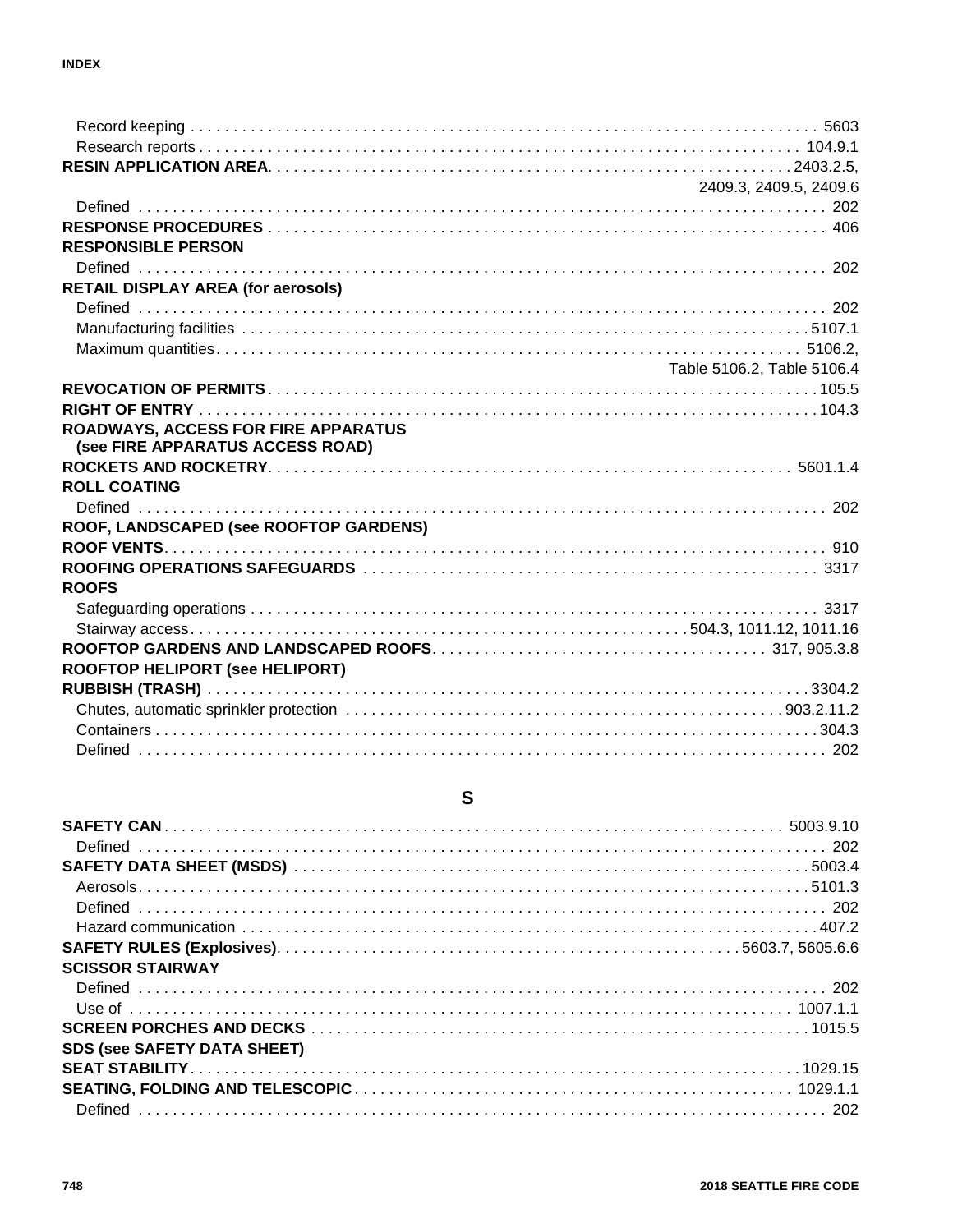#### **SECONDARY CONTAINMENT**

|                                          | 5005.2.1.4, 5005.2.2.4, 5005.3.5, |
|------------------------------------------|-----------------------------------|
|                                          | 5005.3.7                          |
|                                          |                                   |
|                                          |                                   |
|                                          |                                   |
|                                          |                                   |
| <b>SECONDARY WATER SUPPLY</b>            |                                   |
| (see WATER SUPPLY)                       |                                   |
|                                          |                                   |
| <b>SEGREGATED</b>                        |                                   |
|                                          |                                   |
|                                          |                                   |
| <b>SELF-CLOSING</b>                      |                                   |
|                                          |                                   |
|                                          |                                   |
|                                          |                                   |
|                                          |                                   |
|                                          |                                   |
|                                          |                                   |
|                                          |                                   |
|                                          |                                   |
|                                          |                                   |
|                                          |                                   |
|                                          |                                   |
|                                          |                                   |
|                                          |                                   |
|                                          |                                   |
|                                          |                                   |
|                                          |                                   |
|                                          |                                   |
|                                          |                                   |
|                                          |                                   |
|                                          | 2703.12.1.1, 2705.3.3             |
|                                          |                                   |
| SERVICE PERSONNEL, CERTIFICATION OF      |                                   |
| (see CERTIFICATION OF SERVICE PERSONNEL) |                                   |
|                                          |                                   |
|                                          |                                   |
|                                          |                                   |
|                                          |                                   |
|                                          |                                   |
|                                          |                                   |
|                                          |                                   |
|                                          |                                   |
| SIGNS (see also PLACARDS; PLACARDING)    |                                   |
|                                          |                                   |
|                                          |                                   |
|                                          | 2305.6, 2310.5.5.1,               |
|                                          |                                   |
|                                          | 2603.3.1, 5703.5.1                |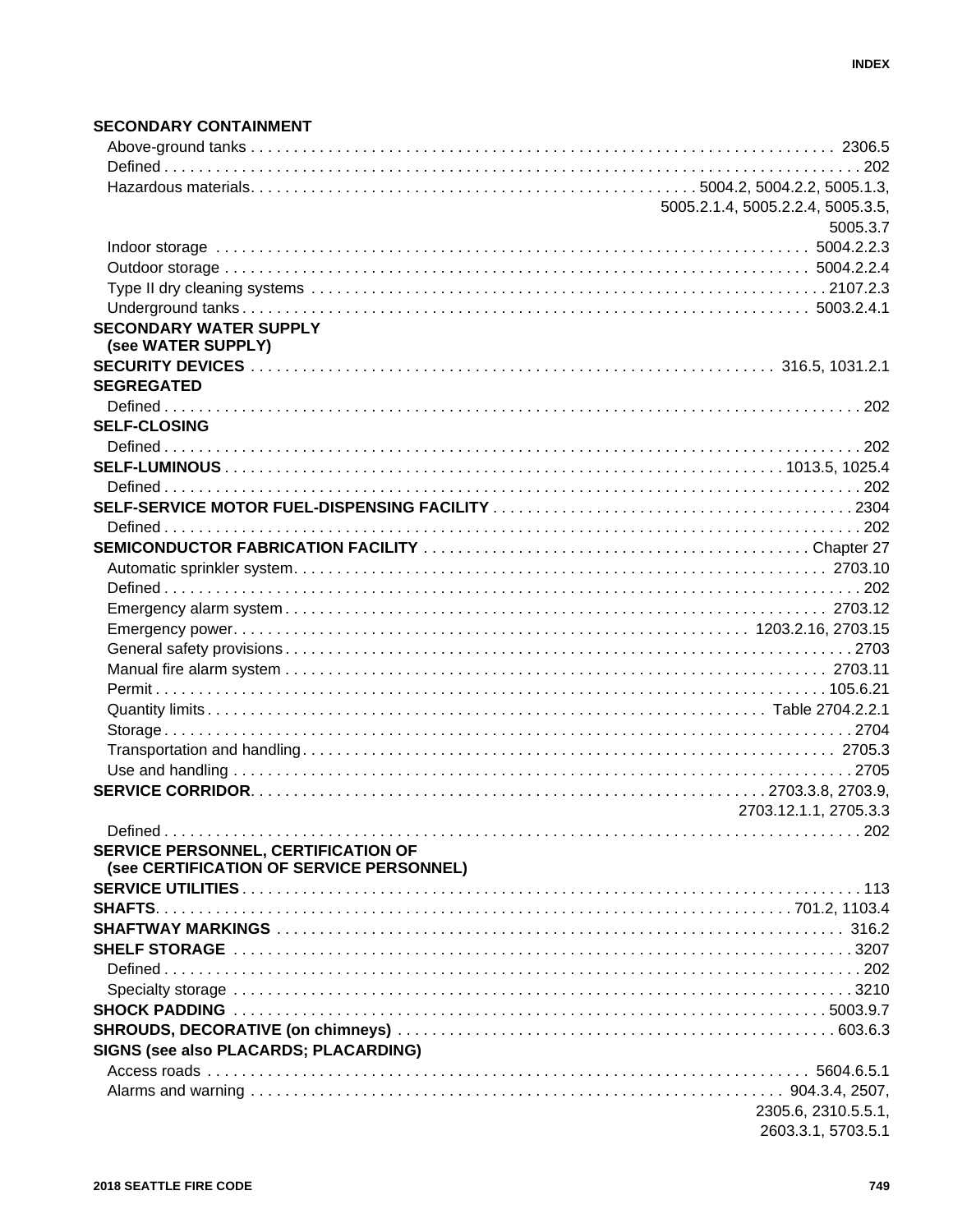|                                                              | 5003.11.3.10, 5503.4.1         |
|--------------------------------------------------------------|--------------------------------|
|                                                              |                                |
|                                                              |                                |
|                                                              |                                |
|                                                              | 2403.2.6, 5003.7.1, 5704.2.3.1 |
|                                                              |                                |
|                                                              |                                |
|                                                              |                                |
|                                                              |                                |
|                                                              |                                |
|                                                              |                                |
|                                                              |                                |
|                                                              |                                |
|                                                              |                                |
|                                                              |                                |
|                                                              |                                |
|                                                              |                                |
|                                                              |                                |
|                                                              |                                |
|                                                              |                                |
| <b>SITE</b>                                                  |                                |
|                                                              |                                |
|                                                              |                                |
|                                                              |                                |
|                                                              |                                |
| <b>SLEEPING UNIT</b>                                         |                                |
| Defined                                                      | 202                            |
|                                                              |                                |
|                                                              |                                |
|                                                              |                                |
|                                                              |                                |
|                                                              |                                |
|                                                              |                                |
|                                                              |                                |
| SMALL ARMS AMMUNITION AND SMALL<br><b>SMALL ARMS PRIMERS</b> |                                |
|                                                              |                                |
|                                                              |                                |
|                                                              |                                |
|                                                              |                                |
|                                                              |                                |
|                                                              |                                |
| <b>SMOKE BARRIERS</b>                                        |                                |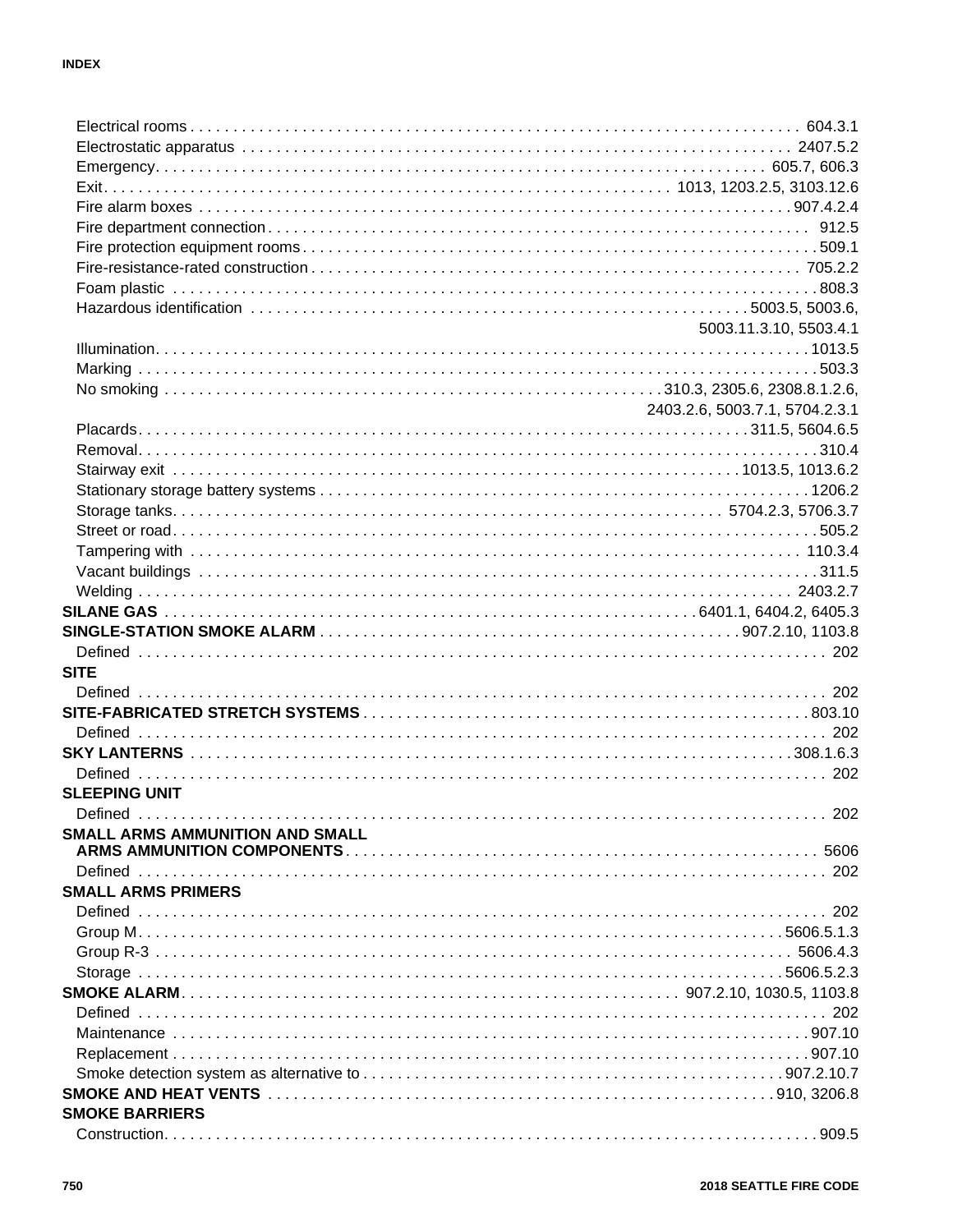| <b>SMOKE COMPARTMENT</b>          |                                          |
|-----------------------------------|------------------------------------------|
|                                   |                                          |
|                                   |                                          |
|                                   |                                          |
| <b>SMOKE DAMPER</b>               |                                          |
|                                   |                                          |
|                                   |                                          |
|                                   | 907.3.1,907.2.17.1, 907.4.1, 907.4.3     |
|                                   |                                          |
|                                   |                                          |
|                                   |                                          |
| <b>SMOKE-DEVELOPED INDEX</b>      |                                          |
|                                   |                                          |
| <b>SMOKELESS PROPELLANTS</b>      |                                          |
|                                   |                                          |
|                                   |                                          |
|                                   |                                          |
| <b>SMOKEPROOF ENCLOSURE</b>       |                                          |
|                                   |                                          |
|                                   |                                          |
|                                   |                                          |
|                                   |                                          |
|                                   |                                          |
|                                   | 2403.2.6, 2803.5.3, 2903.7, 3304.1,      |
|                                   | 3404.3, 5003.7.1, 5704.2.3.1, 5706.6.1.9 |
|                                   |                                          |
|                                   |                                          |
|                                   |                                          |
| <b>SOLID</b> (material state)     |                                          |
|                                   |                                          |
|                                   |                                          |
| Defined                           |                                          |
|                                   |                                          |
|                                   |                                          |
| <b>SOLID SHELVING</b>             |                                          |
|                                   |                                          |
|                                   |                                          |
|                                   |                                          |
|                                   |                                          |
|                                   |                                          |
|                                   |                                          |
|                                   |                                          |
|                                   |                                          |
| <b>SPECIAL AMUSEMENT BUILDING</b> |                                          |
|                                   |                                          |
|                                   |                                          |
|                                   |                                          |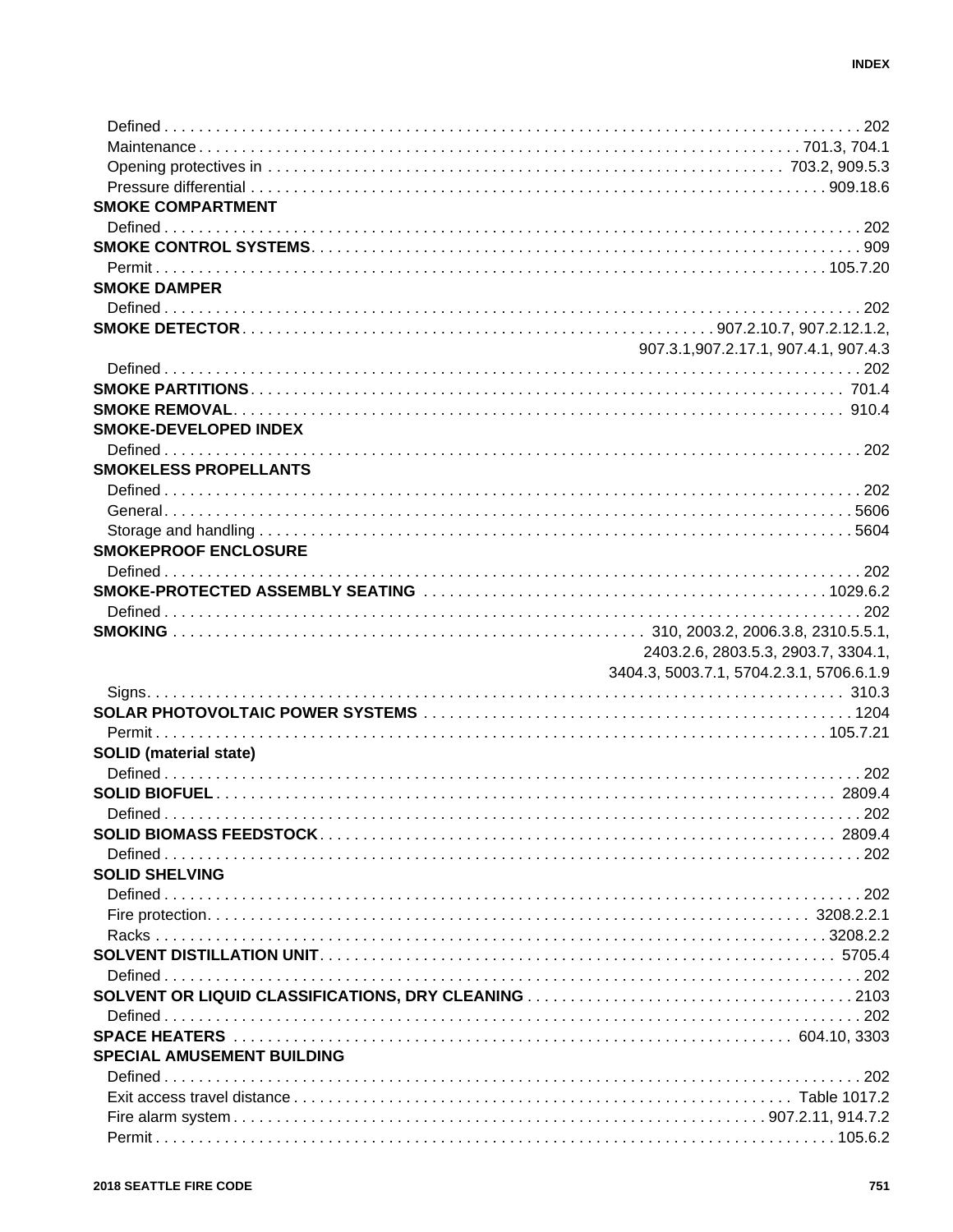| <b>SPILL CONTROL</b>                                               |                                       |
|--------------------------------------------------------------------|---------------------------------------|
|                                                                    |                                       |
|                                                                    |                                       |
|                                                                    |                                       |
|                                                                    | 5704.4.3, 5705.3.7.5.3, 5705.3.7.6.3, |
|                                                                    | 5705.3.8.1, 5706.2.6, 5706.5.1.5      |
|                                                                    |                                       |
|                                                                    | 5005.2.2.4, 5005.3.4, 5005.3.6        |
|                                                                    |                                       |
|                                                                    |                                       |
|                                                                    |                                       |
|                                                                    | 3107.15.5.3, 3305.6                   |
|                                                                    |                                       |
| <b>SPOTTING (see DRY CLEANING)</b>                                 |                                       |
| <b>SPRAY BOOTH</b>                                                 |                                       |
|                                                                    |                                       |
|                                                                    |                                       |
|                                                                    |                                       |
|                                                                    |                                       |
|                                                                    |                                       |
|                                                                    |                                       |
| <b>SPRAY ROOM</b>                                                  |                                       |
|                                                                    |                                       |
|                                                                    |                                       |
|                                                                    |                                       |
|                                                                    |                                       |
| <b>SPRAYING SPACE</b>                                              |                                       |
|                                                                    |                                       |
| <b>SPRINKLER SYSTEM</b>                                            |                                       |
| (see AUTOMATIC SPRINKLER SYSTEM)<br><b>STAGE CANOPY, TEMPORARY</b> |                                       |
| (see TEMPORARY STAGE CANOPY)                                       |                                       |
|                                                                    |                                       |
| <b>STAIR</b>                                                       |                                       |
|                                                                    |                                       |
|                                                                    |                                       |
|                                                                    |                                       |
|                                                                    |                                       |
|                                                                    |                                       |
|                                                                    |                                       |
|                                                                    |                                       |
|                                                                    |                                       |
|                                                                    |                                       |
|                                                                    |                                       |
| <b>STANDBY PERSONNEL</b>                                           |                                       |
|                                                                    |                                       |
|                                                                    |                                       |
|                                                                    |                                       |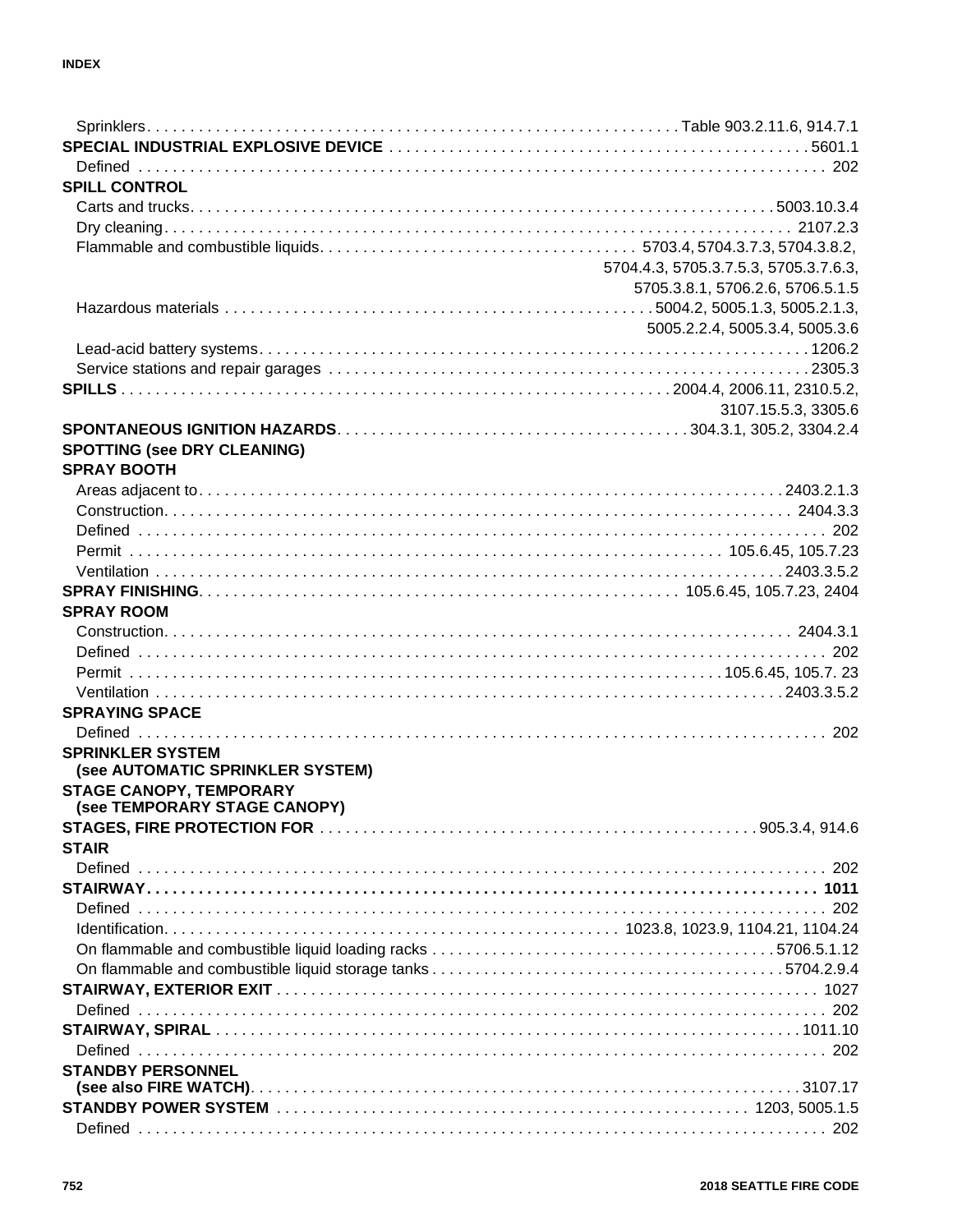#### **STANDPIPE SYSTEM, CLASSES OF STANDPIPE, TYPES OF STATIC PILES (wood products) STATIONARY STORAGE BATTERY SYSTEMS** (see BATTERY SYSTEM, STATIONARY STORAGE) **STEEL STORAGE** Combustible fibers, detached structure measured by contact the contract of the structure of the structure of t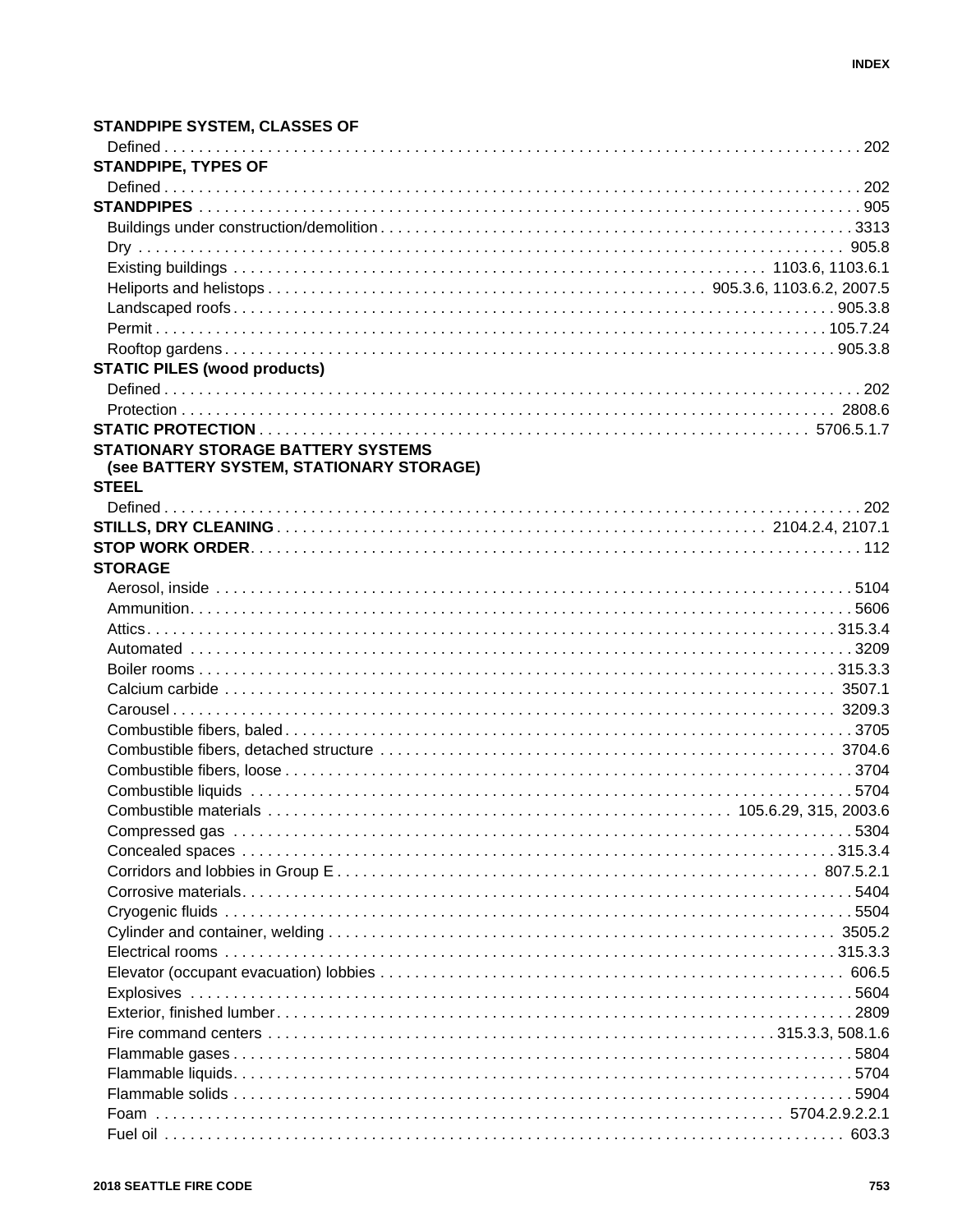|                                | 807.5.5.1, 1031.2, 1031.3 |
|--------------------------------|---------------------------|
|                                |                           |
|                                |                           |
|                                |                           |
|                                |                           |
|                                |                           |
|                                |                           |
|                                |                           |
|                                |                           |
|                                |                           |
|                                |                           |
|                                |                           |
|                                |                           |
|                                |                           |
|                                |                           |
|                                |                           |
|                                |                           |
|                                |                           |
|                                |                           |
|                                |                           |
|                                |                           |
|                                |                           |
|                                |                           |
|                                |                           |
|                                |                           |
|                                |                           |
|                                |                           |
| <b>STORY</b>                   |                           |
|                                |                           |
| <b>STORY ABOVE GRADE PLANE</b> |                           |
|                                |                           |
|                                |                           |
|                                |                           |
|                                |                           |
|                                |                           |
|                                |                           |
|                                |                           |
|                                |                           |
|                                | 905.9, 913.4              |
| <b>SUPERVISORY SERVICE</b>     |                           |
|                                |                           |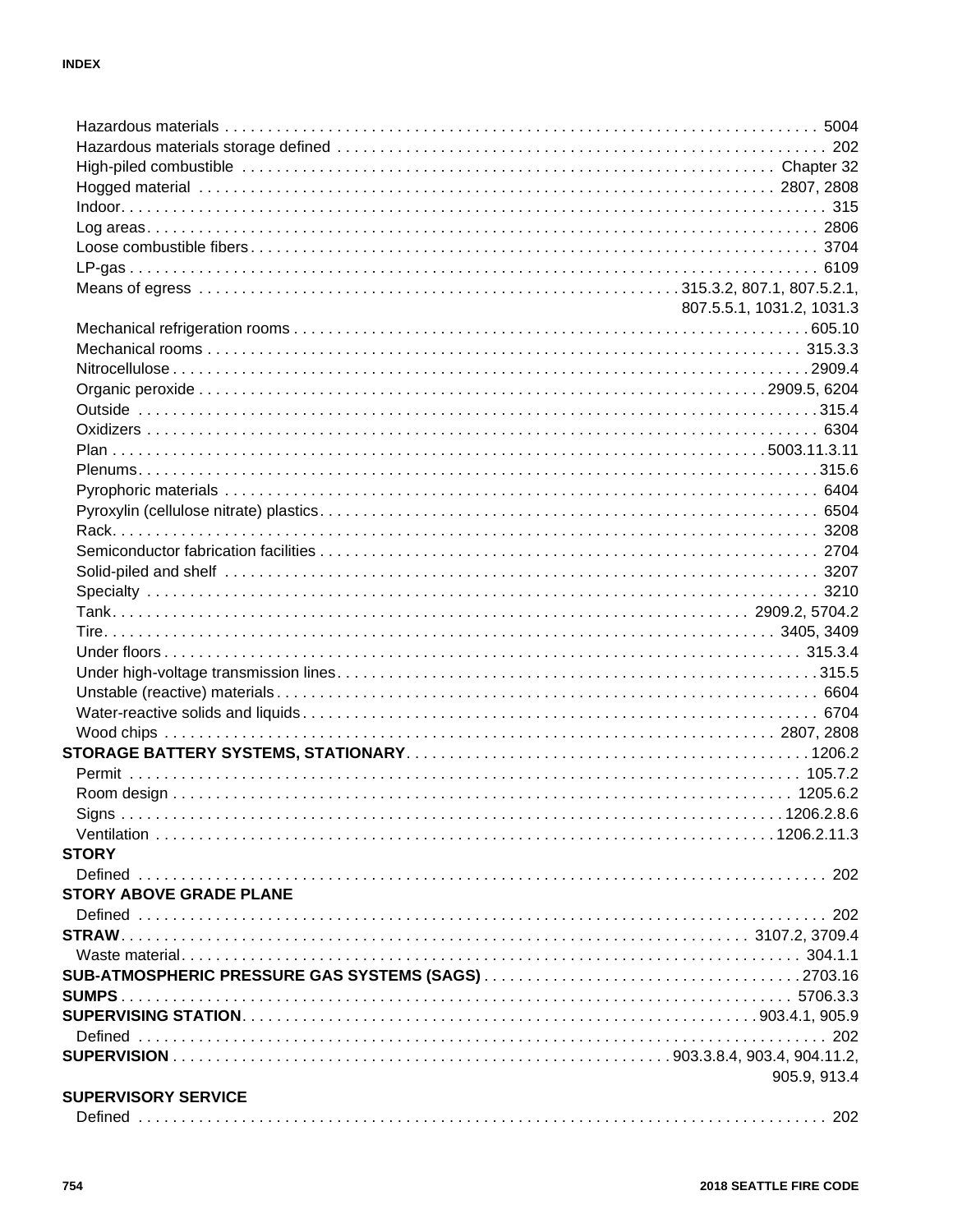| SUPERVISORY SIGNAL-INITIATING DEVICE |  |
|--------------------------------------|--|
|                                      |  |
| <b>SYSTEM (hazardous materials)</b>  |  |
|                                      |  |

# $\mathbf T$

| <b>TANK</b> |                                       |
|-------------|---------------------------------------|
|             |                                       |
|             |                                       |
|             | 2306.2.4, 5404.2.1, 5003.2.4.2,       |
|             | 5704.2.7.3.5.1, 5704.2.9, 5704.2.13.2 |
|             |                                       |
|             |                                       |
|             |                                       |
|             |                                       |
|             |                                       |
|             |                                       |
|             |                                       |
|             |                                       |
|             |                                       |
|             | 5704.2.9.6.1                          |
|             |                                       |
|             |                                       |
|             |                                       |
|             |                                       |
|             |                                       |
|             |                                       |
|             |                                       |
|             |                                       |
|             |                                       |
|             |                                       |
|             |                                       |
|             |                                       |
|             |                                       |
|             |                                       |
|             |                                       |
|             |                                       |
|             |                                       |
|             | 5704.2.7.5, 5704.2.9.7.8              |
|             |                                       |
|             |                                       |
|             |                                       |
|             | 5704.2.11.3, 5706.4.6, 5706.6.1.5,    |
|             | 5706.8.3, 5706.8.5, 5806.4.7          |
|             |                                       |
|             |                                       |
|             |                                       |
|             |                                       |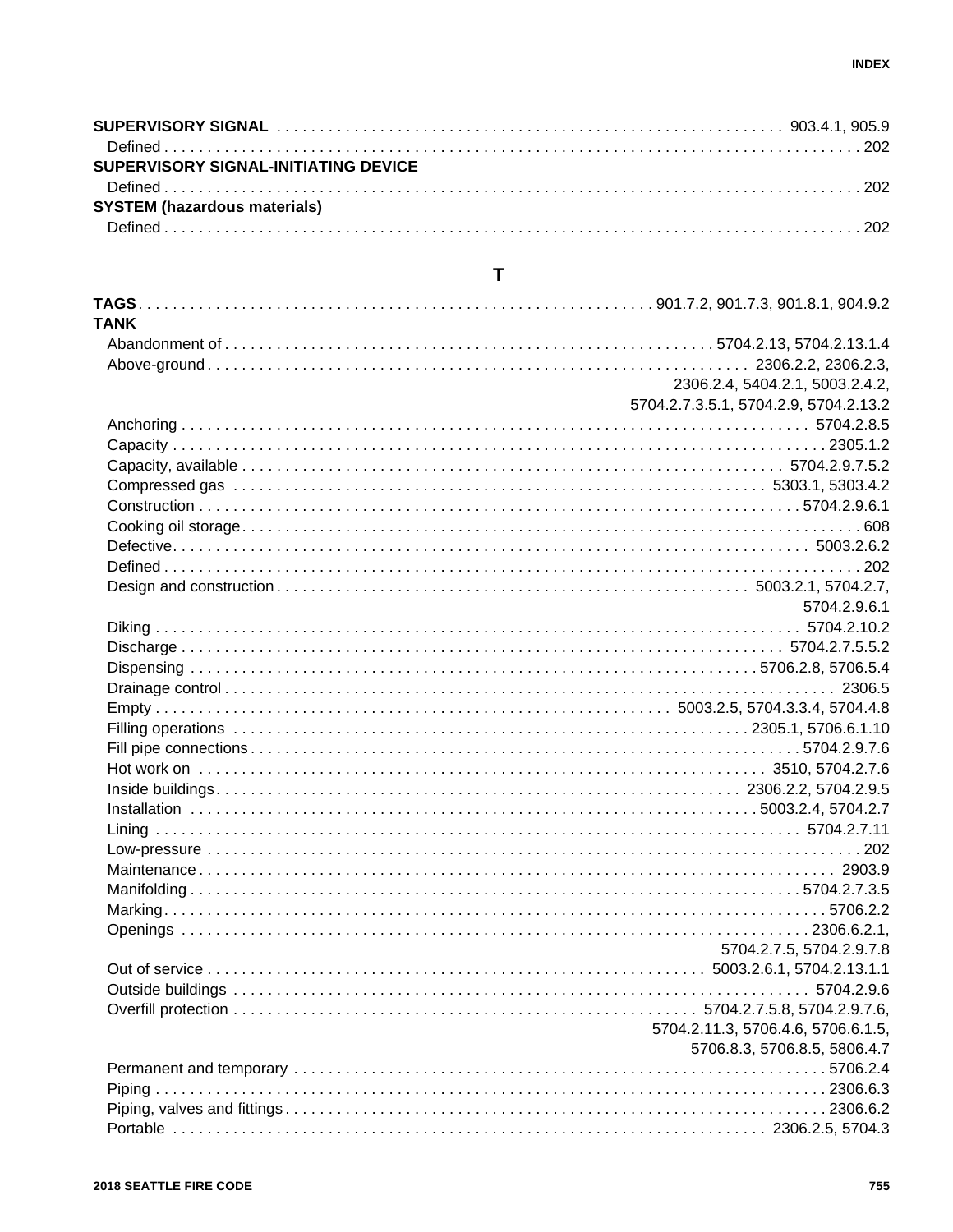| Protected above-ground (see above-ground) |                                        |
|-------------------------------------------|----------------------------------------|
|                                           |                                        |
|                                           |                                        |
|                                           |                                        |
|                                           |                                        |
|                                           |                                        |
|                                           |                                        |
|                                           |                                        |
|                                           |                                        |
|                                           |                                        |
|                                           | 5704.2.7.3.5.2, 5704.2.11, 5704.2.13.1 |
|                                           |                                        |
|                                           |                                        |
|                                           | 5706.5.1.16, 5706.6                    |
|                                           |                                        |
|                                           |                                        |
| <b>TANK, ATMOSPHERIC</b>                  |                                        |
|                                           |                                        |
| <b>TANK, PORTABLE</b>                     |                                        |
|                                           |                                        |
| <b>TANK, PRIMARY</b>                      |                                        |
|                                           |                                        |
| TANK, PROTECTED ABOVE-GROUND              |                                        |
|                                           |                                        |
|                                           |                                        |
| <b>TANK, STATIONARY</b>                   |                                        |
|                                           |                                        |
| <b>TANK CARS</b>                          |                                        |
|                                           |                                        |
|                                           |                                        |
|                                           |                                        |
|                                           |                                        |
|                                           |                                        |
|                                           |                                        |
|                                           |                                        |
|                                           |                                        |
|                                           |                                        |
|                                           |                                        |
|                                           |                                        |
|                                           |                                        |
|                                           |                                        |
|                                           |                                        |
|                                           |                                        |
|                                           |                                        |
|                                           |                                        |
| TAR KETTLE [see ASPHALT (TAR) KETTLES]    |                                        |
|                                           |                                        |
|                                           |                                        |
|                                           |                                        |
| Defined                                   |                                        |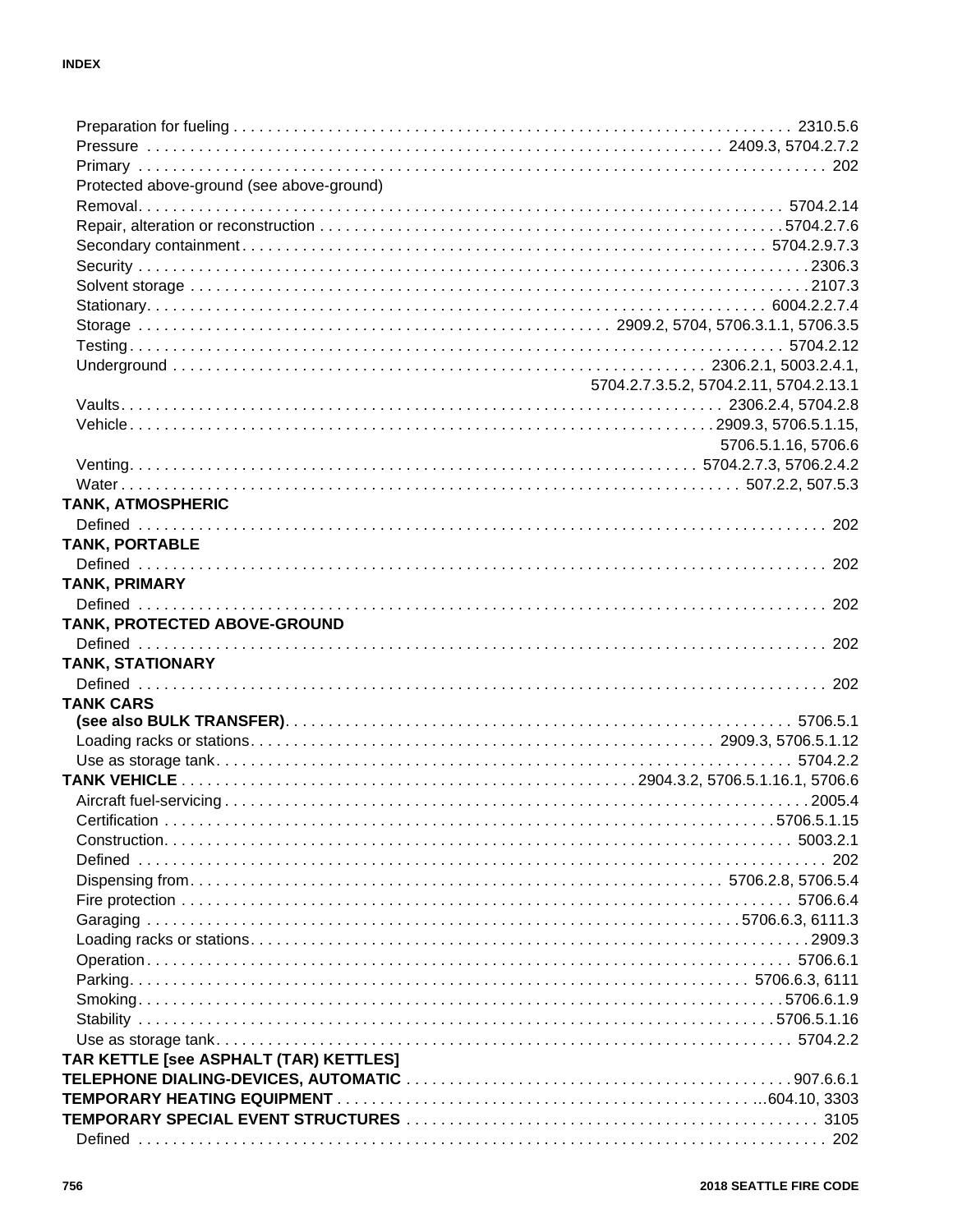| <b>TENANT IDENTIFICATION</b>            |                            |
|-----------------------------------------|----------------------------|
| (see COVERED AND OPEN MALL BUILDINGS)   |                            |
| TENANT SPACES, VACANT                   |                            |
| (see VACANT PREMISES)                   |                            |
|                                         |                            |
|                                         |                            |
|                                         |                            |
|                                         |                            |
|                                         |                            |
|                                         |                            |
|                                         |                            |
|                                         |                            |
|                                         |                            |
|                                         |                            |
|                                         |                            |
|                                         |                            |
|                                         |                            |
|                                         |                            |
|                                         |                            |
|                                         |                            |
|                                         |                            |
|                                         |                            |
|                                         | 3106.5.2, 3106.6.3, 3107.9 |
|                                         |                            |
|                                         |                            |
|                                         |                            |
|                                         |                            |
| <b>TESTING, ACCEPTANCE</b>              |                            |
| (see ACCEPTANCE TESTING)                |                            |
|                                         |                            |
|                                         |                            |
|                                         |                            |
|                                         |                            |
|                                         |                            |
|                                         |                            |
|                                         |                            |
|                                         |                            |
|                                         |                            |
|                                         |                            |
|                                         |                            |
|                                         |                            |
|                                         |                            |
|                                         |                            |
| <b>TIRES, BULK STORAGE OF</b>           |                            |
|                                         |                            |
| <b>TOOL</b> (semiconductor fabrication) |                            |
|                                         |                            |
| <b>TORCH-APPLIED ROOF SYSTEM</b>        |                            |
|                                         |                            |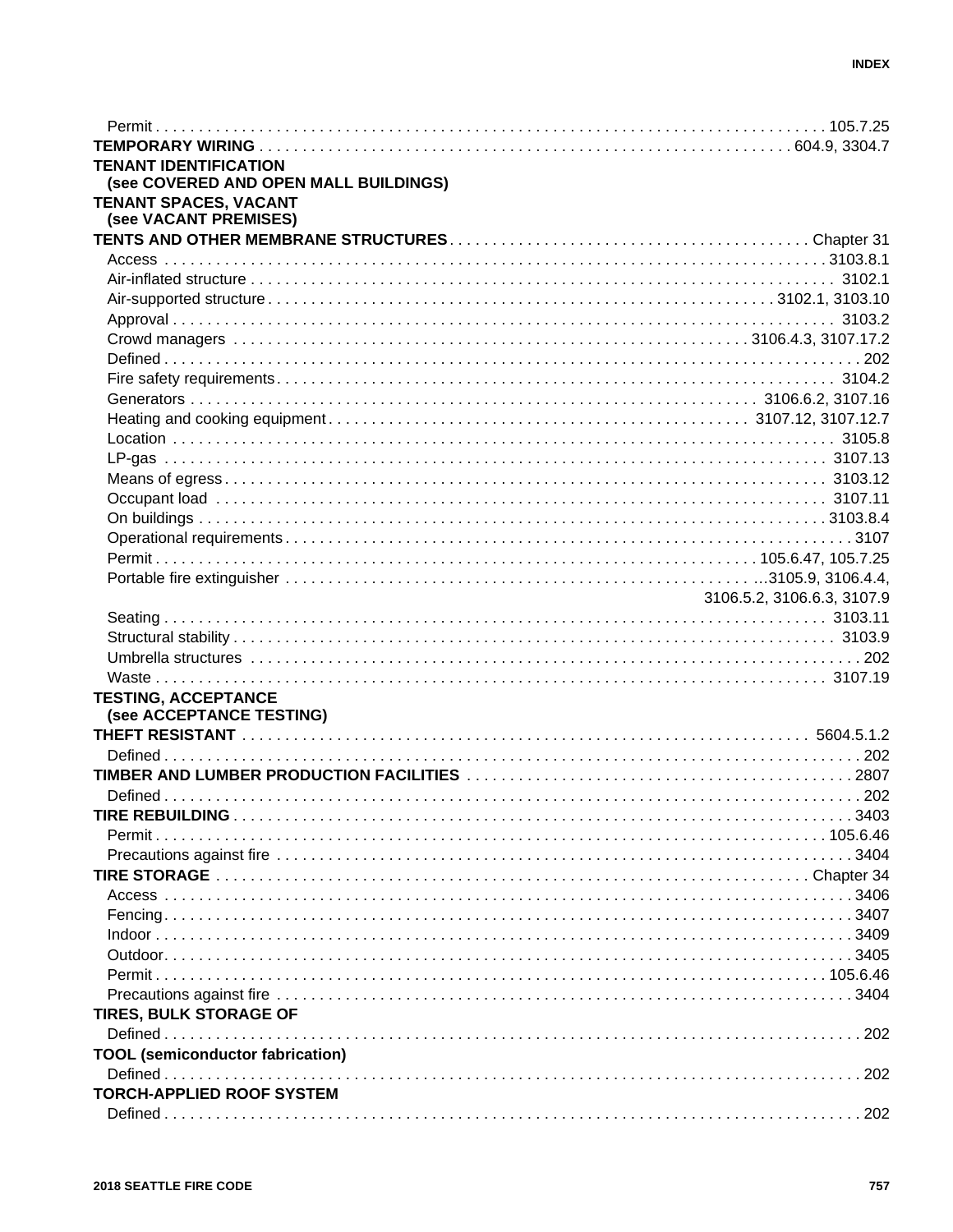| <b>TOWNHOUSE</b>                                 |
|--------------------------------------------------|
|                                                  |
| <b>TOXIC</b>                                     |
|                                                  |
| Materials (see Highly toxic and toxic materials) |
|                                                  |
|                                                  |
|                                                  |
|                                                  |
| <b>TRANSIENT</b>                                 |
|                                                  |
|                                                  |
|                                                  |
| <b>TRANSPORTATION</b>                            |
|                                                  |
|                                                  |
| TRANSVERSE FLUE SPACE (see FLUE SPACES)          |
| <b>TRASH (see RUBBISH)</b>                       |
|                                                  |
|                                                  |
| 6003.1.3, 6003.2.3.2,                            |
| 6004.2.2.7, 6004.3.4.1                           |
| <b>TREES (see NATURAL CUT TREES)</b>             |
|                                                  |
| 2311.8.9.2, 3905.1.4, 5808.5.2                   |
|                                                  |
|                                                  |
|                                                  |
|                                                  |
| <b>TWENTY-FOUR HOUR BASIS</b>                    |
|                                                  |

### $\pmb{\pmb{\pmb{\cup}}}$

| 905.3.5, 907.2.17, 907.2.18,           |
|----------------------------------------|
| 914.5, Table 1103.1, 1203.2.18         |
|                                        |
|                                        |
| <b>UNSAFE BUILDINGS (see BUILDING)</b> |
|                                        |
|                                        |
|                                        |
|                                        |
|                                        |
|                                        |
|                                        |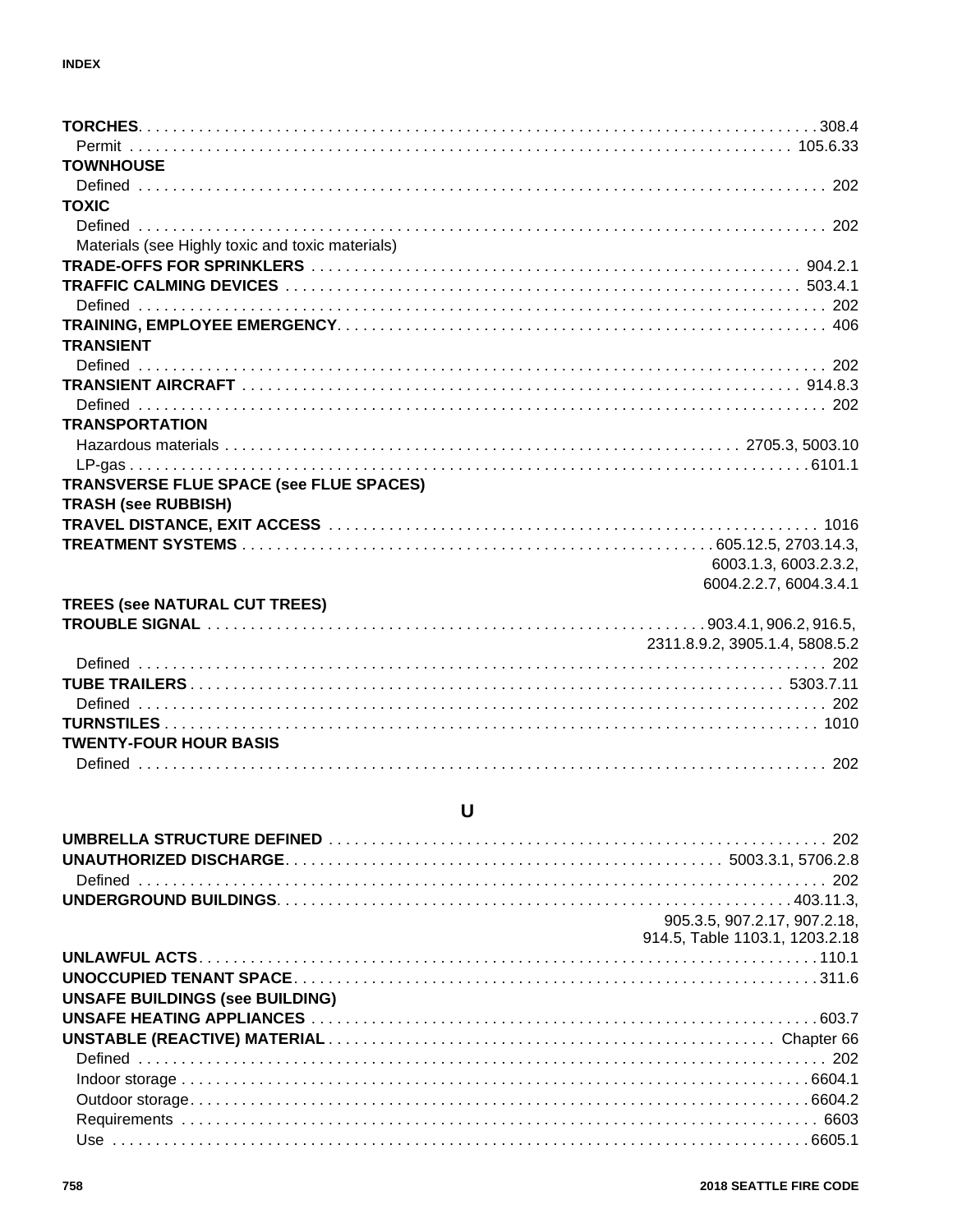| <b>UNWANTED FIRE</b>                                         |  |
|--------------------------------------------------------------|--|
|                                                              |  |
|                                                              |  |
|                                                              |  |
| <b>UPHOLSTERED FURNITURE</b><br>(see FURNITURE, UPHOLSTERED) |  |
| <b>USE (MATERIAL)</b>                                        |  |
|                                                              |  |
| USE, CHANGE OF (see CHANGE OF USE)                           |  |
|                                                              |  |

### $\mathsf{V}$

| <b>VAPOR AREA, FLAMMABLE</b>                                         |  |
|----------------------------------------------------------------------|--|
|                                                                      |  |
|                                                                      |  |
| <b>VAPOR PRESSURE</b>                                                |  |
|                                                                      |  |
|                                                                      |  |
|                                                                      |  |
| <b>VEHICLE IMPACT PROTECTION</b><br>(see IMPACT PROTECTION, VEHICLE) |  |
|                                                                      |  |
|                                                                      |  |
|                                                                      |  |
|                                                                      |  |
|                                                                      |  |
|                                                                      |  |
|                                                                      |  |
|                                                                      |  |
|                                                                      |  |
| 5706.5.1.16, 5706.6                                                  |  |
| <b>VENTILATION</b>                                                   |  |
|                                                                      |  |
|                                                                      |  |
|                                                                      |  |
|                                                                      |  |
|                                                                      |  |
|                                                                      |  |
|                                                                      |  |
| 5003.8.5.2, 5003.8.6.2,                                              |  |

#### 5005.2.1.1, 5005.2.2.1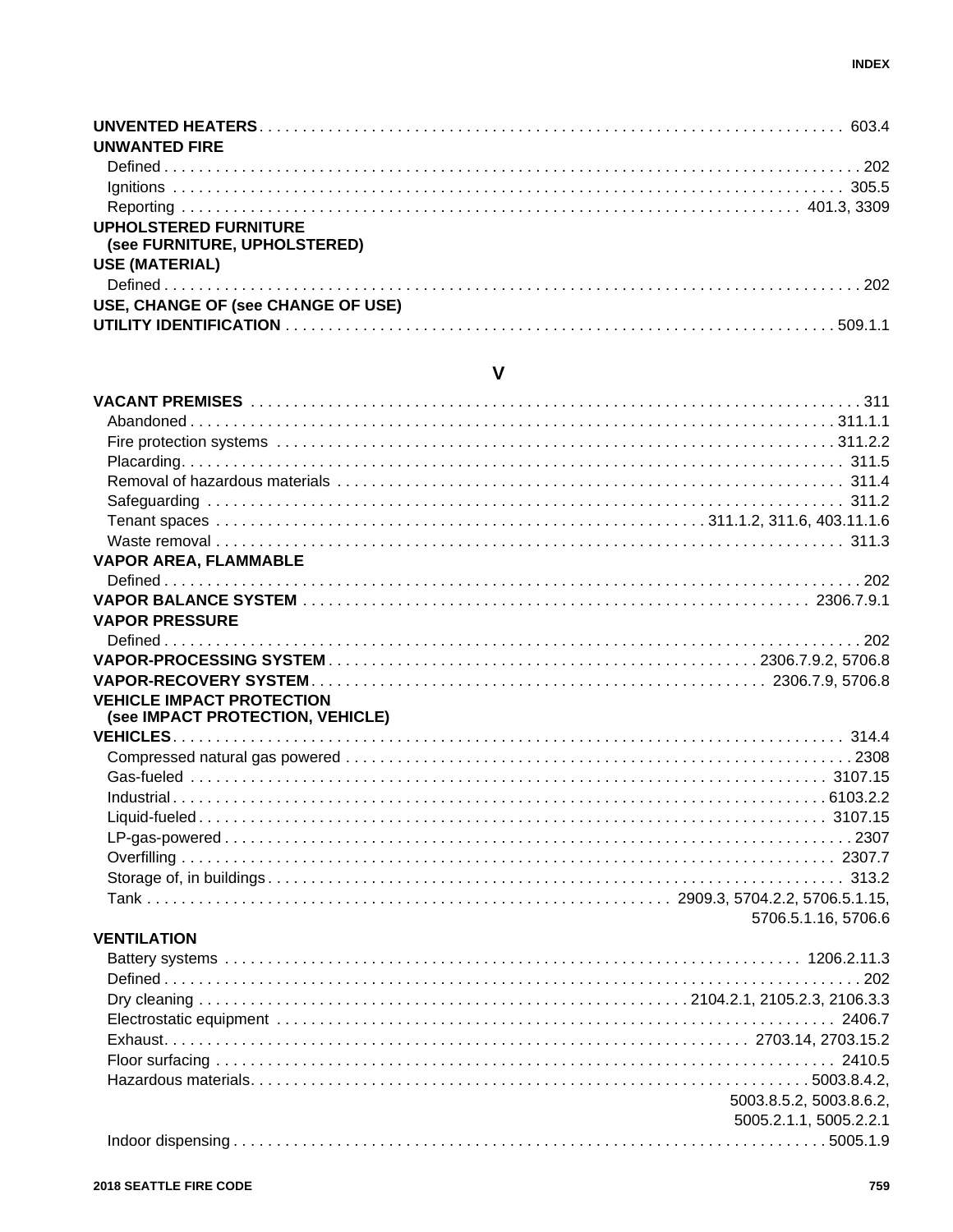|                              | 2404.9.3.2406.7 |
|------------------------------|-----------------|
| <b>VENTS, SMOKE AND HEAT</b> |                 |

| (see SMOKE AND HEAT VENTS) |  |
|----------------------------|--|
|                            |  |
|                            |  |
|                            |  |

#### **W**

| <b>WAREHOUSE</b>                    |                                          |
|-------------------------------------|------------------------------------------|
|                                     |                                          |
|                                     | Table 5104.3.2, 5104.4                   |
|                                     |                                          |
|                                     | Table5704.3.6.3(3), 5704.3.8, 5704.3.8.5 |
| <b>WARNING SIGNS</b>                |                                          |
|                                     |                                          |
|                                     |                                          |
|                                     |                                          |
|                                     |                                          |
|                                     |                                          |
|                                     |                                          |
|                                     |                                          |
|                                     |                                          |
|                                     |                                          |
|                                     |                                          |
|                                     |                                          |
|                                     |                                          |
|                                     |                                          |
|                                     |                                          |
|                                     |                                          |
|                                     |                                          |
| <b>WATCH, FIRE (see FIRE WATCH)</b> |                                          |
| <b>WATER MIST SYSTEM</b>            |                                          |
| (see AUTOMATIC WATER MIST SYSTEM)   |                                          |
| <b>WATER SUPPLY</b>                 |                                          |
|                                     |                                          |
|                                     |                                          |
|                                     |                                          |
|                                     |                                          |
|                                     |                                          |
|                                     |                                          |
|                                     |                                          |
|                                     |                                          |
|                                     |                                          |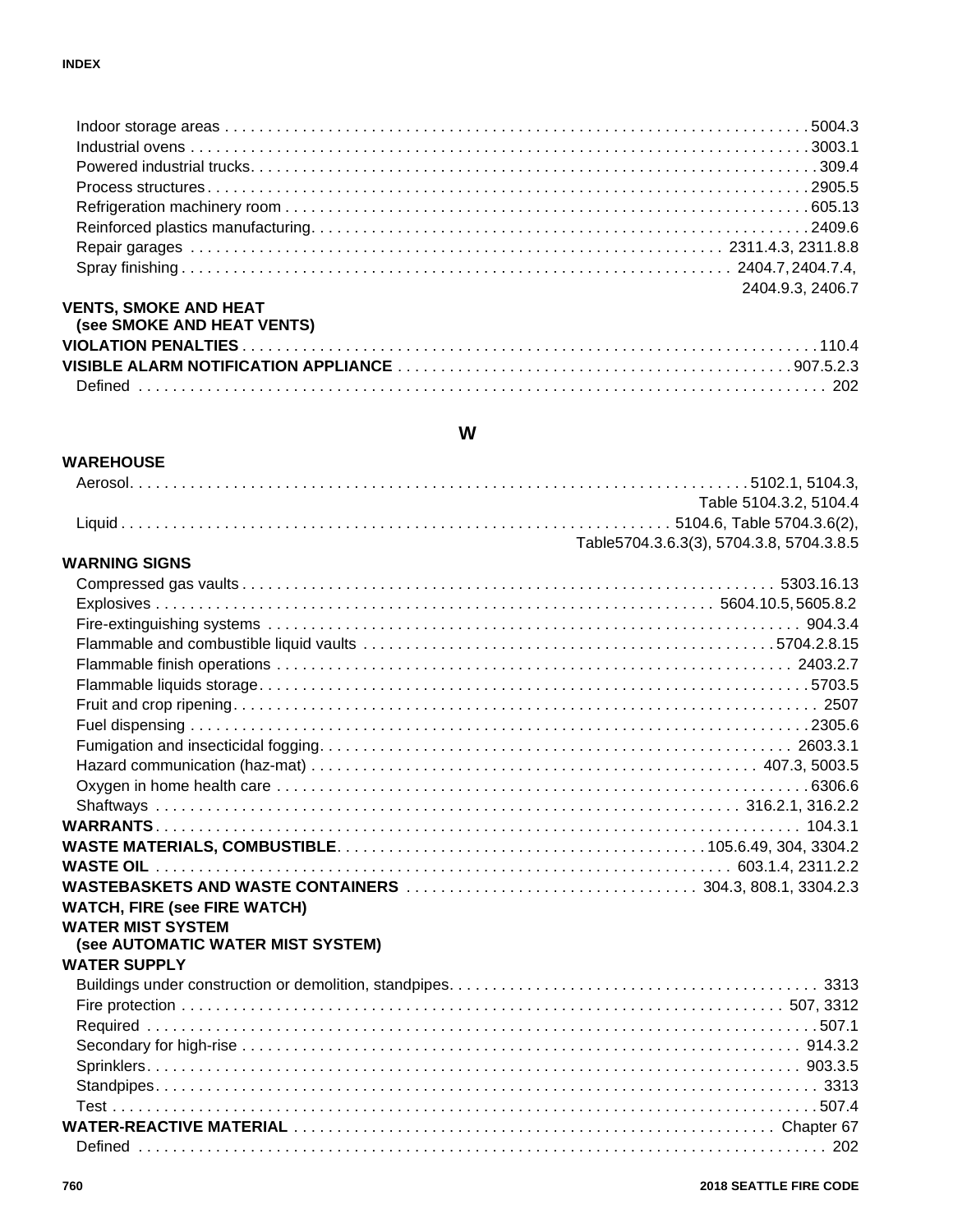|                                                  | 5704.4.7, 5705.3.8.4, 5706.5.1.2,    |
|--------------------------------------------------|--------------------------------------|
|                                                  | 6003.2.5, 6004.3.3, 6404.2.2, 6405.2 |
|                                                  |                                      |
|                                                  |                                      |
|                                                  |                                      |
|                                                  |                                      |
|                                                  |                                      |
|                                                  |                                      |
|                                                  |                                      |
|                                                  |                                      |
|                                                  |                                      |
|                                                  |                                      |
|                                                  |                                      |
| <b>WET FUELING (see MOBILE FUELING)</b>          |                                      |
| <b>WET HOSING (see MOBILE FUELING)</b>           |                                      |
|                                                  |                                      |
|                                                  |                                      |
|                                                  |                                      |
|                                                  |                                      |
|                                                  |                                      |
|                                                  |                                      |
|                                                  |                                      |
|                                                  |                                      |
|                                                  |                                      |
|                                                  |                                      |
|                                                  |                                      |
| <b>WIRING, ELECTRICAL</b>                        |                                      |
|                                                  |                                      |
|                                                  |                                      |
|                                                  |                                      |
|                                                  |                                      |
| <b>WOODWORKING FACILITIES</b>                    |                                      |
|                                                  |                                      |
| <b>WORKSTATION (semiconductor manufacturing)</b> |                                      |
|                                                  |                                      |
|                                                  |                                      |

#### Y

# **YARD**